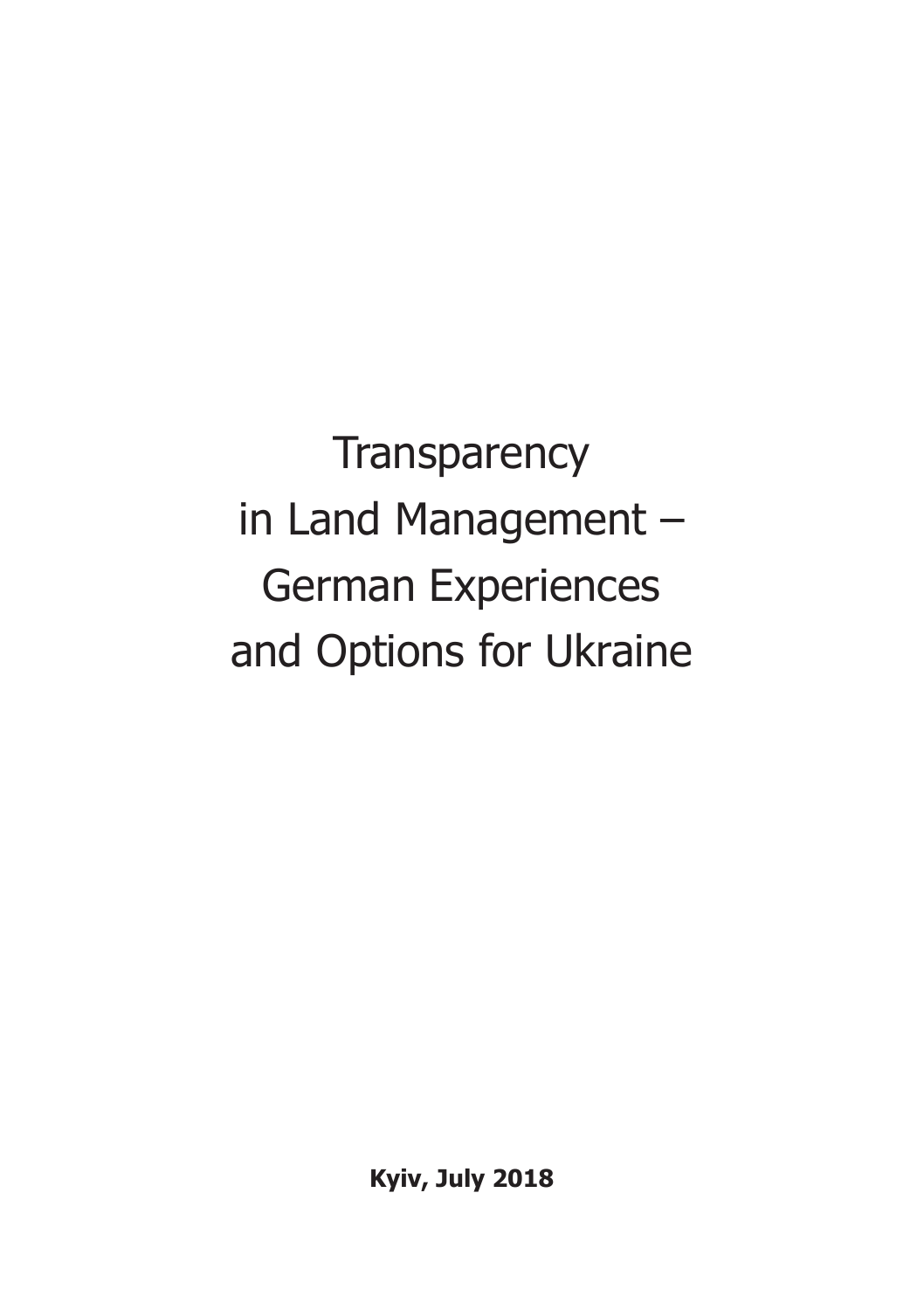The project German-Ukrainian Agricultural Policy Dialogue (APD) started 2006 and is supported up to 2018 by the Federal Ministry of Food and Agriculture of Germany (BMEL). On behalf of BMEL, it is carried out by the mandatary, GFA Consulting Group GmbH, and a working group consisting of IAK AGRAR CONSULTING GmbH (IAK), Leibniz-Institut für Agrarentwicklung in Transformationsökonomien (IAMO) and AFC Consultants International GmbH. Project executing organization is the Institute of Economic Research and Policy Consulting in Kyiv. The APD cooperates with the BVVG Bodenverwertungs- und- verwaltungs GmbH on the implementation of key components related to the development of an effective and transparent land administration system in Ukraine. Beneficiary of the project is the Ministry of Agrarian Policy and Food of Ukraine.

German-Ukrainian Sariaultural Policy Dialogue

www.apd-ukraine.de

BVVG German AgriForest Privatisation Agency is the state-owned agency responsible for the administration and privatisation of state-owned farm and forest land in Eastern Germany. It was founded in 1992 and has since played an active role in the transformation process of the former GDR, aiding its transition from a centrally planned economy to a market economy.

BVVG holds the mandate to privatise approximately 1.8 million parcels of land with a total area of 3.2 million ha, and has therefore generated a remarkable amount of know-how and expertise in the field of IT-supported land administration, lease management, land sales through auctions and tender, contract management, forest management, redevelopment of contaminated sites as well as methods for land valuation. BVVG was also involved in the process of restitution and allocation of land ownership rights to the different administrative levels of the German State and has therefore contributed to the formation of a well-balanced ownership structure in Eastern Germany.

Since the year 2000, BVVG also provides consultancy services to Eastern European, Central Asian and African countries on the privatisation of farm and forest land, land market development, institution building and land administration. In this context, BVVG has contributed to various projects of international cooperation.

BVVG's International Consulting Department provides policy and legal advisory services as well as technical assistance in areas that lie within its core competencies.



**BVVG** By vG<br>Bodenverwertungsund -verwaltungs  $GmhH$ 

www.bvvg.de

**Authors** Ulrike Meyer-Fyerloh

Christoph Konrad Gilgen gilgen.christoph@bvvg.de<br>
Ulrike Mever-Fverloh gilgen gilgen.christoph@bvvg.de

© 2018 German-Ukrainian Agricultural Policy Dialogue All rights reserved.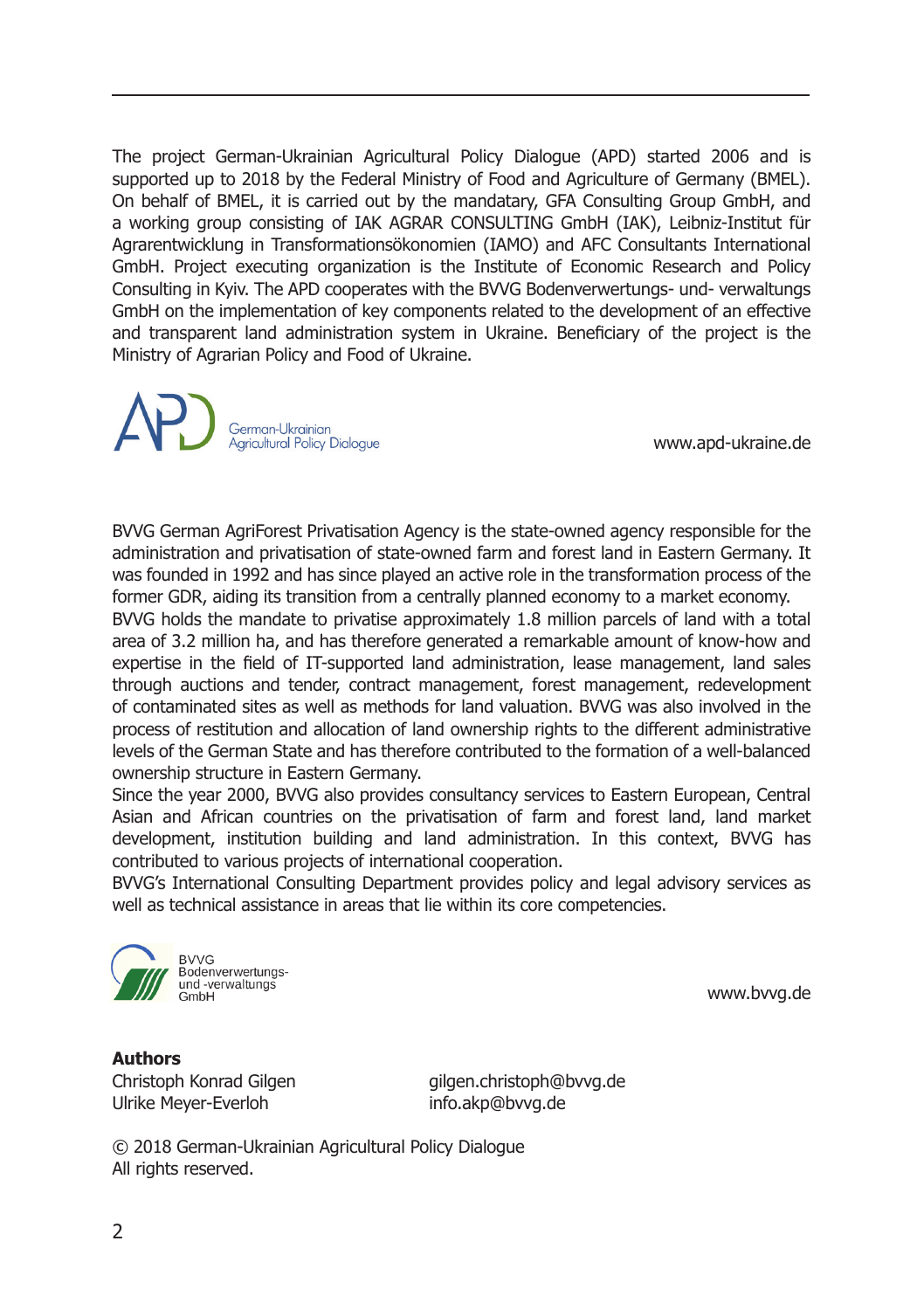## **Content**

| 2. Transparency in regard to agricultural land                                                             |  |
|------------------------------------------------------------------------------------------------------------|--|
|                                                                                                            |  |
| 2.2 Legal regulations for more transparency  12                                                            |  |
| 2.2.1 Special approval requirement for the sale                                                            |  |
| 2.2.2 Committees of experts for property values  15                                                        |  |
| 2.2.3 The agricultural leasing market  18                                                                  |  |
| 3. Market transparency and monitoring as a basis                                                           |  |
| 4. Additional areas of land management<br>in Germany and measures for prevention                           |  |
| 4.1 Plan approval procedure as a basis<br>for the acquisition of land for infrastructure projects  26      |  |
|                                                                                                            |  |
| 5. Transparency and prevention of corruption in the<br>management of state-owned agricultural and forestry |  |
| 5.1 Double checking principle and transparency  34                                                         |  |
| 5.2 Making employees aware and instructing them 34                                                         |  |
|                                                                                                            |  |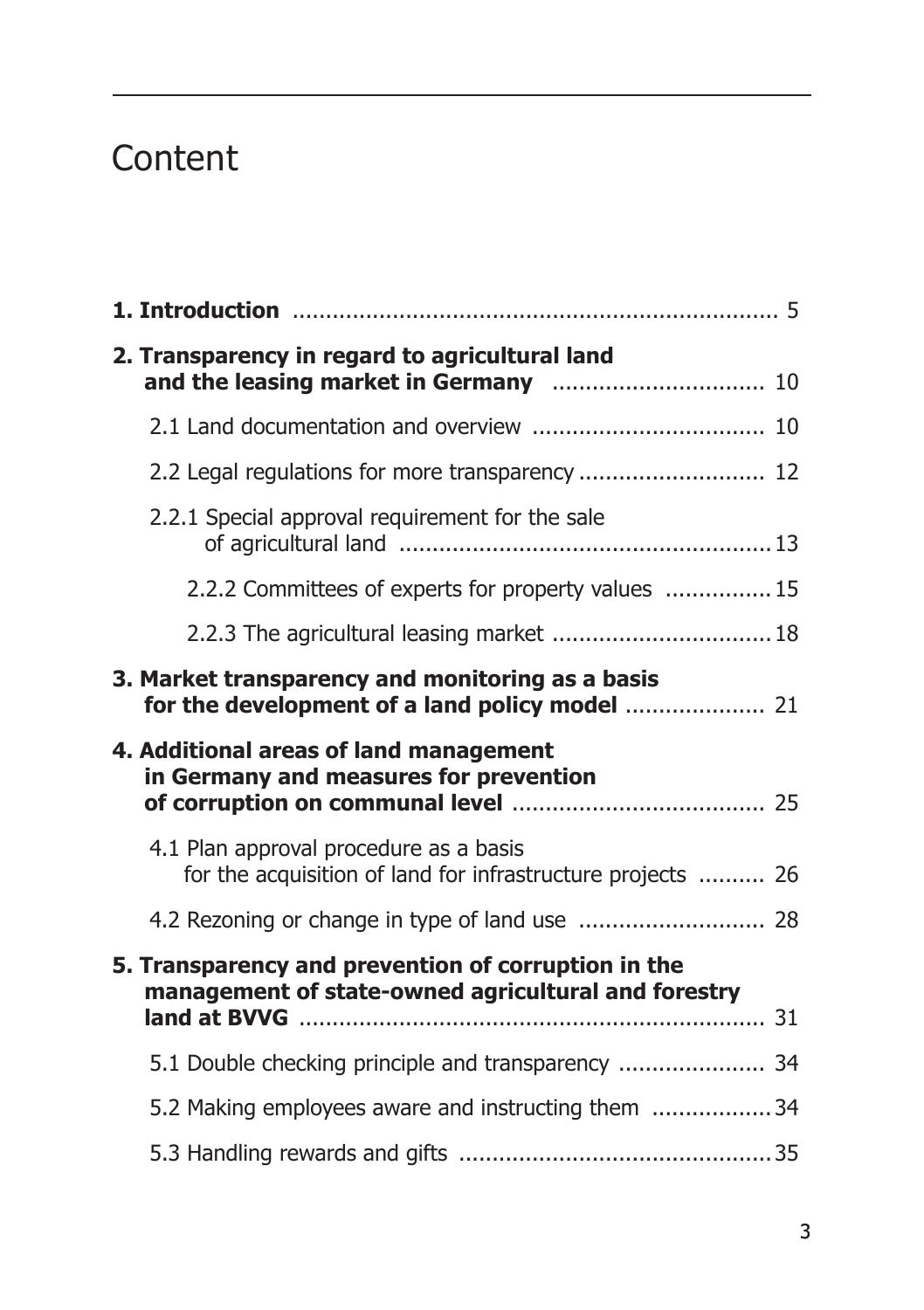| 5.4 Contact person for corruption prevention and legal counsel .38 |  |
|--------------------------------------------------------------------|--|
|                                                                    |  |
|                                                                    |  |
| 5.7 Internal audit / full-time lead investigators  39              |  |
| 5.8 Allocation of services to external third parties  40           |  |

| 6.1 Development of a transparent leasing market  42             |  |
|-----------------------------------------------------------------|--|
| 6.2 Publication of available state agricultural land  43        |  |
|                                                                 |  |
| 6.4 Market monitoring by independent institutions  44           |  |
|                                                                 |  |
| 6.6 Transparency as the basis for a land policy model  46       |  |
| 6.7 Uniform administrative processes and approval procedures 47 |  |
|                                                                 |  |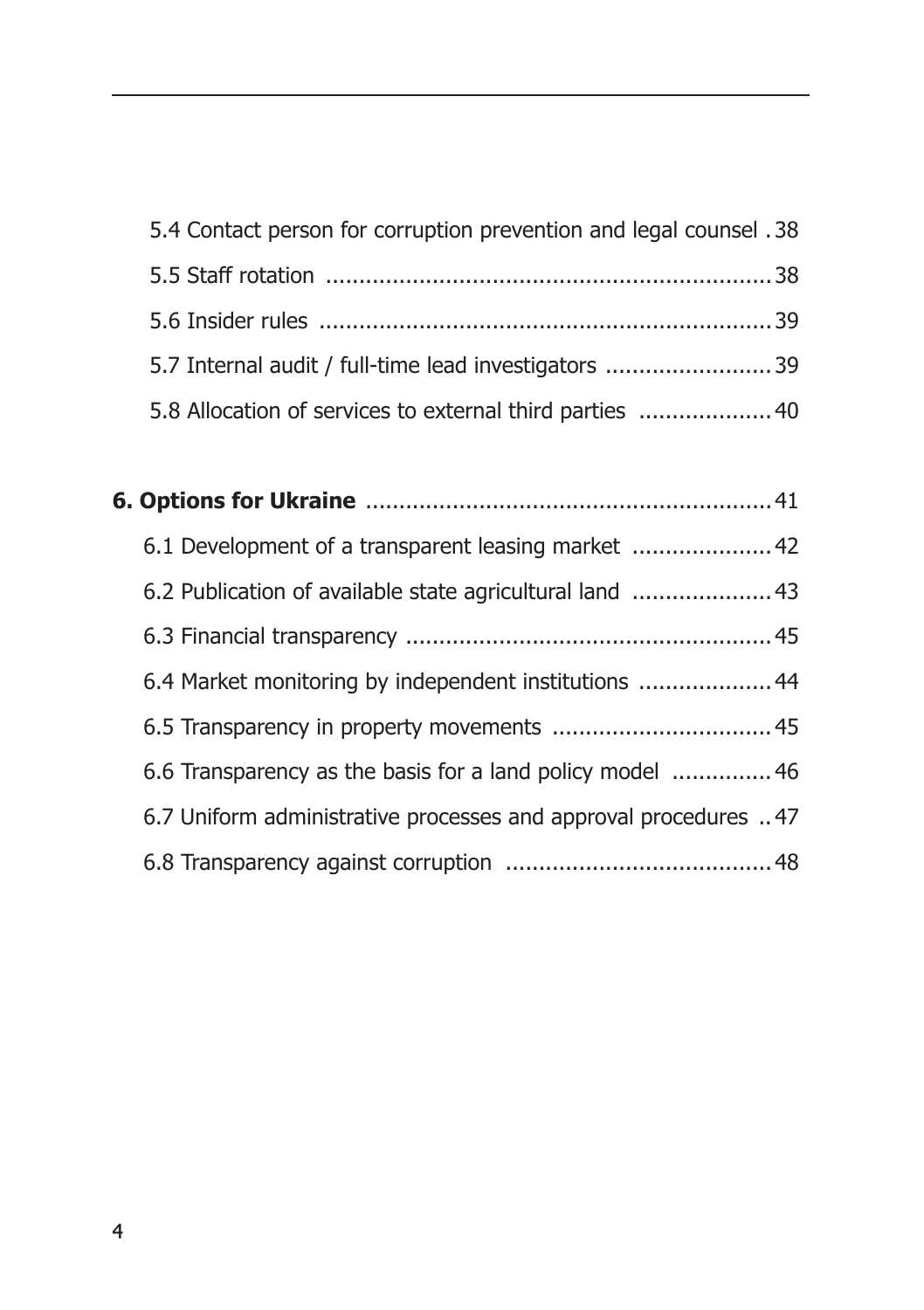## 1. Introduction

Ukraine's agricultural sector is currently on a comprehensive course of reform.1 A central concern for the Ukrainian government, its responsible departments and international donor institutions seems to be the development of effective and transparent land management.

Particularly at a time when large parts of the country's own territory have been illegally removed from the Ukrainian state's sphere of influence, it appears all the more important for the state to strengthen the regions by means of the best possible management and cultivation of agricultural land. This is particularly true in view of the growing importance of the agricultural sector for the Ukrainian economy as a whole.

For ten years now, the German-Ukrainian Agricultural Policy Dialogue (APD) has been providing comprehensive advisory services for shaping the general agricultural and land policy conditions in Ukraine, primarily on the basis of German and European experience.

Particularly due to the similar experiences in the transformation of the agricultural sector, transparency in land management is regarded as very important in Germany. The land reform process, including the privatisation of land that started in Germany in the 1990s and lasted for a long time, was a sub-process within the transformation of the general economic and ownership conditions of a socialist centrally planned economy to

<sup>1</sup> See EU-Ukraine Association Agreement and strategy entitled "Development of Agriculture and Rural Areas in Ukraine 2015-2020"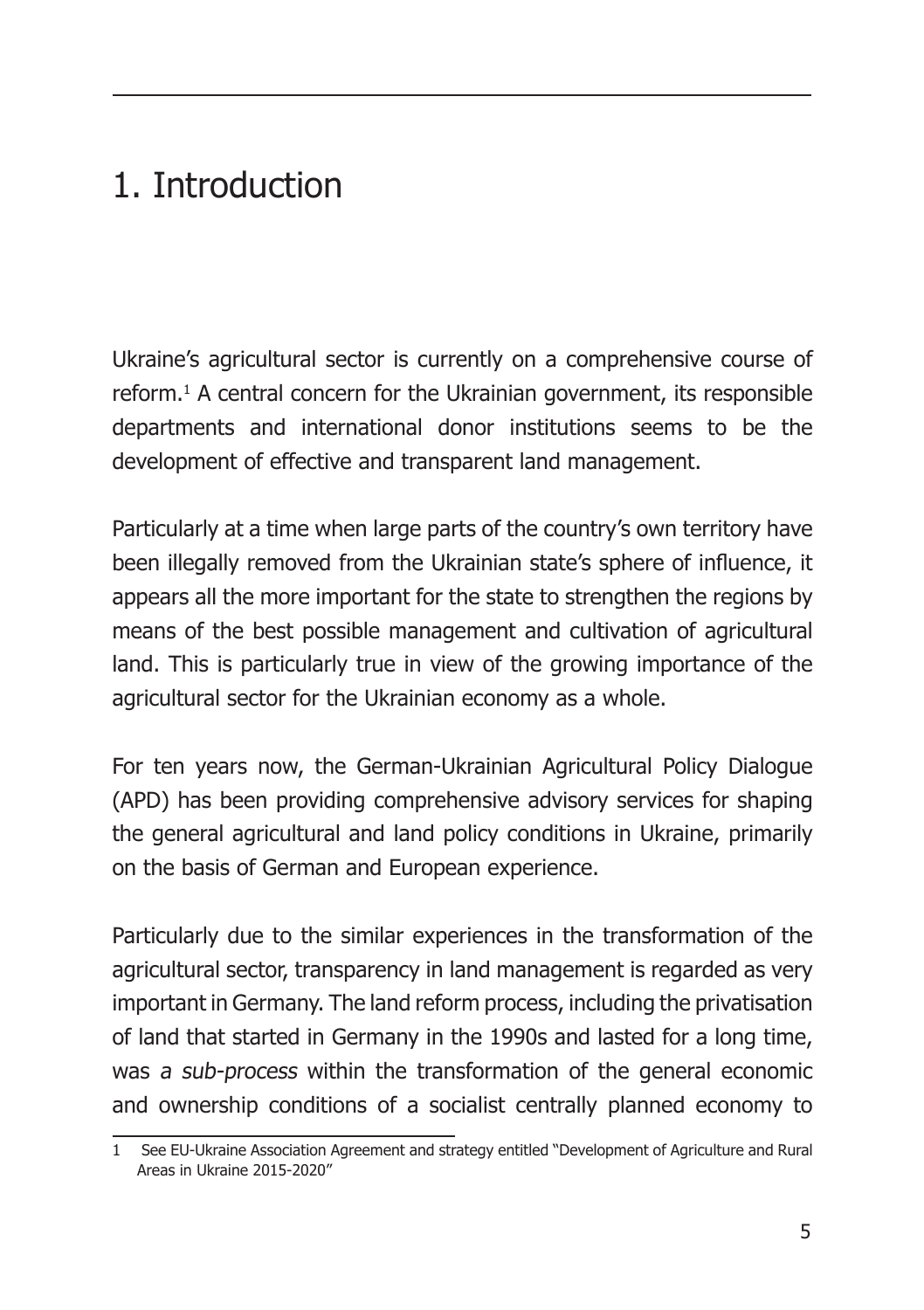the newly defined goals of a market-oriented, social economic order. The process of reintegrating nationalised land into the economic system gave rise above all to questions about the rule of law, transparency and the predictability of state action. Effectiveness and efficiency was another challenge in the reform process. The latter is considered to be an indicator of a state's ability to organise the implementation of the government and reform programme in a way that minimises costs.

Building on these experiences, the title "Consulting for the development of effective and transparent land management in Ukraine" was developed together with Ukrainian project partners for the land component of the German-Ukrainian Agricultural Policy Dialogue 2016 – 2018.

Land is not a commodity like any other. Above all, it is a limited commodity because of its non-reproducibility. For this reason, transparency is necessary for an orderly land market because "(...) land cannot be left solely to individual control and the forces of the market like other assets (...)", the 1976 UN Guidelines on Land Management state. And they continue: "(...) public control of agriculture is therefore essential to protect this asset and achieve long-term policy and strategic objectives."2

The necessary control by the public can only be carried out if detailed knowledge of market developments is available. Restrictions and regulation may also be necessary to achieve long-term policy and strategic objectives. The German Federal Constitutional Court has stated that it demands a fair legal and social order to take account of the interests of the general public in land to a far greater extent than in other goods.3 For this reason, agricultural land movements do not have to be as free as the movement of other "capital". Corresponding statutory and

<sup>2</sup> See: "Vancouver Declaration On Human Settlements", 11 June 1976

<sup>3</sup> See: Ruling by German Federal Constitutional Court on 12 January 1967.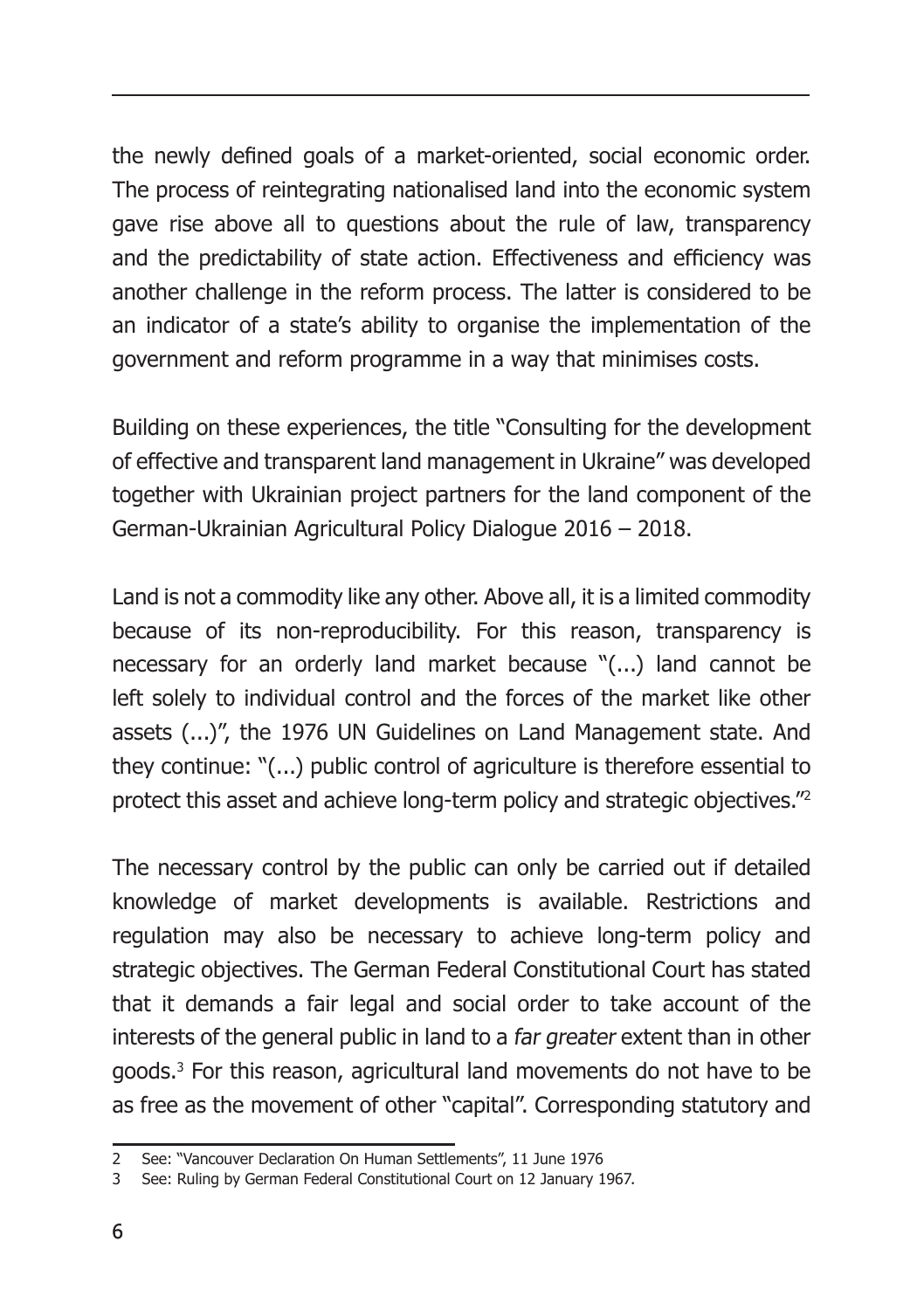other legal regulations designed to ensure transparency in German land administration are presented in this brochure.

Transparency is required for the timely identification of problems. It is necessary in order to be able to make and control policy decisions. For example, political decisions in the area of land market policy require comprehensive, up-to-date and high-quality data on price and volume movements in the land markets. This includes, among other things, information on the ownership and leasing of agricultural land. Market transparency is also indispensable for a meaningful allocation of the land. Transparency, however, should not only be exhausted in the supplying of statistical data, but should also include the activities of institutions active in the land market  $4$  – as the federal and state working group on "Land Market Policy" puts it.

Transparency in government action must also be seen as the basis for uniform administrative action: Every citizen should be able to rely on being treated equally by the state. Uniform administrative action is a cornerstone of trust in a country with the rule of law as the foundation of society.

In Germany, after reunification, there were state decisions, for example in connection with the restitution and property allocation processes or direct sales of state agricultural land, in which uniform and transparent administrative processes were particularly important for acceptance by the affected groups of the population. In the first few years after reunification, for example, decisions on leasing by the BVVG were accompanied and reviewed by regional leasing committees.

<sup>4</sup> Agricultural land market policy: General situation and options for action; report by federal and state working group on "Land Market Policy" dated 16 January 2014, p. 40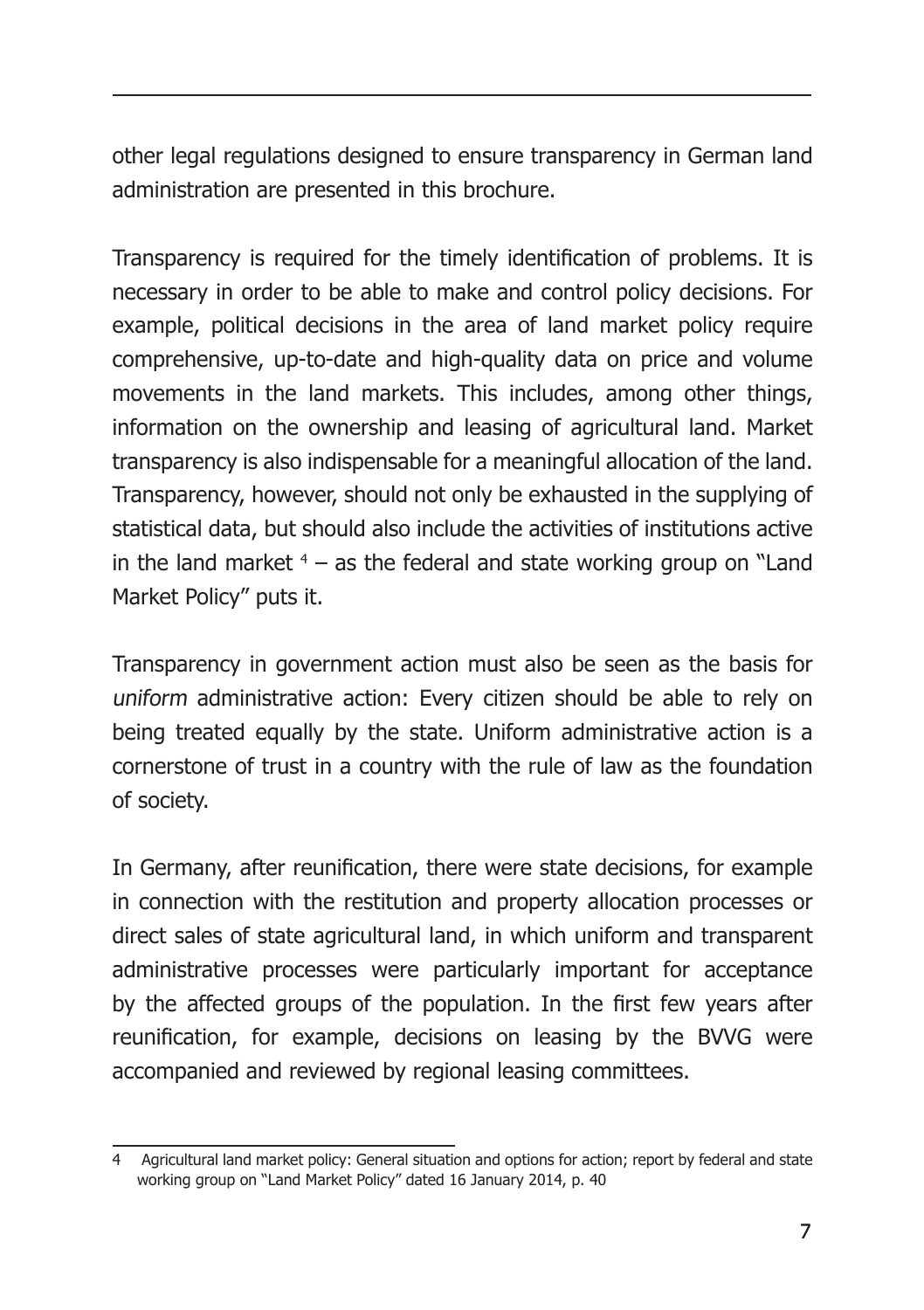To this day, there are a number of areas of land use in Germany that are particularly susceptible to corruption, which can best be prevented through transparent procedures.

Transparency is therefore also the basis for effective and faultless management of state-owned land. For this purpose, a series of procedural rules and instruments have been developed to ensure transparency in the BVVG.

In Ukraine, too, there are repeatedly processes that many Ukrainians find unfair. The experts of the Ukrainian professional association "Landunion", Serhij Bilenko, Anrij Koshyl and Andrij Martyn, have addressed this topic and listed examples in the land administration of Ukraine which are particularly characterised by a lack of transparency and susceptibility to corruption in their own publication appearing alongside this brochure.5 Thus, for example, a few people have been able to and are still able to use the free privatisation process to obtain particularly attractive land, while others have been able to exercise this right to which every Ukrainian is entitled only with a very high administrative effort in order to obtain possibly lower quality land as a result. Another example can be found in the often still relatively non-transparent processes for reclassifications or changes in the type of use. The processes relating to the examination and approval of regional planning documents, in which administrative decisions can be both positive and negative, or approval processes can be prolonged without the need for justification, have also been identified as areas for improvement.

<sup>5</sup> Д-р. Андрій Мартин, Сергій Біленко, Андрій Кошиль, Асоціація «Земельна спілка України»: РЕКОМЕНДАЦІЇ ЩОДО ПІДВИЩЕННЯ ТРАНСПАРЕНТНОСТІ ТА ПРОТИДІЇ КОРУПЦІЇ У ГАЛУЗІ ЗЕМЕЛЬНИХ ВІДНОСИН В УКРАЇНІ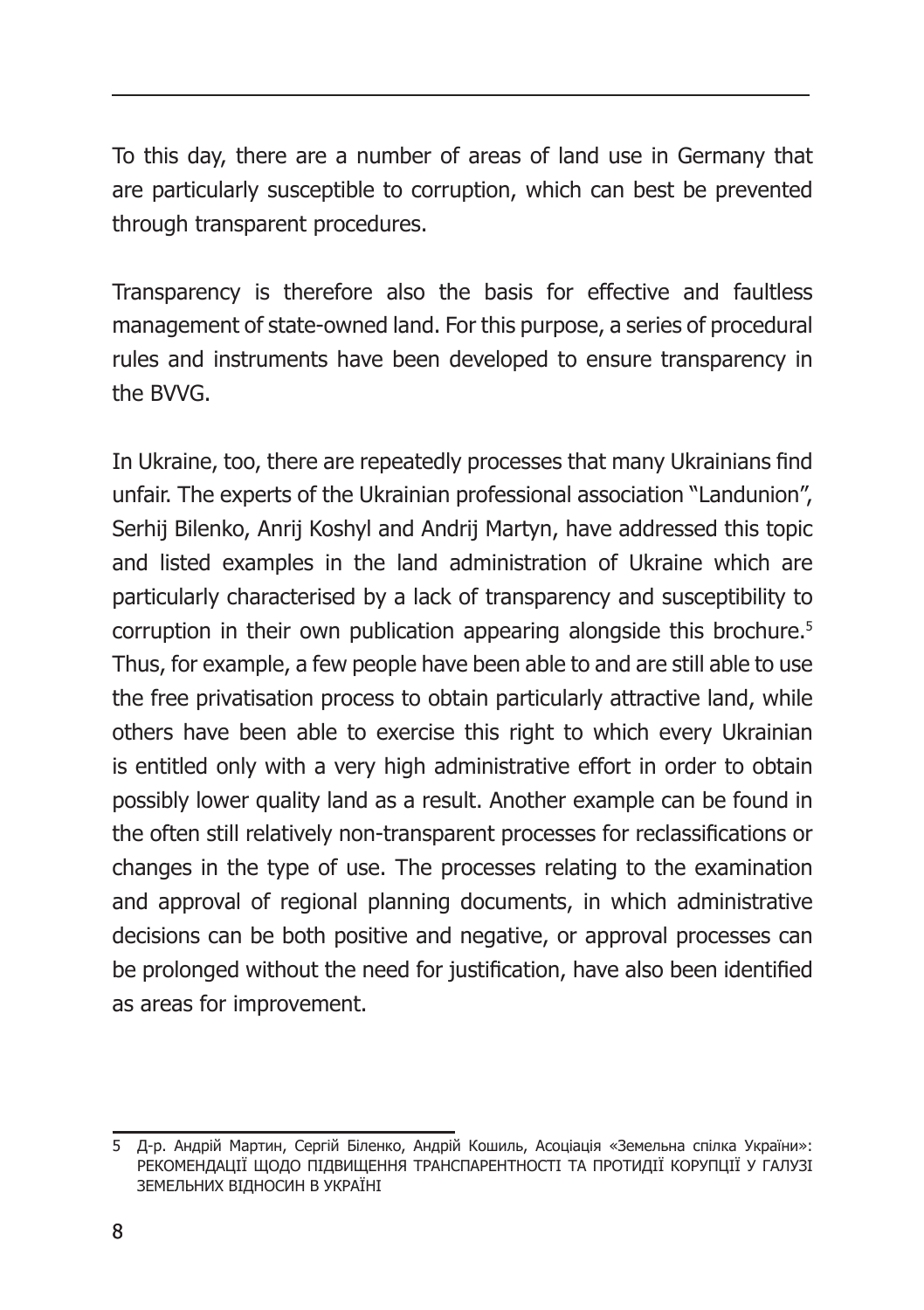Even though there have been steps towards greater transparency in land management in the recent past - at the end of 2016 the State Agency for Geodesy, Cadastre and Cartography of Ukraine introduced the extra-territoriality tool to ensure that decisions are made not by local staff but by experts in other areas of Ukraine who are determined randomly online. Similarly, the public auctions process for the leasing of agricultural land, which is broadcast live on the internet and the results of which are collected, also contributes to increasing transparency in land relations. The creation of a clear legal framework and other transparent administrative procedures remains a major challenge nonetheless.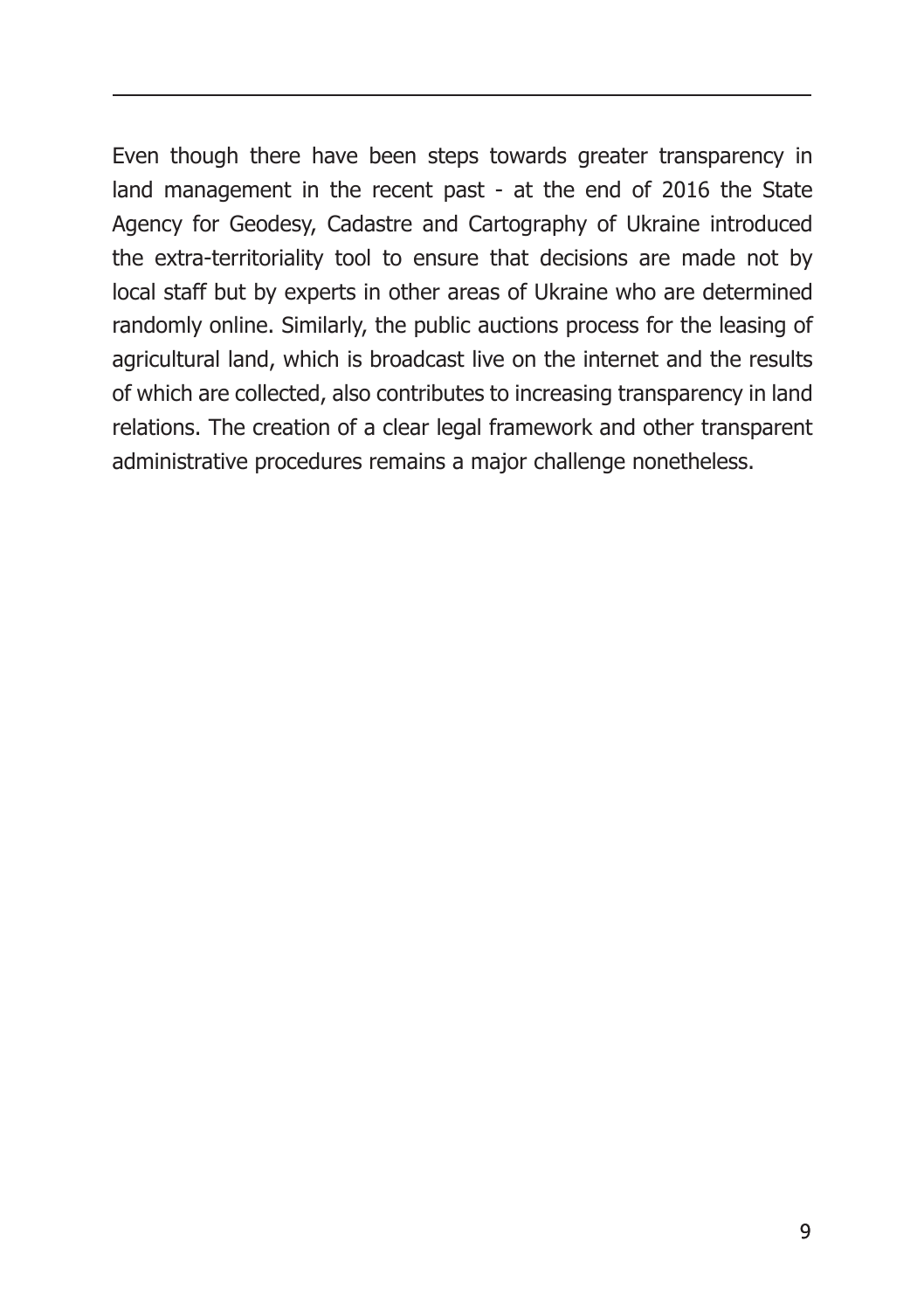### 2. Transparency in regard to the land and leasing market in Germany

#### **2.1 Land documentation and overview**

In Germany, the information on land has been listed in two different registries that show its long historical development. The cadastre contains the actual information on all parcels of land (cadastral parcels) as a comprehensive survey-based register originally created for tax purposes. In combination with the also universally available maps of the property cadastre, it is possible to know the size, location and use of the respective part of the earth's surface. The cadastre is kept up to date by continually including any changes. Due to the federal administrative structure in Germany, the cadastre is kept by the competent state departments.<sup>6</sup> The data can also be supplied by independently working, publicly appointed surveyors.<sup>7</sup>

The land register is now an electronically maintained, public register that provides information on properties (possibly consisting of several parcels) and the rights to the properties<sup>8</sup>. With the exception of certain properties owned by the public sector, each property in the land register has a land register sheet, which indicates, above all, the legal relationships, i.e. ownership situation and legal encumbrances of the property, in addition to the technical data taken from the cadastre on the location, size, type of cultivation, and development. The land register documents that an entered

<sup>6</sup> Traditionally in the "cadastral offices", recently also e.g. handled by the "State Office for Surveying and Geoinformation"

<sup>7</sup> See: Fundamentals of land market for agricultural areas in Germany – consideration of German experiences for the development of options for Ukraine, BVVG, 2015

<sup>8</sup> The land register is maintained by the land registry. It is located at the respective district court which is responsible for the properties in its district.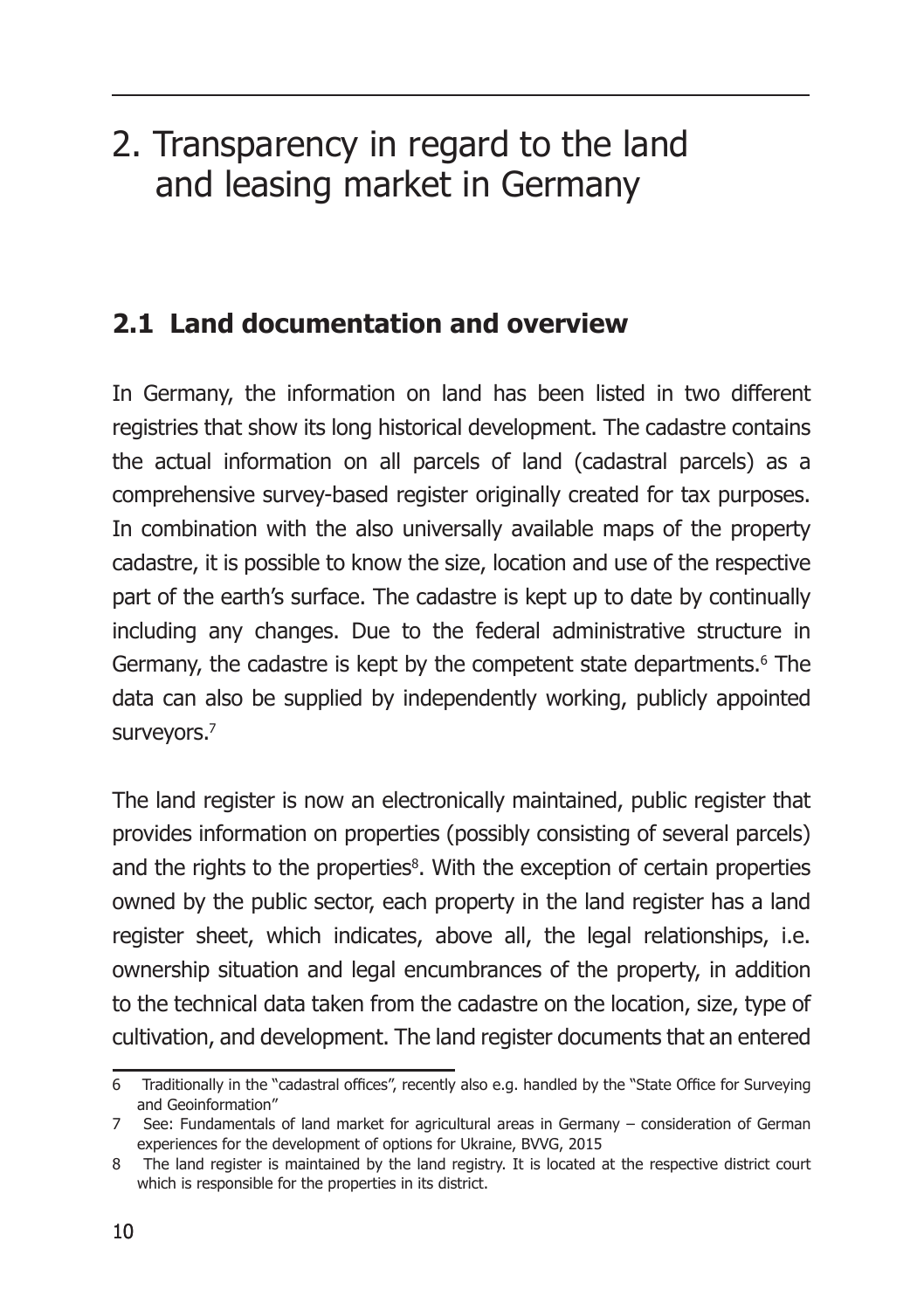property exists as such. Both registers (land register and cadastre) are obligated to cooperate and exchange their respective data with each other.

Changes in rights only become effective as a rule when they are entered in the land register. Even in the case of transfers of ownership outside of the land register (e.g. inheritance), the land register must first be corrected before the new owner can effectively dispose over the property. In the case of legal transactions for the transfer of ownership, the corresponding agreement and its entry in the land register is required. The content of the land register is considered to be correct in Germany and thus protects good faith, which means that until proof of the contrary is provided (e.g. in litigation / civil proceedings) it is assumed that the entered right holder is entitled to a right entered in the land register or that a deleted right no longer exists.<sup>9</sup>

Due to the substantive law significance of legal transactions with properties and the rights to them, a notary must be involved in Germany as a public official. Thus it is not only the agreement on the change in rights with regard to property law that must be notarised, but also the contract of sale for the property in accordance with the code of obligations. The notary then also submits the application necessary for the entry of the change in rights to the land registry.

Even if the land register is now kept electronically, it is not accessible to everyone or published on the internet. Viewing the land register is possible for anyone who can present a legitimate interest to the respective land registry.10 This unspecified legal term leaves the competent authorities and courts sufficient scope to decide on individual cases. A legitimate interest may exist, for example, if an injured party wishes to assert claims

<sup>9</sup> Section 891 of the German Civil Code [Bürgerliches Gesetzbuch, BGB]

<sup>10</sup> Section 12 of the German Real Estate Registry Act [Grundbuchordnung, GBO]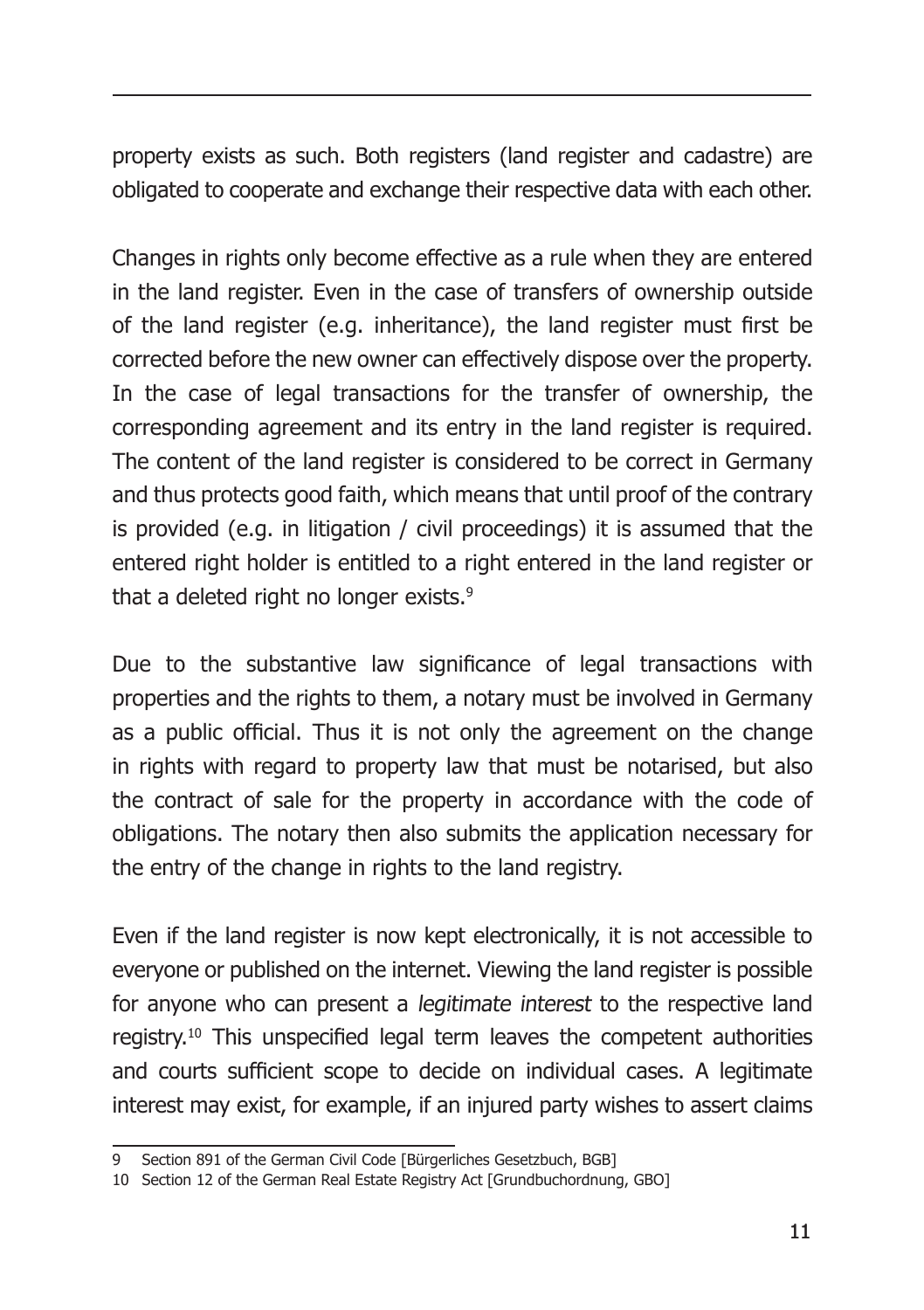for damage compensation against the owner of a property. In certain cases, a prospective buyer or lessee may also have a legitimate interest in viewing the land register. If this is the case, that party may request a copy of the appropriate land register for a relatively small fee. That party will be allowed to view Section 1 (Owner Information<sup>11</sup>) and Section 2 (Burdens and Restrictions<sup>12</sup>). Viewing Section 3 of the land register where mortgages<sup>13</sup> are listed is only permitted in a few exceptional cases. There is no legitimate interest if, for example, the applicant wishes to obtain only information on the financial circumstances of their debtor by viewing the land register, or wants to find out whether their neighbour has already transferred the property to their son or daughter. Using deceptive tactics and making false claims of an allegedly legitimate interest in order to view the land register can be revealed by the fact that land registries must keep transcripts of land register viewings and provide information to the property owners upon request.14 Similarly, owner information can only be viewed on the basis of a specific property. It is not possible to obtain property information about a specific person, for example, using a name to learn what and how many properties this person owns.

#### **2.2 Legal regulations for more transparency**

Basic Law [Grundgesetz] in Germany provides the legal framework for protecting private property and strengthening ownership rights on the one hand and ensuring, on the other, the necessary transparency if the public interest or a legitimate individual interest requires such. German

<sup>11</sup> Section 1: Name, place of residence and, in the case of natural persons, date of birth of the property owner(s); entry date and reason for transfer of ownership (purchase contract, will, gift, surcharge in the case of a compulsory auction)

<sup>12</sup> Section 2: Easements, usufrucht, encumbrances, pre-emptive rights, leasehold estates

<sup>13</sup> Section 3: Mortgages, land charges, pension liabilities

<sup>14</sup> http://www.haus-und-grund-muenchen.de/mainw/presse/grundbucheinsicht.html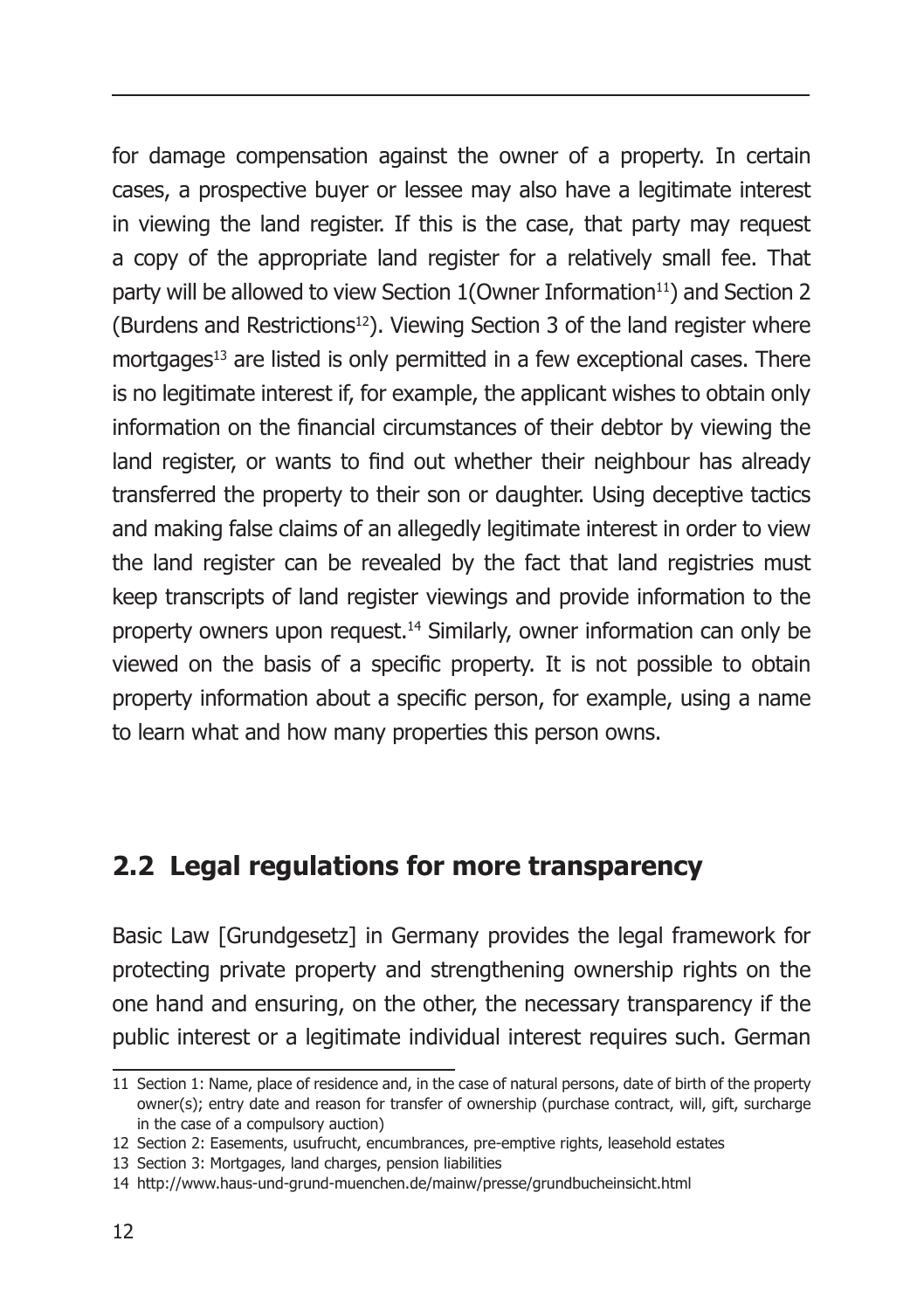Basic Law also ties the protection of ownership and the associated freedom to dispose over land to a social responsibility with regard to property. Accordingly, the use of the property must not be contrary to the interests of the common good or should benefit it. The consequence of this is that rural land movement, in view of the fact that land is nonreproducible and indispensable, does not have to be as free as other forms of capital movements. According to the aforementioned decision by the Federal Constitutional Court, a just legal and social order therefore requires that the interests of the general public be brought to bear to a far greater extent in regard to land than other capital goods. This means that, in addition to the principle of contractual freedom, which also applies to agricultural land, special provisions apply to legal movements (transactions) involving property.

As a long-term strategy to combat speculation on the land market with all its side effects, there is no static setting of values/prices in Germany. Rather, a system of market observation has been established by law to ensure transparency on the land market. In addition to the description and definition of the market value as a uniform concept of value for all participants in the land market, the following essential principles have therefore been laid out in the Building Code [Baugesetzbuch].<sup>15</sup>

#### **2.2.1 Special approval requirement for the sale of agricultural land**

The Act on Measures to Improve the Agricultural Structure and Safeguard Agricultural and Forestry Enterprises [Grundstücksverkehrsgesetz - GrdstVG], which entered into force in 1962, makes the sale of agricultural

<sup>15</sup> See: Building Code [Baugesetzbuch, BauGB]Sections 193 to 199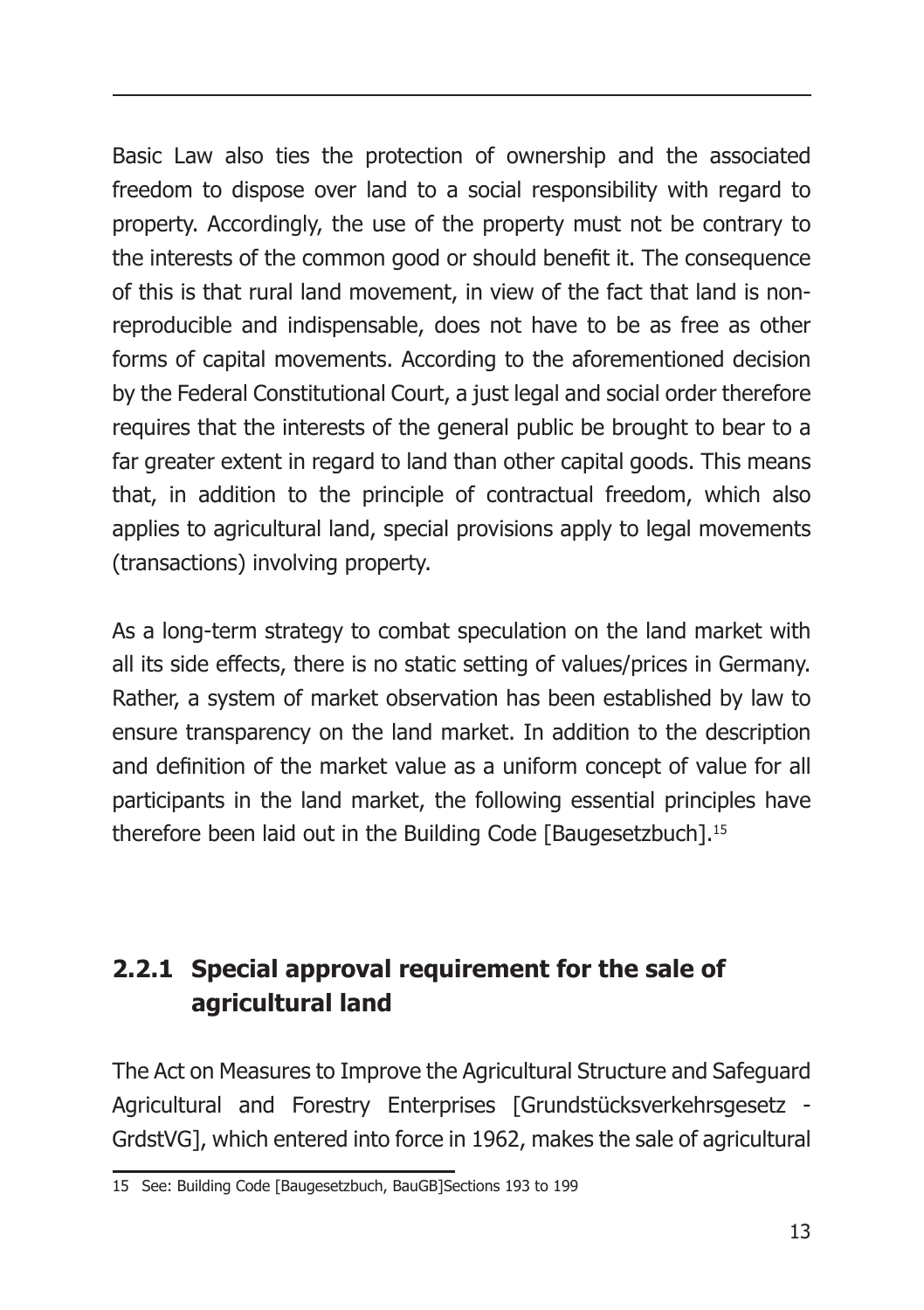and forestry assets subject to approval in order to prevent the threatened unhealthy distribution of land and to safeguard the food supply for the population. The state does not intervene in the land market in a regulatory capacity, but rather uses this law as prevention against:

- $a.$  threats for the agricultural structure<sup>16</sup>
- b. avoiding of extensive parcellation $17$
- c. excessive purchase prices for agricultural land<sup>18</sup>

Even after the federal government transferred legislative competence for agricultural land rights to the federal states in 2008, the Act has retained its validity in all federal states. Above the exemption limit set in the states (from 0.15 to 2 ha, depending on the federal state), there is an obligation to obtain approval for planned sales or other disposals.

The right to approval is void if one of the concrete grounds for refusal specified in the Act is met. This is particularly the case if a non-farmer wants to acquire agricultural land and at the same time a productive farmer (in their main or secondary employment) urgently needs the land to expand their farm and is ready and able to buy it. Such a refusal decision can be appealed in the agricultural courts of the ordinary civil courts.

In the case of such a purchase contract with a non-farmer, the non-profit "Siedlungsgesellschaft" [Land Company] responsible under state law can exercise the state pre-emptive right granted to it under the Act on Measures to Improve the Agricultural Structure and Safeguard Agricultural and Forestry Enterprises [Grundstücksverkehrsgesetz - GrdstVG] in conjunction with the Reich Settlement Act [Reichssiedlungsgesetz] and enter into the contract concluded as purchaser with all its provisions in

<sup>16</sup> See § 9 (1) 1 Grundstücksverkehrsgesetz and (2) Grundstücksverkehrsgesetz

<sup>17</sup> See § 9 (1) 2 Grundstücksverkehrsgesetz

<sup>18</sup> See § 9 (1) 3 Grundstücksverkehrsgesetz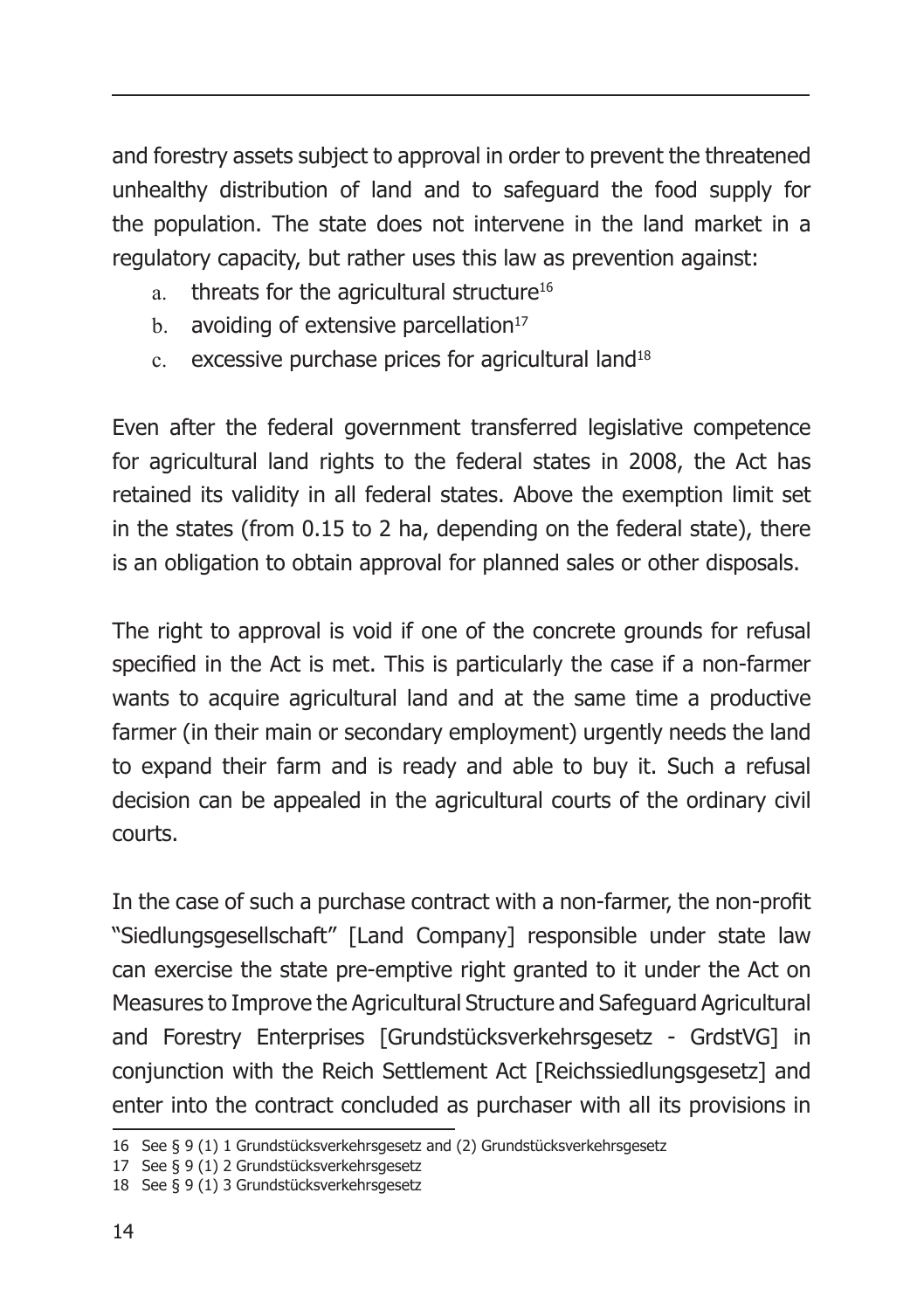order to then be able to use the land in accordance with the agricultural structural specifications for increasing the areas of agricultural operations.19

Even if the pre-emptive right is rarely used, the preventive character of the law is often emphasized, since contracts that are not approvable are often not concluded in the first place. Furthermore, the examination and approval requirement for property purchase contracts contributes to transparency on the German land market.

#### **2.2.2 Committees of experts for property values**

Committees of experts<sup>20</sup> for property values have been set up at the level of the districts and independent cities, which in principle make a significant contribution to transparency on the entire land market through a continuously managed collection of purchase prices. The committees of experts, as autonomous, independent bodies not bound by directives, prepare annual land guide values and property market reports. In the committees of experts, persons from different professional groups work on a voluntary basis where such are qualified for this purpose on account of their knowledge and experience in different areas of the entire property market.

As described in chapter 2.1, every contract in Germany where someone commits to transfer ownership of property for payment or exchange must

<sup>19</sup> Although this possibility is only rarely used, the land companies are not insignificant players in public land management. In the eastern German federal states in 2013, for example, they managed more than 100,000 hectares of agricultural land, with the focus being on the northernmost state of Mecklenburg-Western Pomerania with about 87,000 hectares.

<sup>20</sup> Section 192 of the Building Code [Baugesetzbuch, BauGB]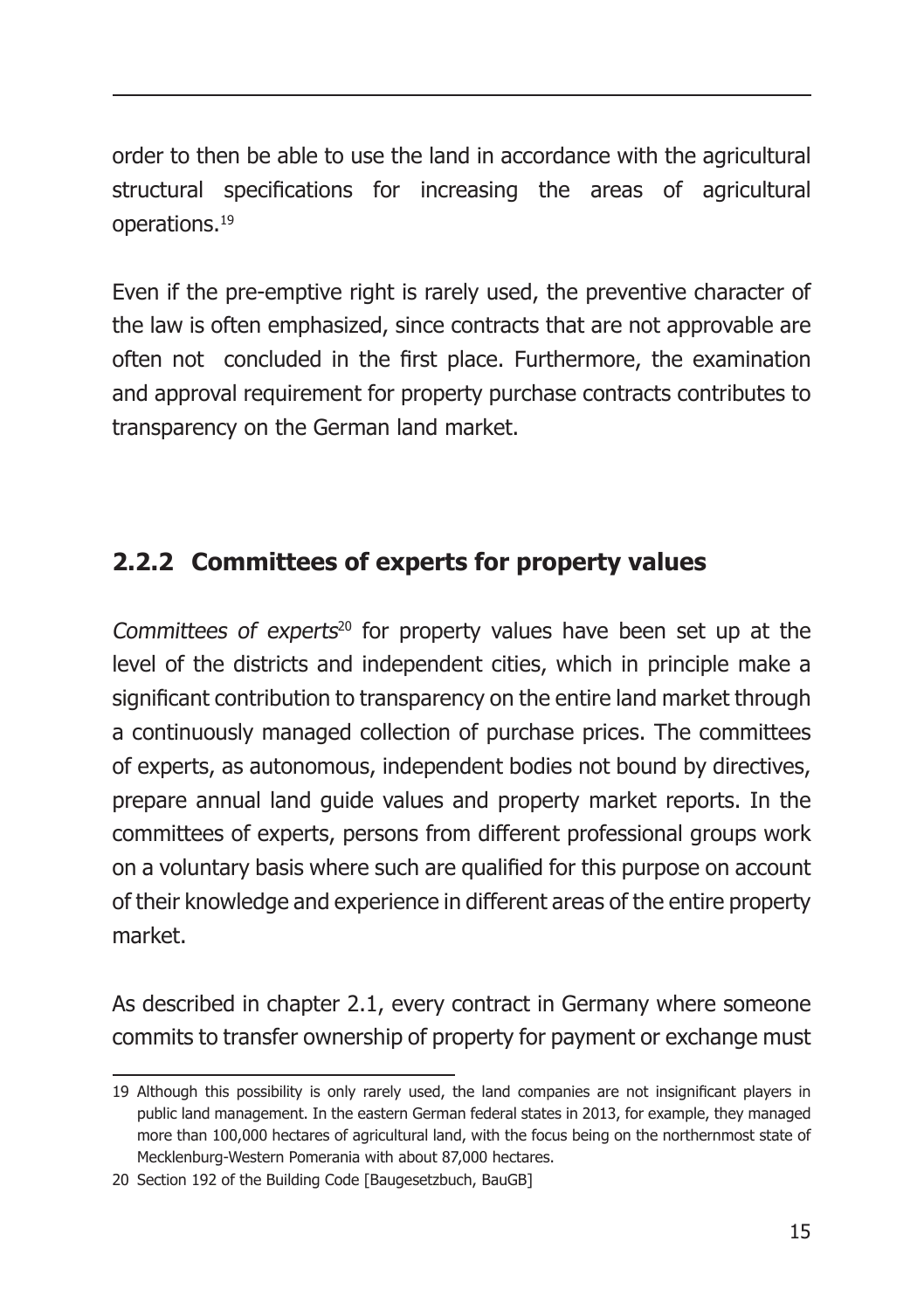be notarised. The notaries are obligated to send a copy of the contract to the locally competent committees of experts. The data obtained from the contracts is evaluated and processed in the departments of these committees. In addition, questionnaires are sent to the buyers of property where they are asked for additional information that is not usually contained in the purchase contracts.<sup>21</sup> The information thus obtained is – after the elimination of outliers – included in the purchase price collection and, as a rule, represents the most important source of data for the regional land market. It is intended to provide everyone with the transparency on the property market that is necessary for decisionmaking and also to give specialist users the special data they need for valuations<sup>22</sup>

Committees of experts also have the legal mandate to prepare value appraisals for real estate upon request for authorities and courts. They also prepare compensation calculations, in particular if private property is to be accessed by the public sector for purchases or expropriations.

Above all, however, the committees of experts derive so-called land reference values across the board from their collections of purchase prices and publish them at least at the end of every other year.<sup>23</sup> Depending on the capacity of the departments, these are also determined annually. Land reference values are average location values based on one square metre of land for a number of properties in an area with essentially the same utilisation and value circumstances. The land reference value is based on a land reference value property, the value-influencing characteristics of

<sup>21</sup> For example, information on the structural condition of the real estate on the property, questions about access or the relationship between seller and buyer (neighbourhood purchase or family connections)

<sup>22</sup> Jürgen Kuse/Dr. Iris Homut: Transparenz am landwirtschaftlichen Grundstücksmarkt [Transparency on the Agricultural Land Market], in: NL-BzAR Bodenmarkt 2, p. 18

<sup>23</sup> See: Section 193 (3) of the Building Code; Section 11 (1) of the Appraisal Board Ordinance [Gutachterausschussverordnung, GAV]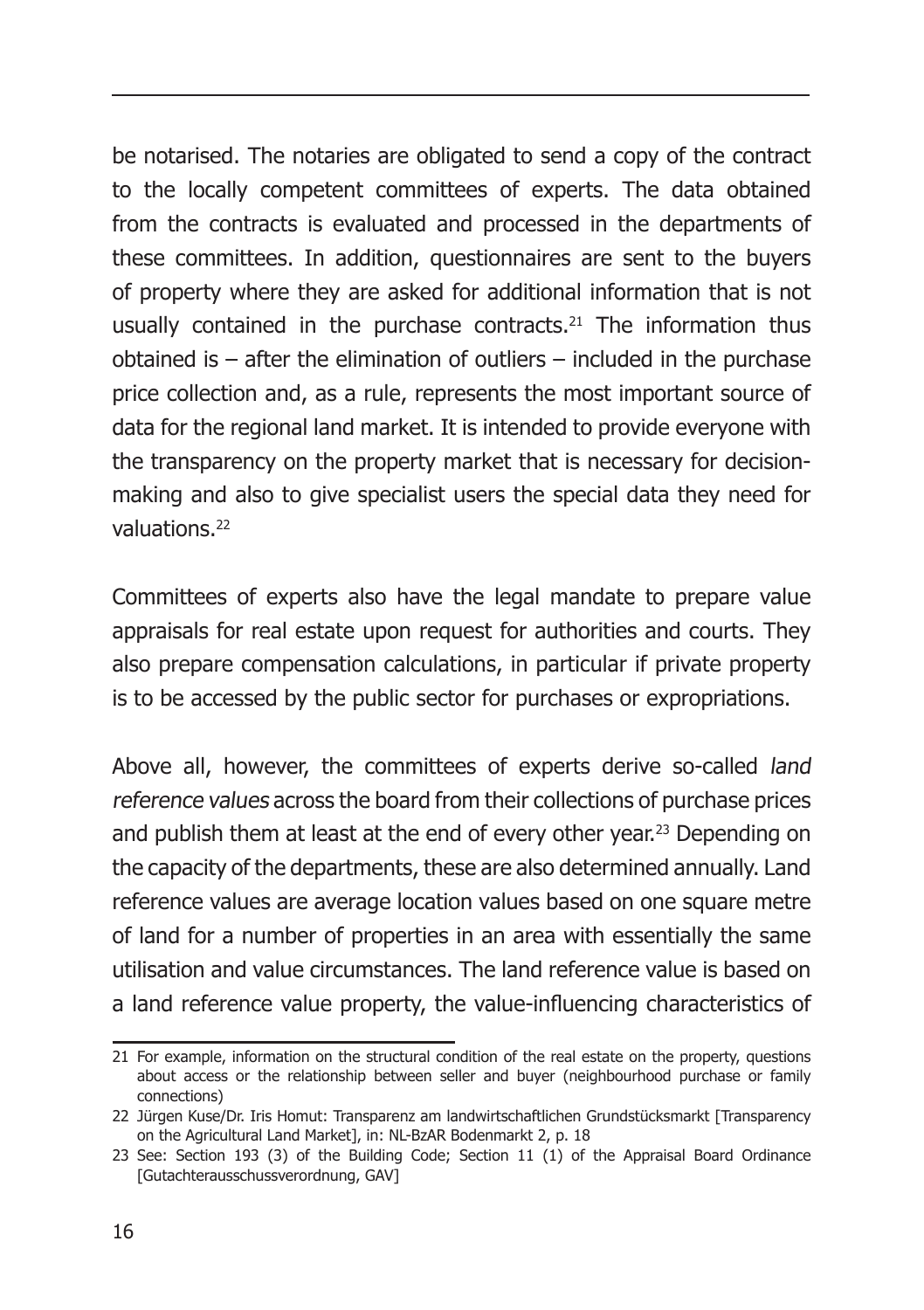which are typical for this area. In developed areas, land reference values are to be determined with the value that would result if the land were undeveloped.<sup>24</sup>

In this way, the real value on the land market is to be reproduced in the best possible way. The land reference values are usually displayed in land reference value maps and - partly also in the form of land reference value lists. In most of the federal states there are also internet portals with free access to the land reference values.

In addition to the individual evaluations of the committees of experts in the districts and independent cities, the evaluations of the Senior Committee of Experts offer the possibility of mapping the property market in regard to larger regions.

The Senior Committee of Experts also tries to collect and publish data on land leases. A different approach to the preparation of the data can be found in the individual districts. Parallel to the purchase price evaluations, it has only been possible to take account of new leases to date. However, a statement on the development of lease prices would also have to include existing contracts and the corresponding lease price adjustments in order to be able to make reliable statements on the lease market. However, this data is generally not accessible.<sup>25</sup>

<sup>24</sup> When concluding purchase contracts for agricultural land, it is of immense importance for the work of the committees of experts to assign this land to types of use and also to indicate purchase prices for each type of use. If there is only general information in the sales contract, for example: Farmer A sells farmer B agricultural land totalling 10 hectares at a price of x euros, this purchase contract cannot be evaluated meaningfully. It would make more sense to formulate the purchase contract in such a way: Farmer A sells farmer B 5.0 hectares of arable land at a price of x euros, 4.5 hectares of grassland at a price of x euros, 0.2 hectares of water land for a price of x euros and 0.3 hectares of woodland at a price of x euros.

Source: Jürgen Kuse/Dr. Iris Homut: Transparenz am landwirtschaftlichen Grundstücksmarkt [Transparency on the Agricultural Land Market], in: NL-BzAR Bodenmarkt 2, p. 19

<sup>25</sup> Jürgen Kuse/Dr. Iris Homut: Transparenz am landwirtschaftlichen Grundstücksmarkt [Transparency on the Agricultural Land Market], in: NL-BzAR Bodenmarkt 2, p. 21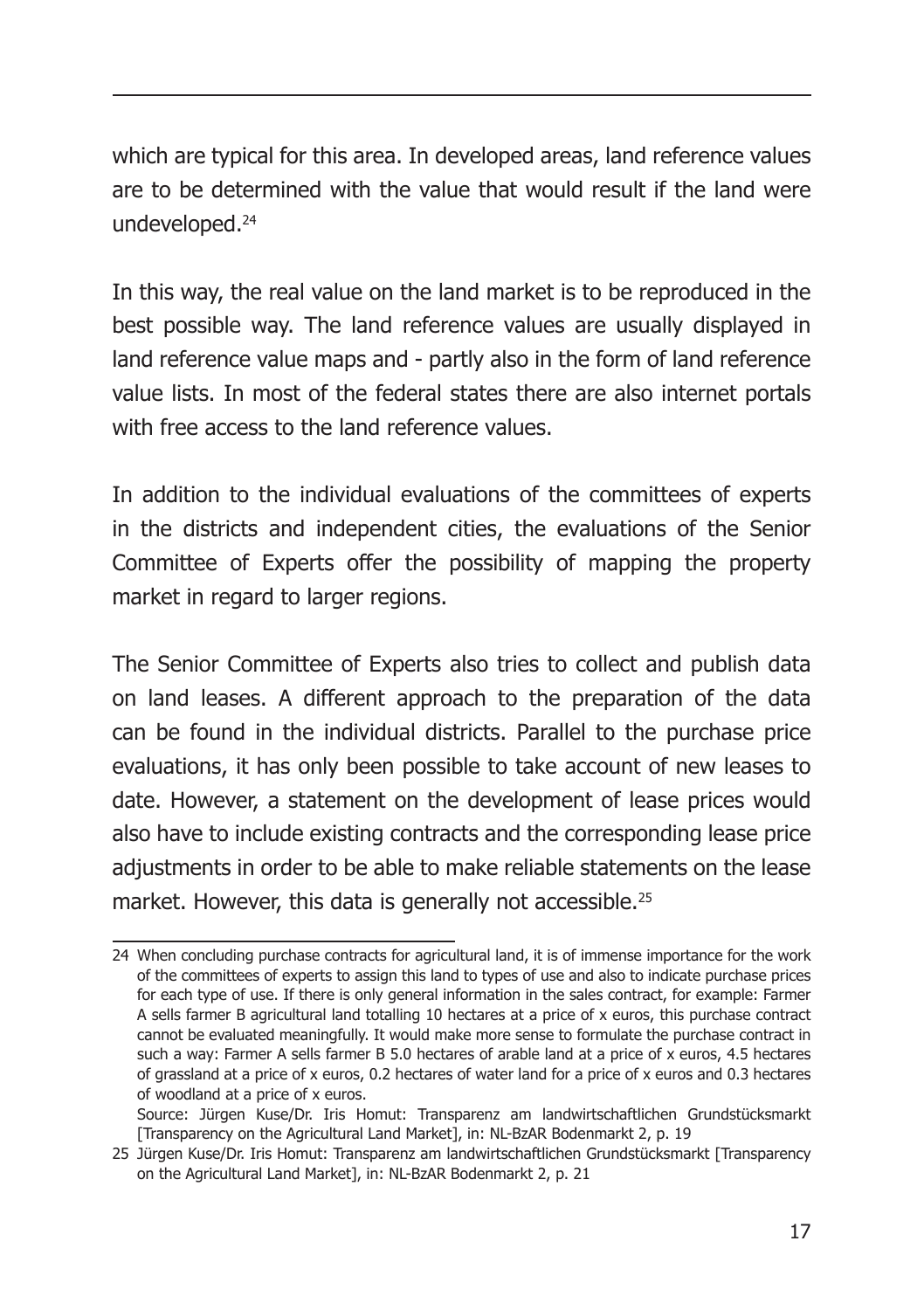#### **2.2.3 The agricultural lease market**

The agricultural lease market is not an ordinary market, but also has many special features in Germany. Admittedly, there are suppliers (landowners) and demanders (lessees) who have to agree on the lease price and often have very different ideas about the value of the leased properties. But even within the two groups, ideas differ widely. The willingness of each lessee to pay is based on the ground rent that they can achieve with the land use planned by them. In this case, the marginal ground rent equals the maximum affordable lease price for the lease of an additional piece of land (maximum price to be paid for leasing it). Due to different production processes and manager skills, the prospective lessees may offer very different leases in some cases. In contrast to lessees, the lessors have less information for their price demands. Although they want to achieve the highest possible price, they will accept almost any price or possibly decide to sell their land if better long-term yield opportunities are possible as a result before they would not lease out their land at all.<sup>26</sup>

The development of an equilibrium price is one of the important functions of a market. Therefore, the tendering of lease objects is an appropriate tool to create transparency regarding the offered object and to give farm businesses the opportunity to participate in the happenings of the lease market. Accordingly, in relation to the agricultural lease market, the one who could make the best profit at the competitive market price would be the one who acquires the land. This ideal conception of a market does not exist with the lease market. This might be explained by the fact that a large proportion of the lease contracts are negotiated directly between the involved parties without a previous public tender. There are usually only a few market participants, the leased areas traded vary in quality (type of soil, size, location) and there is hardly any meaningful price information. Above all, however, the market area is small in size and most prospective lessees have only a limited radius of

<sup>26</sup> Hans Dreier: Entstehung der Pachtpreise und ihre Transparenz [Establishment of Lease Prices and their Transparency], in: NL-BzAR Bodenmarkt 5, p. 12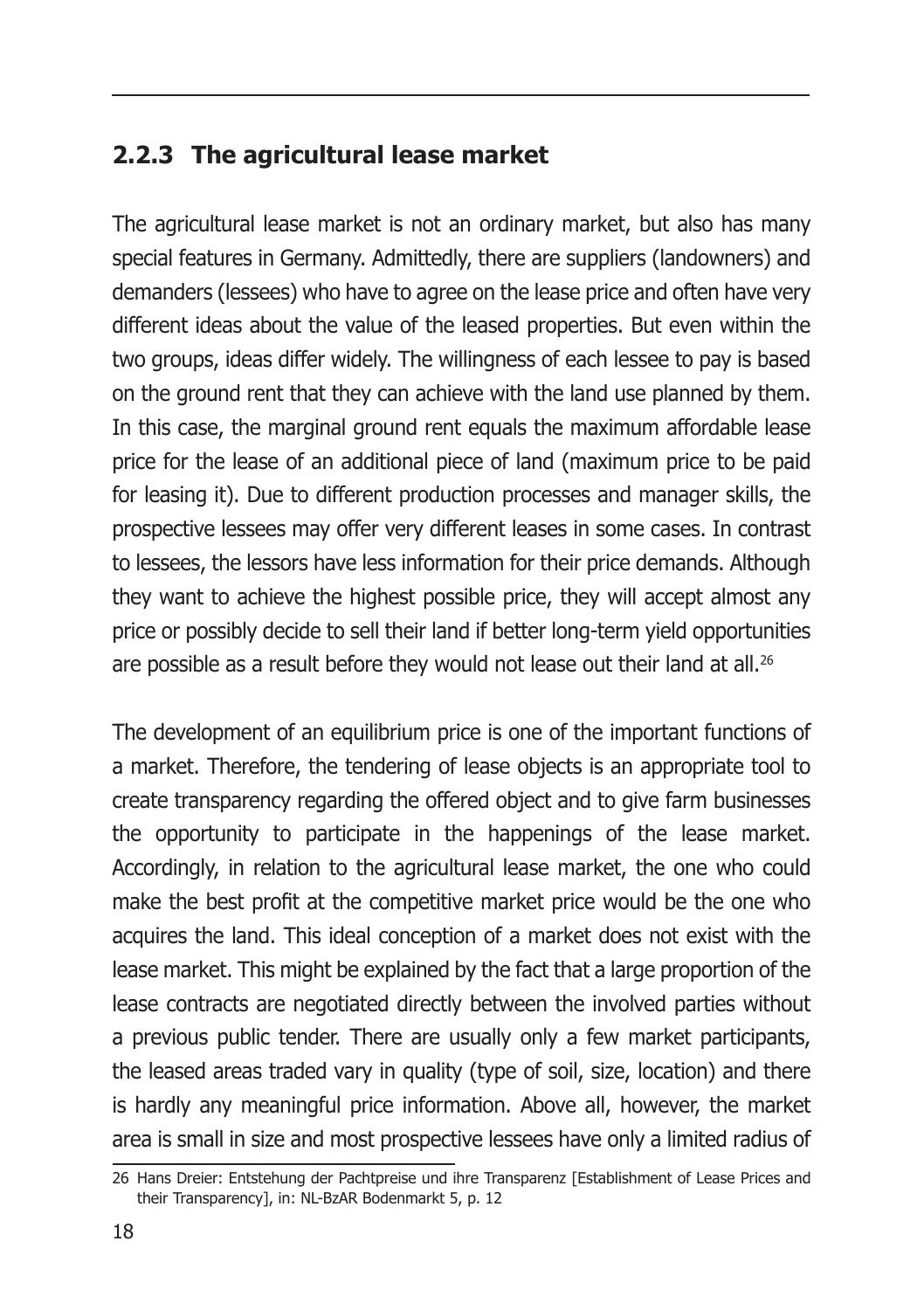action. In Germany, the agricultural lease market thus consists of many small submarkets, each of which usually covers the size of a municipality up to a maximum of one administrative district. In eastern Germany, in the area of the former GDR, the situation differs due to the partly regionally still existing (but constantly decreasing) influence of major state lessors such as the BVVG as well as lessees who often lease land in a larger area than farmers in other regions of Germany.27

However, there is often no reliable price information to guide both lessees and lessors of agricultural land. It is true that agricultural structure surveys and agricultural counts are carried out at regular intervals to record lease prices by surveying farmers. However, there are no official quotations or a land exchange from which current prices could be derived. The BVVG, as the stateowned privatisation company for the federal government, which may only sell or lease its land at market prices, has therefore created a collection of its own lease prices in addition to the collection of its own purchase prices. The BVVG anonymously publishes the highest bids over the past six months at which tendered agricultural lots over five hectares have been sold or leased. The BVVG uses its collection of lease and purchase prices as basis for determining the price if land is not offered via invitation to tender.

The so-called comparison price system (for purchase prices) was deemed by the EU commission to be suitable for determining the market value.

The German Land Lease Act [Landpachtverkehrsgesetz, LPachtVG] adopted in 1985 was also intended to counteract the lack of transparency and to achieve official control or monitoring of the land lease contracts. It applies to all the newly concluded land lease contracts as well as to existing land lease contracts in the case of changes to the leased object, term of the lease and contractual services.

<sup>27</sup> See: ibid, p. 13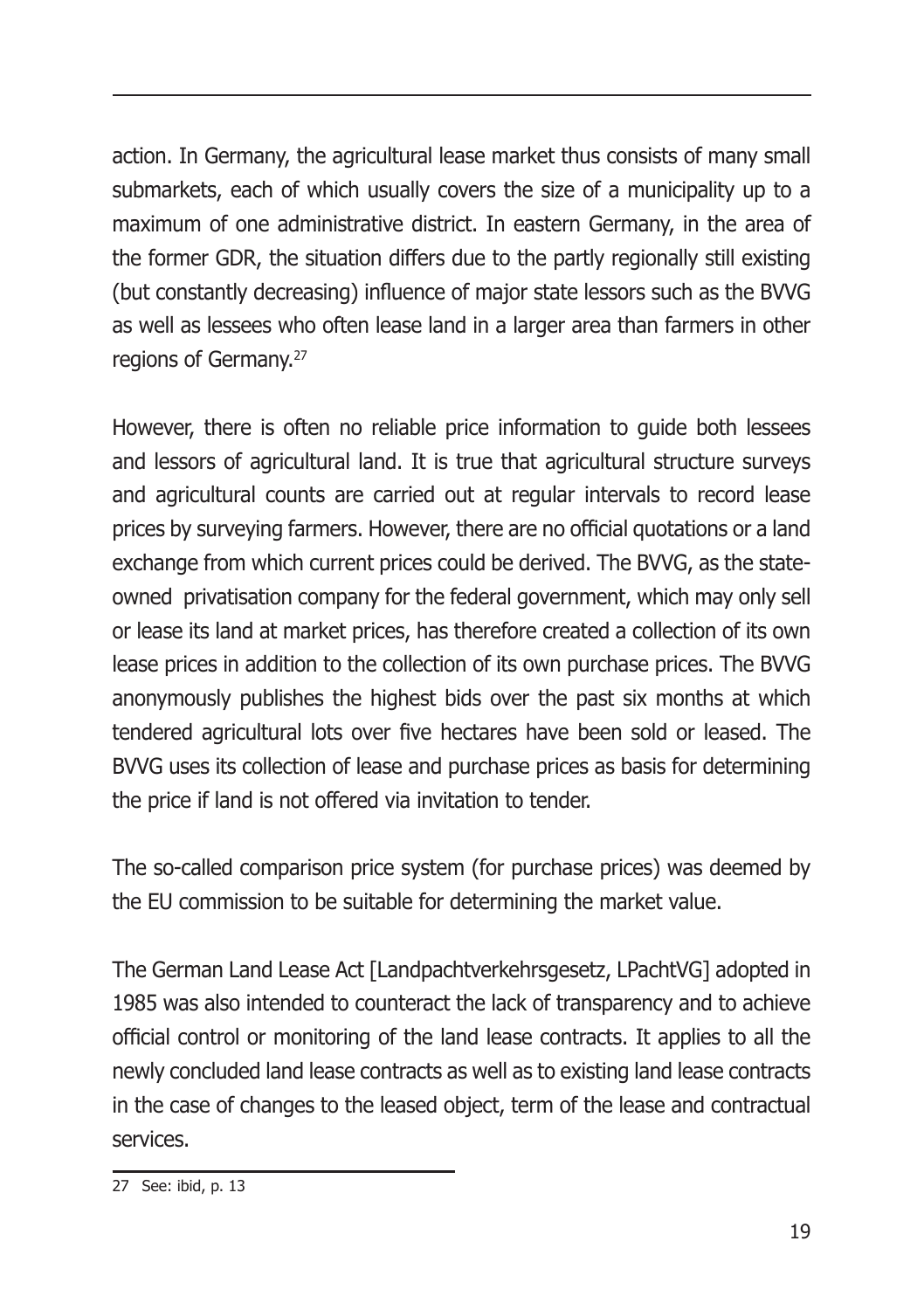Lessors or lessees must report the contract to the authority. This authority has one month to object to the lease contract in question. This is possible if

- 1. the lease entails an unhealthy distribution of land use, in particular an unhealthy accumulation of agricultural and forestry land;
- 2. the leased property or a majority of spatially or economically connected land is uneconomically divided up for use; or
- 3. the lease is not proportionate to the income that can be generated in a sustainable manner if properly managed.

Legal protection is also guaranteed here through the agricultural courts of the ordinary civil courts.

The lease prices are documented by the counties, processed and reported once a year to the Ministry of Agriculture in the respective federal state. The announcement includes, among other things, the number of lease cases, the size of the leased land and the agreed lease prices broken down by arable land and grassland, as well as the amount of arable land and grassland. The Ministry publishes the statistics annually on the internet.

Due to the discretionary leeway in interpreting the term unhealthy land distribution, the implementation of the law has varied in individual federal states to date. In particular because the Land Lease Act does not include sanctions for failure to notify the authorities, many lease contracts are not included at all. For this reason, the data on the contract contents actually obtained due to the obligation to report the contract is subject to certain reservations. The statistical evaluation is only partially useful as a result. Nonetheless, the many reported contracts remain an important database.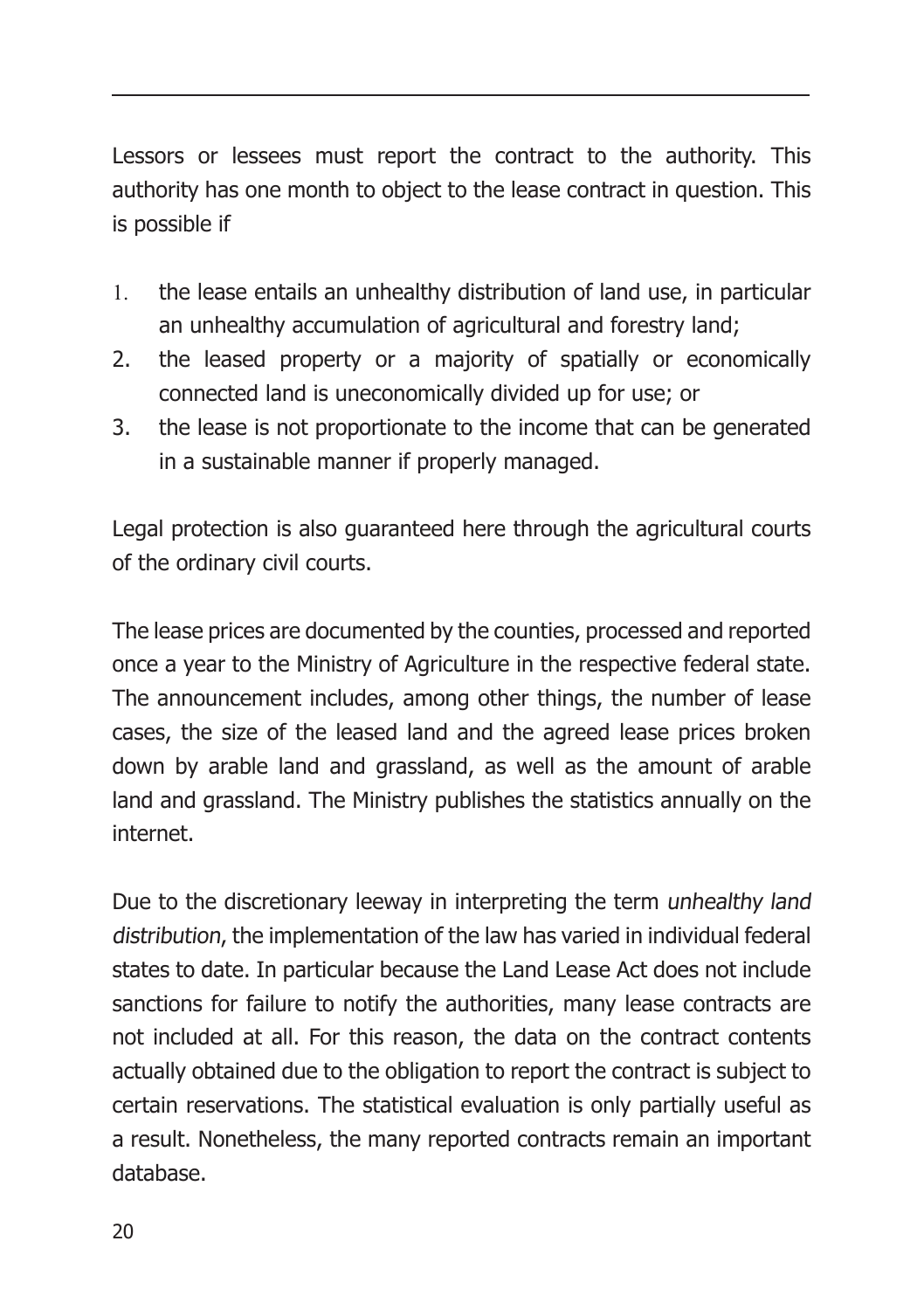# 3. Market transparency and monitoring as a basis for the development of a land policy model

Transparency on the agricultural land and lease market is not only useful for market participants who can base their decisions on the available data, but also for authorities, offices and courts that can rely on a comprehensive data collection for administrative decisions such as appraisals or compensation payments in the event of expropriation. Above all, however, political decisions for the management of land market policy also require comprehensive, up-to-date and qualitatively reliable data on price and volume movements on the land markets, as well as information on operating and ownership structures and leases.

In Germany, many reports of rapidly rising land prices and increased activity by investors on the land market, some of which are far removed from agriculture, led to a working group being set up in 2014 by the federal and state governments to develop a target system for land market policy and options for managing it.

First of all, the federal and state working group assessed the existing situation on the German land market and identified developments that agricultural policy should address by taking countermeasures. Between 1992 and 2011 alone, more than 800,000 hectares of agricultural land were lost for infrastructure and settlement measures. It is true that the size of the loss of land in the 1990s was considerably higher than in recent years.28 However, the goal of reducing land loss to a maximum of

<sup>28</sup> From 1993 – 1996 the daily loss of agricultural land amounted to about 120 hectares; in the last few years it has been around 70 hectares per day.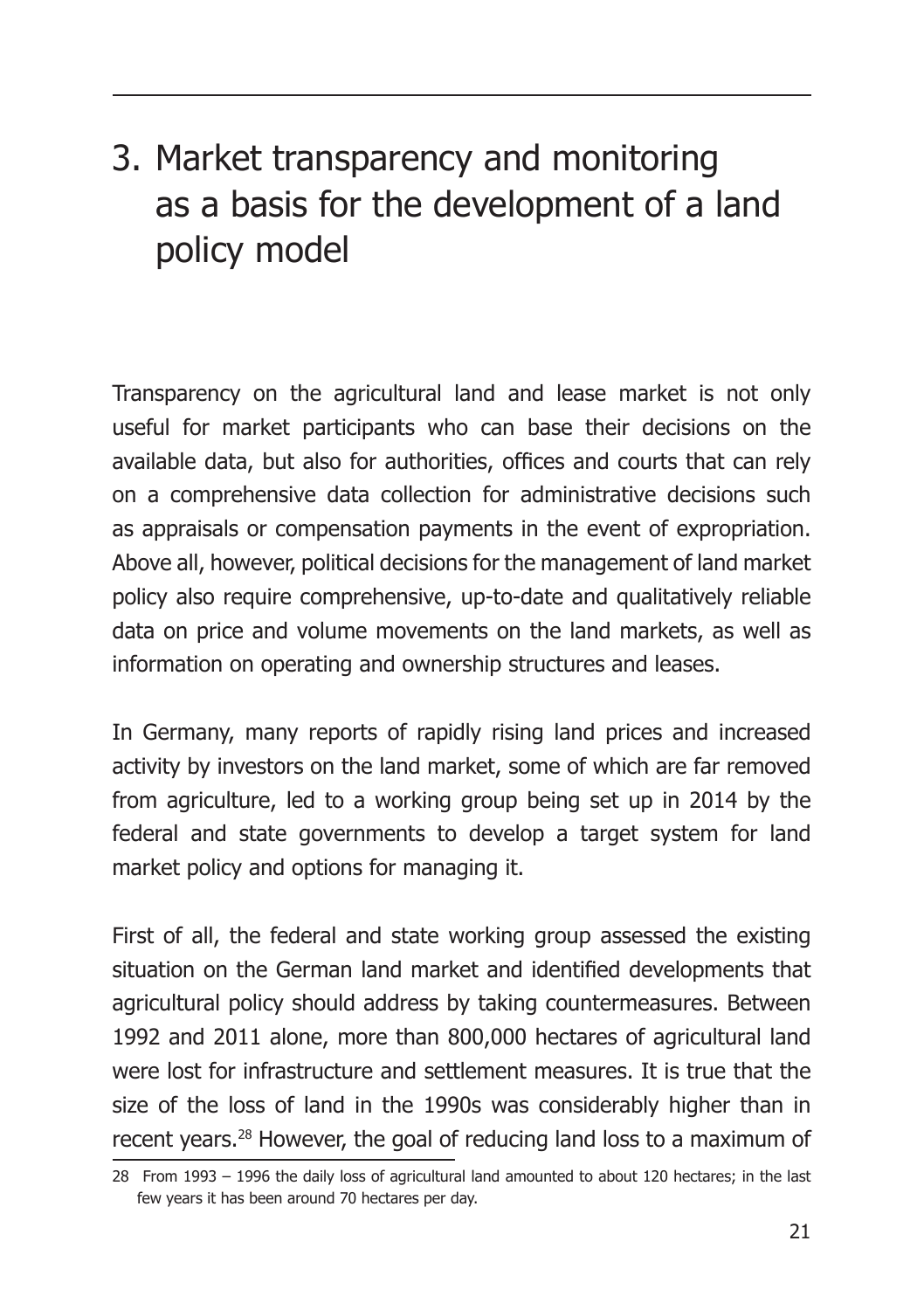30 hectares per day has not yet been achieved.<sup>29</sup> In addition, demand from non-agricultural investors has risen significantly as a result of the financial and euro crisis, which is also one of the reasons for the sharp increase in lease and purchase prices for agricultural land, especially in eastern Germany. However, at the beginning of the 1990s, prices in the former GDR were at a very low level compared to western Germany, so that the relatively sharp rise in prices can also be viewed as a result of the increasing price alignment between eastern and western Germany. Parallel, the prices in western Germany have increased notably. In addition to other factors such as bioenergy and, in particular, biogas production within the framework of the German Renewable Energies Act [Gesetz für den Ausbau erneuerbarer Energien, EEG], which secures high revenues for participating producers over a long contractual period, the increasing shortage of land, especially associated with animal husbandry is a determining factor for the noticed increase in prices.

In eastern Germany, the transparent presentation of the BVVG is also said to have contributed to the rise in prices. The BVVG anonymously publishes the highest bids over the past six months for which tendered agricultural lots over five hectares have been sold or leased. This high degree of transparency is still controversial today. Critics are of the opinion that the publication is driving up prices. On the other hand, the right to information about market prices of the BVVG is also a justified argument. After the BVVG sold much land for years on the basis of expert opinions, which could be prepared on the basis of outdated and

<sup>29</sup> As described in chapter 2.2.1, municipalities often make targeted land purchases prior to their own planning (for converting them from agricultural land, e.g., to building land), also in order to be able to achieve the planning gains themselves after the purchase as agriculturally used land and sale as building land. Land that is bindingly planned for public use (e.g. schools, streets, green areas, playgrounds, etc.) in municipal planning is also regularly bought in advance. If this is not possible, the building code grants the municipalities a municipal pre-emptive right to purchase these public areas in accordance with the statutes at the prices that are based on use at the beginning of the municipal planning.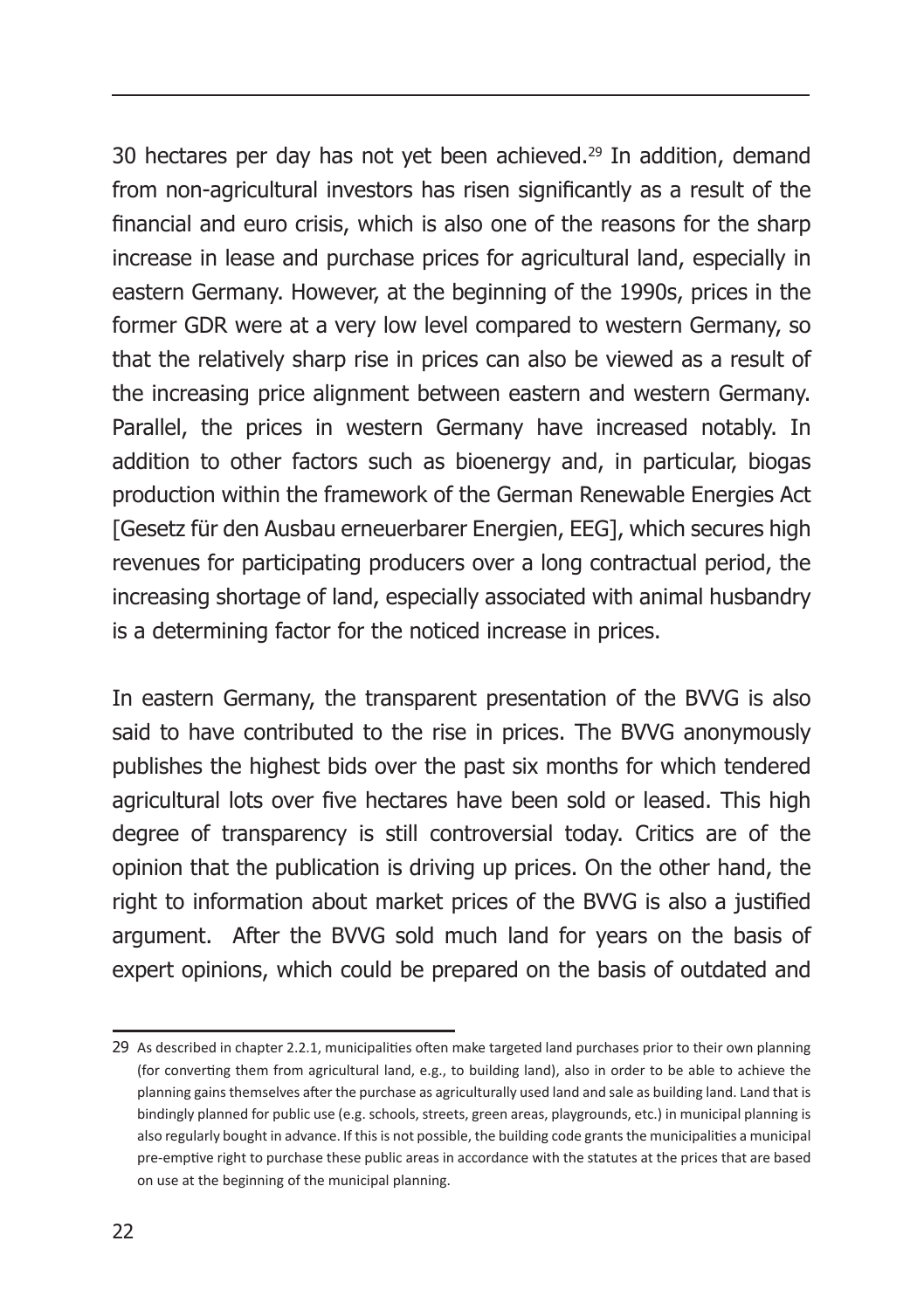only partially comparable data due to a lack of current data, the BVVG was only given a current and actual market overview by the fact that the invitation to tender was established as a standard procedure.

Above all in the new federal states, much larger farms than in western Germany have given rise to a number of supraregional holding structures in the agricultural sector with a correspondingly higher concentration of ownership in regional land markets. Smaller farms are facing increasing problems in the competition for land.

With regard to the principles and legal framework conditions described in the previous chapters, which were actually supposed to prevent this development, the federal and state working group found that Chapter 2.2.1 of the Act on Measures to Improve the Agricultural Structure and Safeguard Agricultural and Forestry Enterprises [Grundstücksverkehrsgesetz - GrdstVG] is applied differently both in a comparison of the federal states and also within the federal states themselves. For example, sales of land in the context of the sale of shares in a business are predominantly not covered by this Act. This also means that the authorities no longer have any control options to counter unhealthy land distribution.

The circumstances described above reduce the usefulness of the current data on the development of the lease market and the changes in ownership on the agricultural land market and could, without countermeasures, lead to a development contrary to the desired land policy model.

For this reason, the federal and state working group has identified options for action, particularly in the areas of "market transparency and statistics", "deficiencies in the implementation of existing laws" and "broader regulation of land law".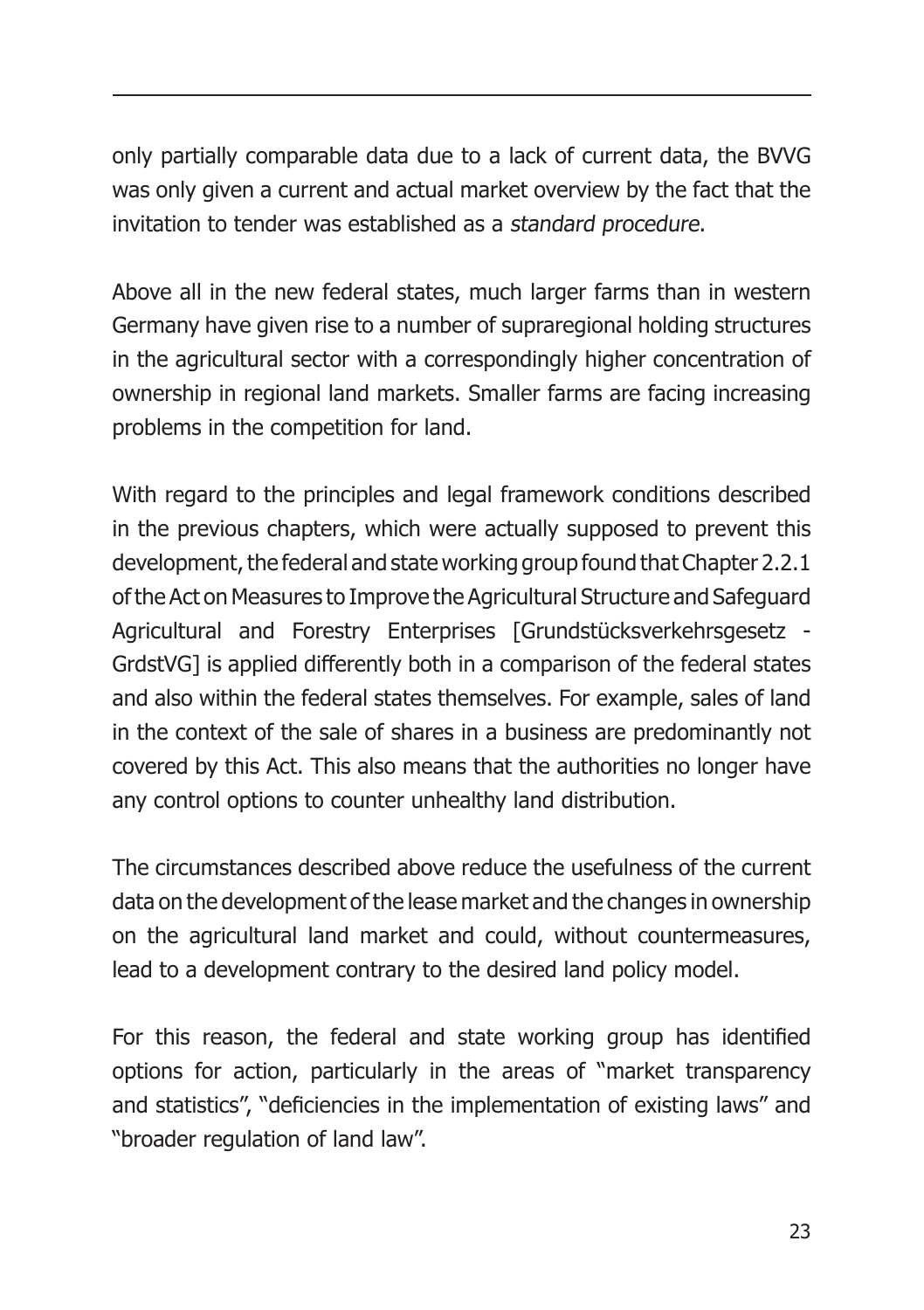On this basis, the following seven land policy objectives were developed:

- 1. Maintaining and promoting a broad distribution of land ownership.
- 2. Avoidance of dominant positions on regional land markets.
- 3. Priority of farmers when purchasing land.
- 4. Ensuring the sustainability of agriculture.
- 5. Limitation of the increase in purchase and lease prices for agricultural land.
- 6. Priority for agricultural use of agricultural land.
- 7. Improvement of the information situation and market transparency on the land market.

These land policy objectives of the federal and state working group have also led to changes in the utilisation of state-owned agricultural land. For example, the BVVG's privatisation principles from 2010 have been adapted to the land policy objectives. The ceiling for the sale of land has been reduced from 25,000 hectares to 10,000 hectares per year now. Similarly, the size of the tendered lots was limited to a maximum of 15 hectares, after being a maximum of 50 hectares at the beginning. Approximately one-third of the land tendered is restricted to young farmers up to 40 years old and companies with labour-intensive farming practices.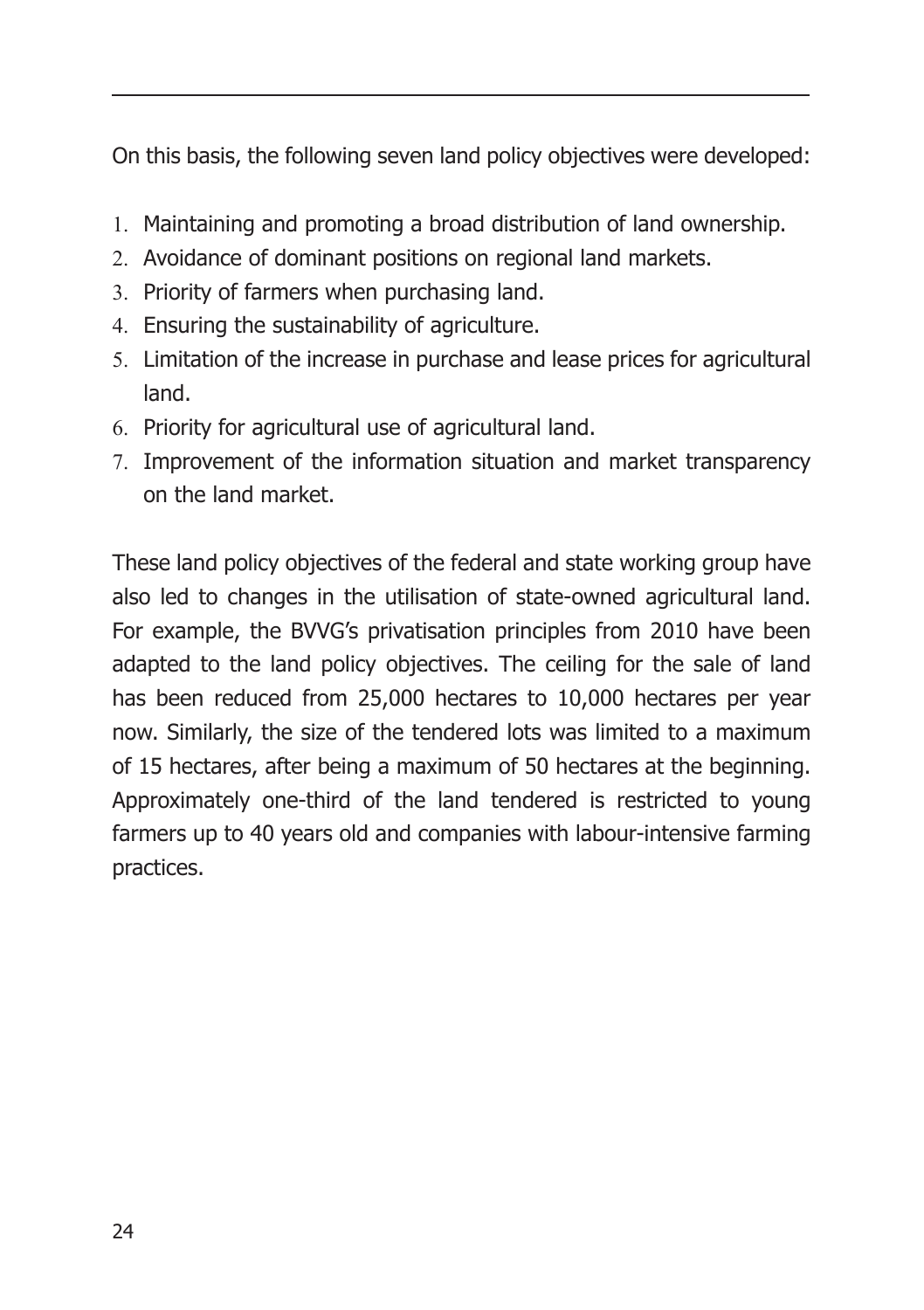## 4. Additional areas of land management in Germany and measures for prevention of corruption on communal level

Sensitive areas of land management in Germany are the rezoning or change of land use, for example, the conversion of forest or agricultural land to land for construction or building land. Permits are required for such rezoning of land or parts of land, which can be obtained in various administrative procedures depending on the existing or new type of use. As a rule, rezoning or conversion of land is associated with the expectation that, after successful approval, the value of the land in question will generally increase considerably.

Therefore, planning procedures that lead to an increase in the land value have to be rated as particularly vulnerable to corruption, since the threat of dishonest and tortious interference is potentially present. However, the Federal Building Code makes provisions for a high degree of transparency by governing that citizens and associations are informed about the general objectives and purpose of the planning process at the earliest possible stage. Stakeholders can comment on the planned measure and hand in requests for amendments. These statements handed in by the public have to be balanced with other interests before approving the planning measure.

Generally, public participation in the scope of drafting, changing, amending or annul a land-use plan happens in two-stages. Firstly, the public is informed at the earliest possible stage, secondly, the draft land-use plan is publicly displayed for a determined timeframe.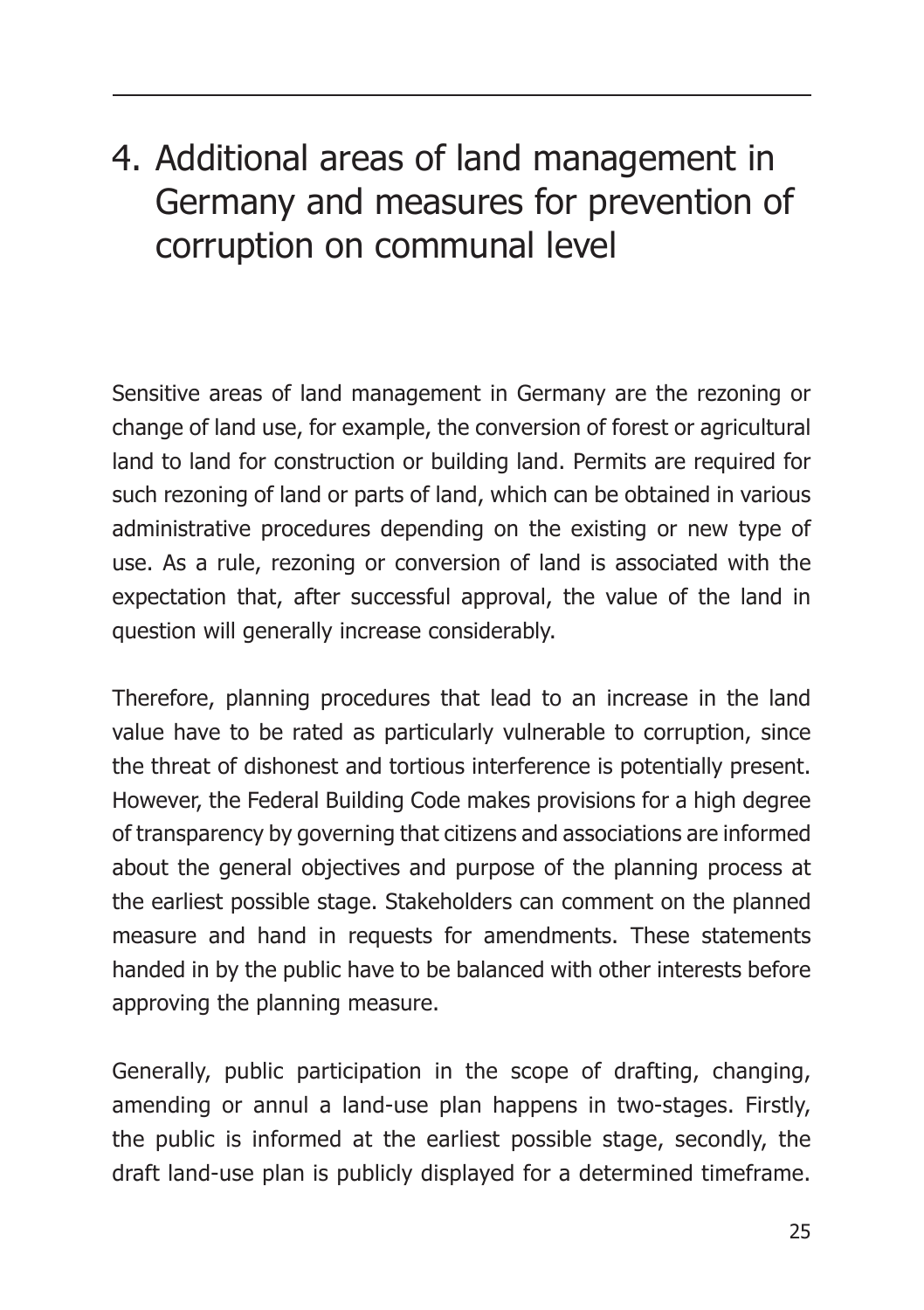Additionally, authorities and other so called "agents of public concerns" have to be invited to deliver their opinion and make a statement.<sup>30</sup>

### **4.1 Rezoning or change in type of land use**

German Basic Law gives municipalities planning control over their territory. They are thus responsible for the land use planning where public interests in the use of the land for the construction project have to be organised and directed, taking account of the concerns related to protecting nature and the landscape and the design of the local and landscape appearance. Against this backdrop, an application for rezoning or conversion of the type of land use must be submitted to the competent municipality in whose territory the land is located.

The current land use plan or the development plan of the municipality is authoritative for determining how a plot of land can be used, as these contain the legally binding stipulations for the urban planning policy.

The land use plan is the municipality's preparatory development plan. It is basically set up for the entire municipal territory and contains only the description of the intended type of land use. The development plan is prepared from the land use plan and contains, as a binding development plan, the legally binding stipulations for the urban planning policy in the municipality. It determines, for the building land, the type and extent of the building use, the construction, the plots of land that can be built over and the plots of land that cannot be built over, as well as other parameters of use.

<sup>30</sup> Examples and types in Bannenberg, Korruption in Deutschland und ihre strafrechtliche Kontrolle [Corruption in Germany and its Criminal Law Control], Neuwied 2002, p. 205 f and Dölling, Handbuch der Korruptionsprävention [Manual of Preventing Corruption], Munich 2007, page 21 f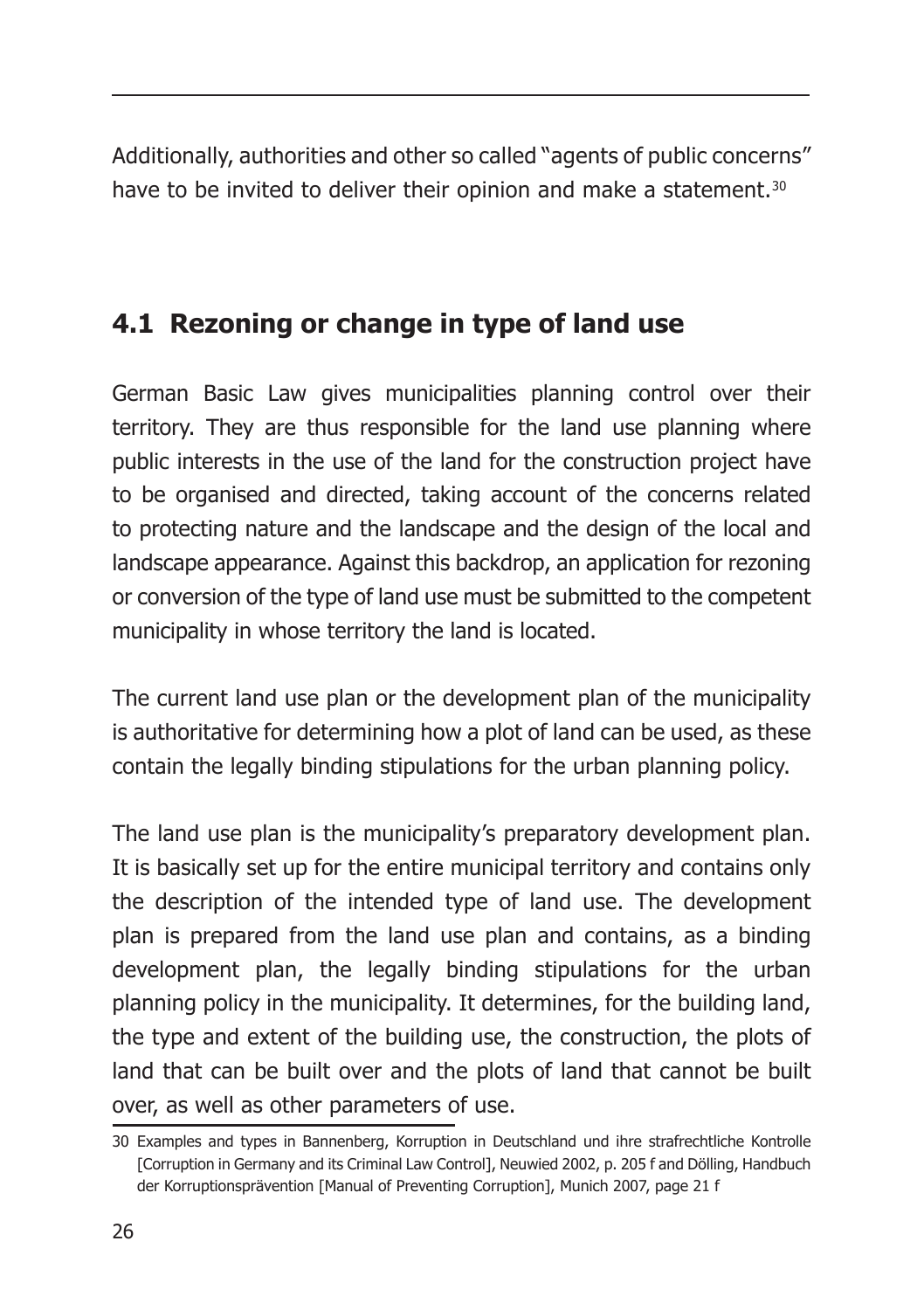The land use plan and the development plan are governed by the building planning provisions in the German Building Code [Baugesetzbuch, BauGB]31 and the German Building Use Ordinance [Baunutzungsverordnung, BauNVO].32 Decisive for the admissibility of a construction project in terms of building planning law and the type of possible use of the land is the area in which the respective land is located. Fundamentally, a municipality is generally divided into three areas according to planning law:

- areas within the scope of a development plan,
- internal area,
- • external area.

A building project is always only permitted under planning law if it complies with its stipulations within the scope of a development plan. In the internal area, the admissibility of the development of a property depends on the existing buildings in the immediate vicinity.

The external area is supposed to be kept free of buildings, with the exception of the projects privileged in the Building Code. These include, for example, land use that serves agricultural, forestry and horticultural operations, uses related to the public supply of electricity, gas, telecommunications, heat and water, waste water management, wind and hydro power plants as well as projects for the energetic use of biomass and nuclear power plants.

In exceptional cases, however, a use other than one of the aforementioned kinds may be permitted if public interests are not impaired and a development of the property in question is secured. However, since

<sup>31</sup> Text of the law under http://www.gesetze-im-internet.de/bundesrecht/bbaug/gesamt.pdf

<sup>32</sup> Text of the ordinance under http://www.gesetze-im-internet.de/bundesrecht/baunvo/gesamt.pdf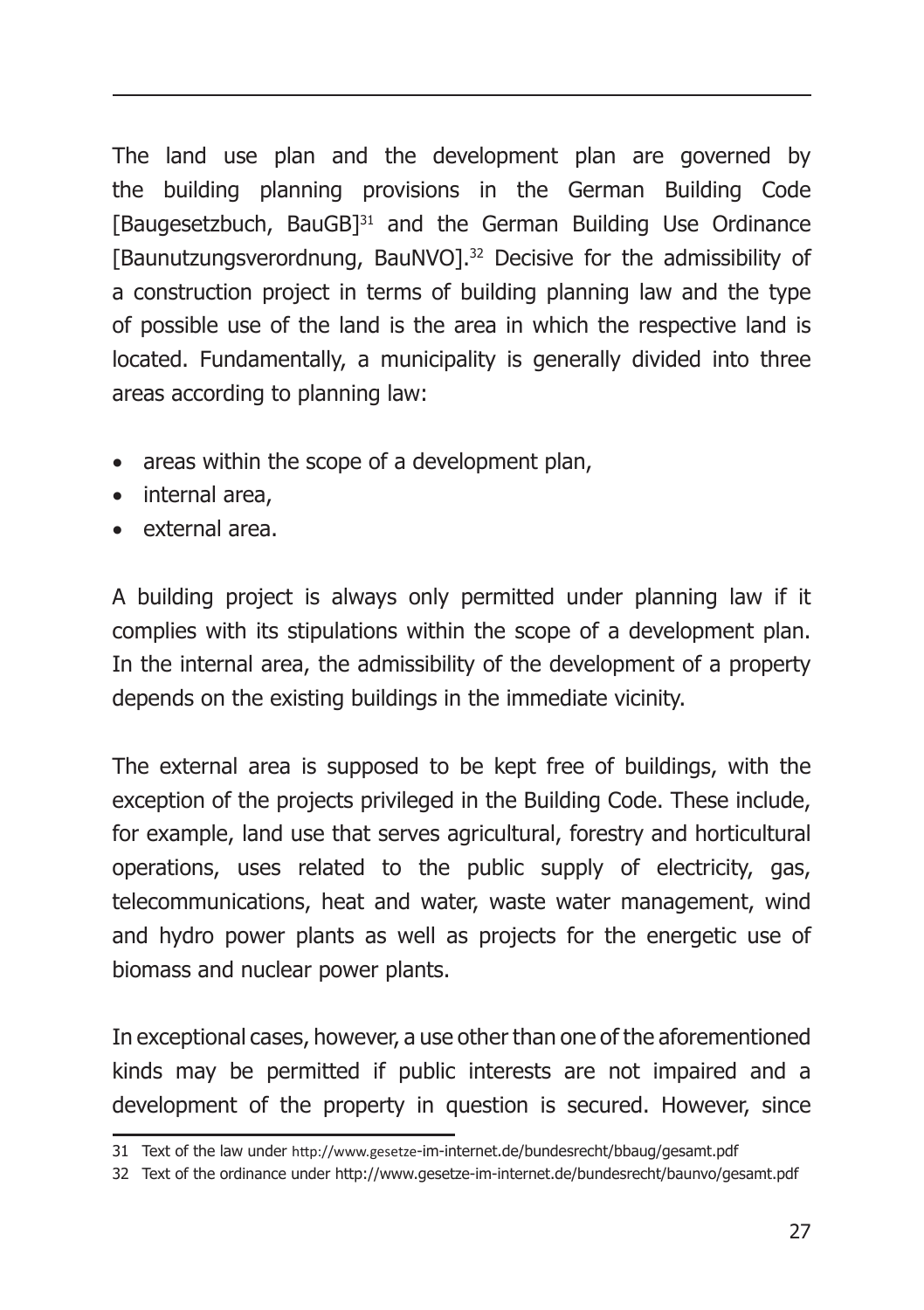the conditions for rezoning are relatively undefined, such cases can be regarded as relatively susceptible to corruption. Transparency, dual control and the possibility of judicial review of decisions are significant instruments for preventing corruption.

#### **4.2 Plan approval procedure as a basis for the acquisition of land for infrastructure projects**

It is necessary by law to carry out a so-called plan approval procedure (Planfeststellungsverfahren) for a new construction or a substantial modification of existing traffic infrastructure such as roads and railway lines. Unless a plan has been approved for an infrastructure project, construction of the measure may not begin. The plan approval procedure is a formal administrative procedure that is carried out in accordance with Sections 72-78 of the German Federal Administrative Procedures Act [Verwaltungsverfahrensgesetz des Bundes, VwVfG]<sup>33</sup> in conjunction with the corresponding provisions of the respective state laws<sup>34</sup> and the relevant technical laws. The legal basis for plan approval procedures consists of, for example, the German Federal Highway Act [Bundesfernstraßengesetz, FStrG]<sup>35</sup> for road construction, the Brandenburg Highway Act [das Brandenburgische Straßengesetz, BbgStrG<sup>36</sup> for the federal state of Brandenburg, and the General Railway Act [Allgemeine Eisenbahngesetz, AEG] for railway infrastructure.<sup>37</sup>

<sup>33</sup> Text of the law under http://gesetze-im-internet.de/bundesrecht/vwvfg/gesamt.pdf

<sup>34</sup> In the state of Brandenburg, for example, the Brandenburg Administrative Procedure Act [Verwaltungsverfahrensgesetz des Landes Brandenburg, VwVfGBbg], text of law under http:// bravos.brandenburg.de/gesetze-212926

<sup>35</sup> Text of law under http://gesetze-im-internet.de/bundesrecht/fstrg/gesamt.pdf

<sup>36</sup> Text of law under http://bravos.brandenburg.de/de/gesetze-212995

<sup>37</sup> http://www.gesetze-im-internet.de/bundesrecht/aeg 1994/gesamt.pdf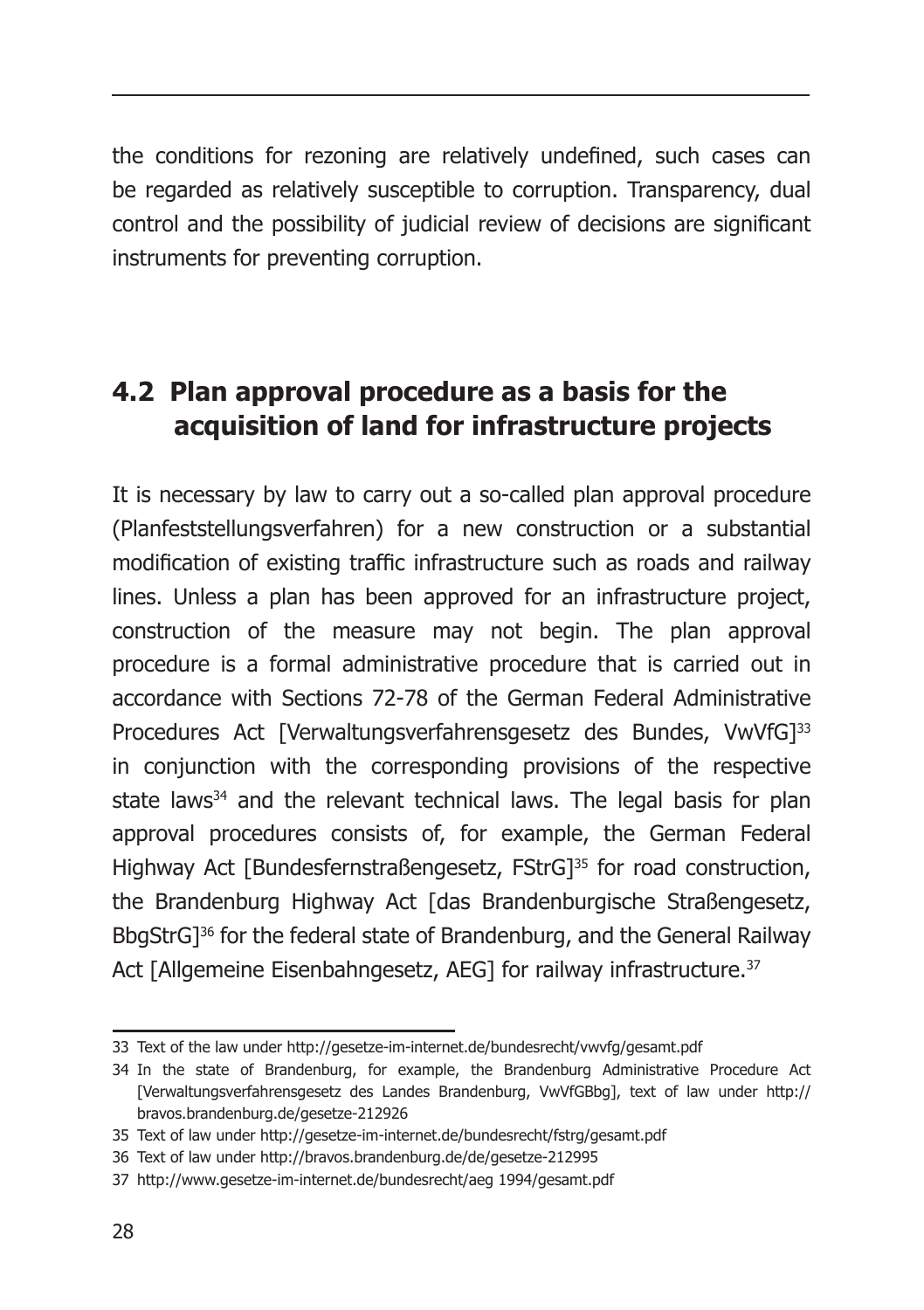The plan approval decision at the end of the procedure replaces all public approvals, permits, authorisations and consents required by other legal provisions (so-called bundling function or concentration effect of the decision). For the party responsible for the construction, however, it also forms the basis for acquiring or expropriating the land required for construction and is therefore particularly important for changing the type of land use for infrastructure projects.

The plan approval procedure is a transparent procedure that includes the broad participation of those affected by the project. In order to ensure the intensive involvement of the public in the planning process from the outset, the party responsible for the project should carry out an early civic participation before the formal submission of applications or plans. With this early involvement, the citizens of the affected area, interest groups as well as those affected, associations and representatives of politics are to be fully integrated into the planning process. Early public participation includes early information on the general objectives of the project, the means of achieving them and the likely impact. At this stage, the public already has the opportunity to make suggestions and raise objections to the planned infrastructure measure and thus have an influence on the planning concept. Early public participation is not a substitute for participation in the subsequent plan approval procedure under administrative law, but merely a supplement to existing participation rights in the sense of optimisation.

The procedure begins with the submission of the plan by the party responsible for the project to the competent authority responsible for implementing the necessary hearing procedure. The competent hearing authority then obtains comments on the planned measures from the parties involved, in particular from the relevant authorities concerned,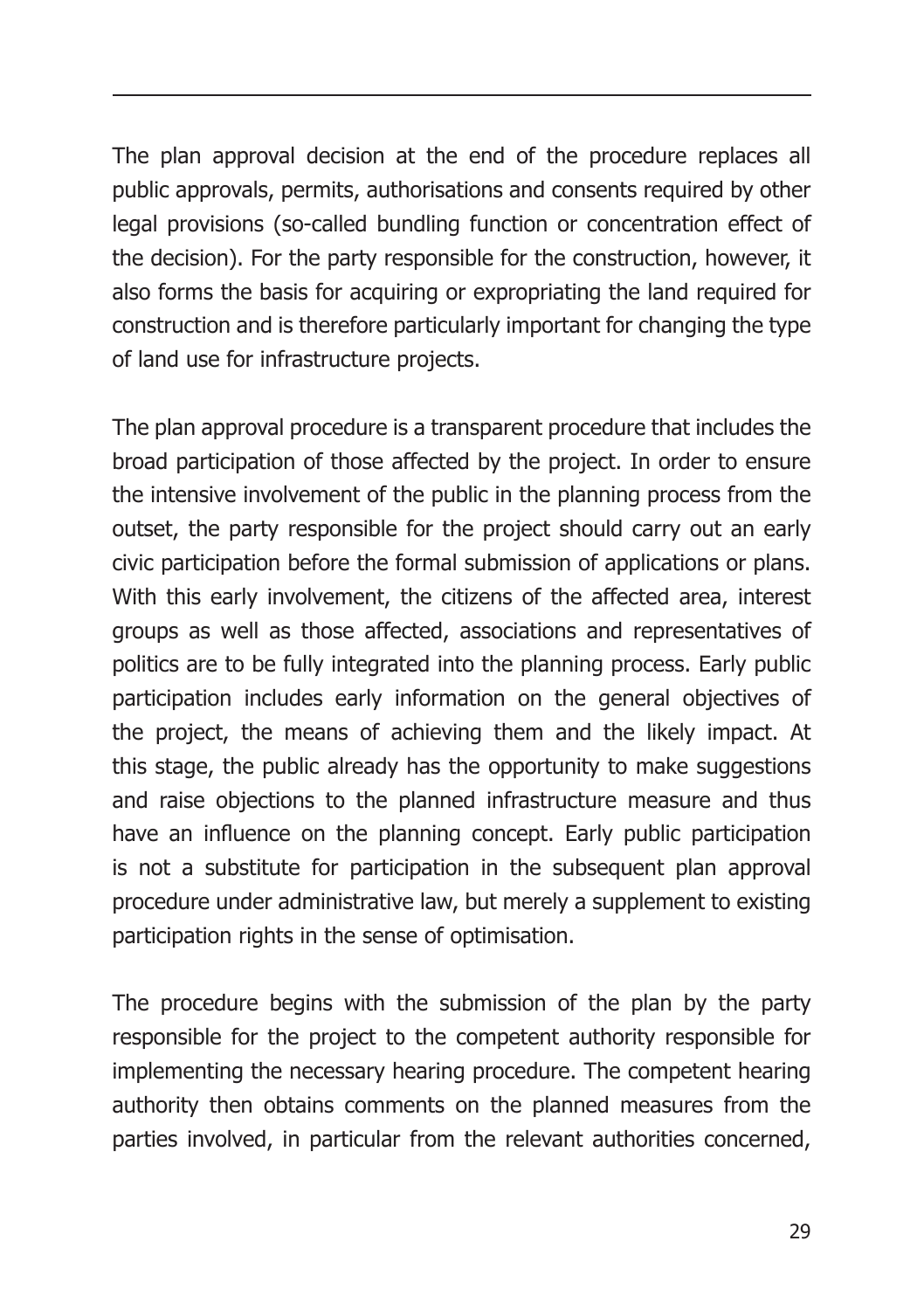initiates the public interpretation of the planning documents, discusses the objections raised by the parties concerned and, after careful consideration of all the concerned and private interests, adopts a decision establishing the plan. Those affected by the plan have a subjective right to a fair consideration of their own interests in relation to the public, taking account of the aspects that speak for and against the plan. After notification or public announcement, the parties concerned may have the plan approval decision reviewed by a court of law, if necessary.

Since a whole series of rules for ensuring transparency and the involvement of the parties concerned have to be observed in the plan approval procedure, the findings contained in the decision on the required land use for the infrastructure project are rarely subsequently reviewed by courts.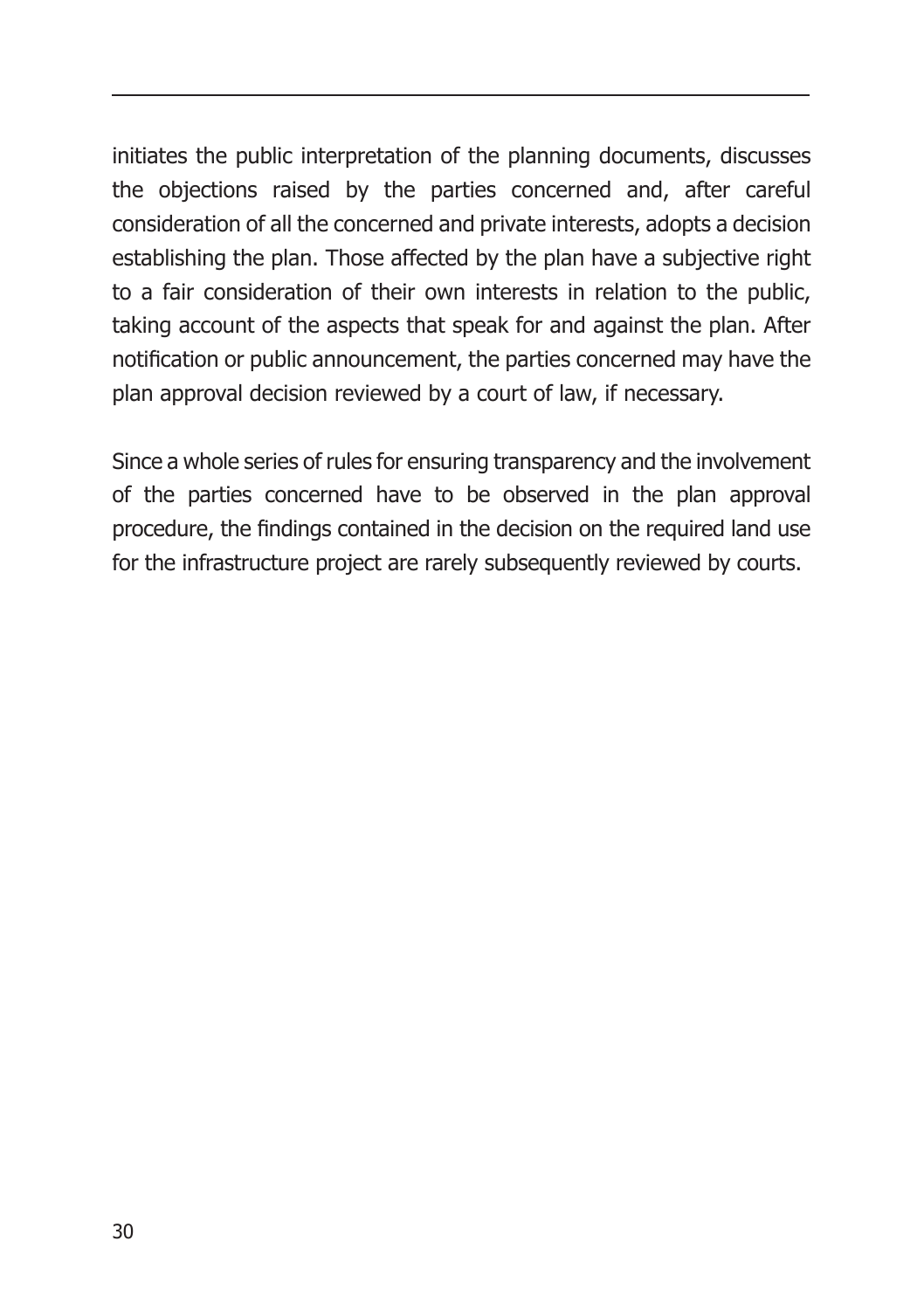# 5. Transparency and prevention of corruption in the management of stateowned agricultural and forestry land

In order to be able to cope with the diverse challenges of the transformation process described in the introduction on the agricultural land market in eastern Germany, the BVVG was founded in 1992 by the German federal government in close coordination with the Treuhandanstalt as a state-owned company with the task of handling the management and exploitation of agricultural and forestry land. By choosing the form of an organisation as a corporation, the BVVG has been embedded in two control frameworks, which offer the following advantages in terms of transparency and effectiveness.

As a corporation, the BVVG is subject to all general statutory regulatory mechanisms<sup>38</sup> and principles that apply to all "large corporations".<sup>39</sup> In particular, there are uniform rules for the establishment of a transparent accounting system. Net assets, financial position and results of operations must be reviewed annually on the respective balance sheet date by an independent and competent auditing firm. Furthermore, there is a legal obligation to publish the company's annual financial statements. This means that the BVVG is also subject to all auditing and sanction mechanisms that exist for any other corporation. In addition, the establishment of an effective internal audit is mandatory for internal financial control.

<sup>38</sup> In particular, the German "Commercial Code [Handelsgesetzbuch, HGB]" and the secondary commercial and tax laws.

<sup>39</sup> According to the breakdown in Section 267 of the German Commercial Code [Handelsgesetzbuch, HGB], "large corporations" are companies with a balance sheet total of more than EUR 20 million, sales revenues of more than 40 million and more than 250 employees.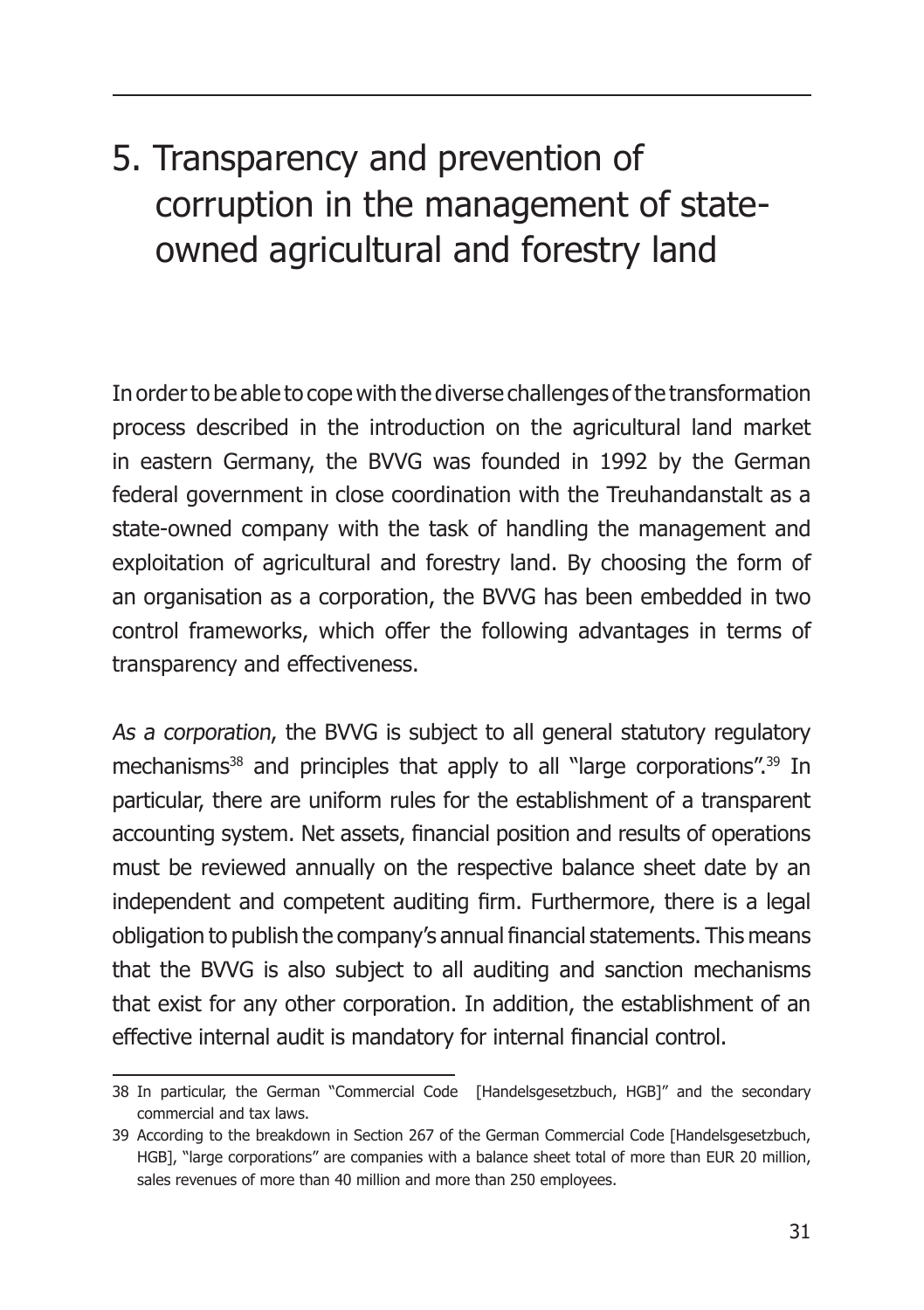All punishable offences under commercial and tax law are also fully applicable to the BVVG. The employees of the BVVG are also regarded as public officials and are therefore subject to higher penalties for accepting advantages or bribes.40 Public prosecutors' offices and the police have to investigate ex officio employees of the BVVG in the case of criminal charges or corresponding indications.

The shareholder of the "BVVG" corporation is the German Federal Ministry of Finance (BMF) for the federal government.<sup>41</sup>

As an indirect federal equity investment, the BVVG is therefore subject to not only the already discussed control mechanisms, which apply to each shareholder of a corporation, but also other regulatory and auditing bodies that prescribe more comprehensive audits of financial statements by law.

Like all federal authorities, the BVVG is subject to external financial control by the federal government and can, for example, be audited at any time by the Federal Audit Office [Bundesrechnungshof, BRH]. Parliamentary control is handled by the Bundestag in the form of hearings, petitions and inquiries, usually through the competent ministries.

The managing directors of the BVVG are appointed by the shareholder for a limited period of time, initially for three years, at the suggestion of the responsible ministries. Every year, target agreements between

<sup>40</sup> See: Sections 331 to 338 of the German Penal Code (Strafgesetzbuch, StGB)

<sup>41</sup> For the sake of completeness, it should be mentioned that the German Federal Agency for Special Tasks Related to Reunification [Bundesanstalt für vereinigungsbedingte Sonderaufgaben, BvS] holds the shares in BVVG. Since, however, this structure also involves a 100% investment by the German federal government, and the German Federal Ministry of Finance [BMF] itself also assumes the role of shareholder, the federal government is referred to as a shareholder of the BVVG for the sake of simplification.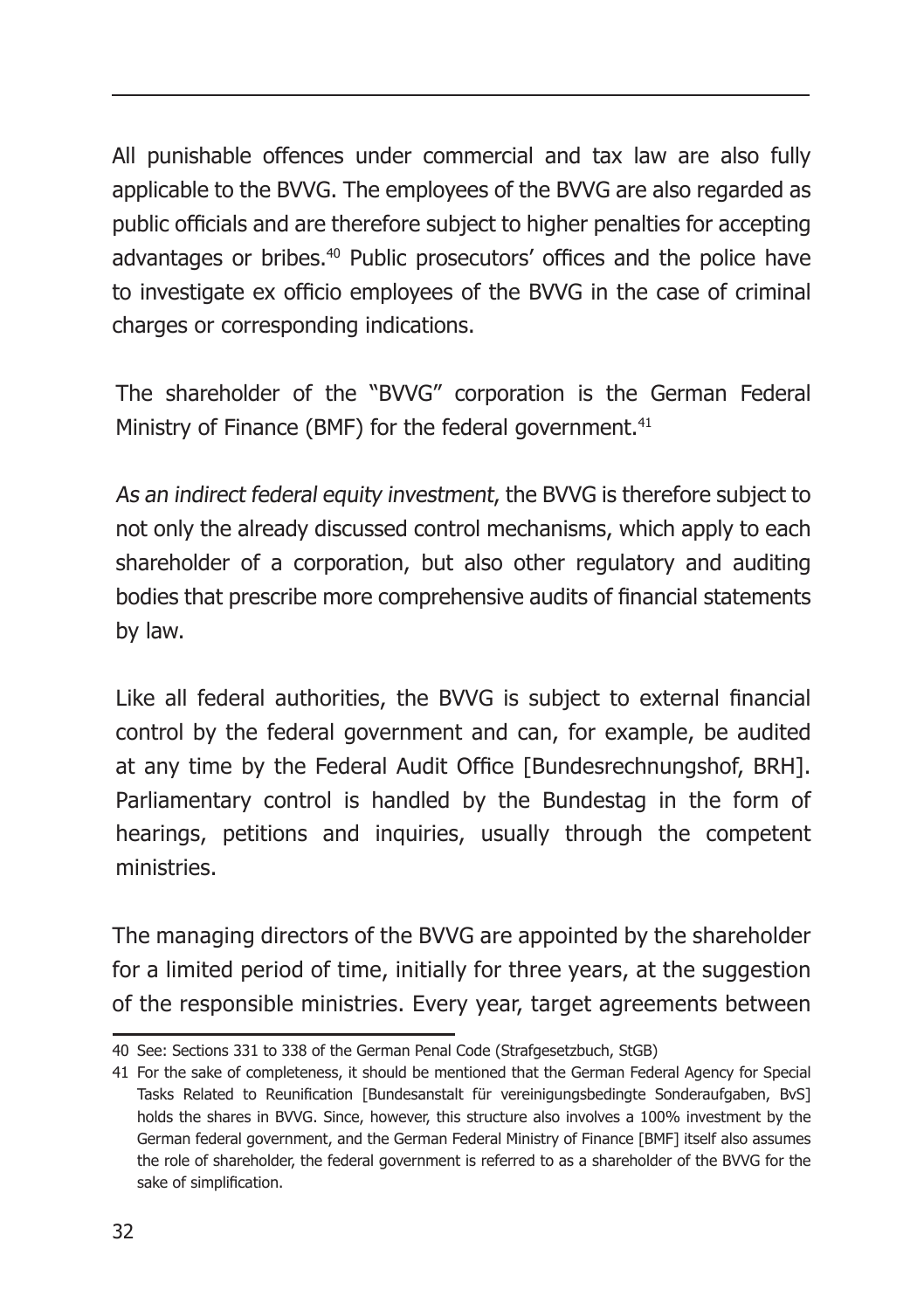the management and the shareholder are concluded and regular discussions are held on all currently important issues.

The federal government has issued "Guidelines on the Prevention of Corruption" for its own departments and authorities in order to facilitate transparency and traceability in administrative actions, especially in areas at risk of corruption. These guidelines also apply to the BVVG.

In order to shed a little more light on these points, the following section presents various organisational measures for work and procedures that serve to ensure both the necessary transparency and a high level of efficiency in the day-to-day business of the BVVG, i.e., above all, the leasing and sale of agricultural and forestry land. Only individual aspects can be highlighted in this brochure. Transparency can be interpreted here not only in the sense of preventing corruption, but also as a general requirement for comprehensible and customerfriendly administrative actions and the offer of the real estate to be privatised to the widest possible circle of buyers. This means that accusations of systematic preferential treatment of certain groups of buyers or of a deterioration in the position of potential interested parties can also be countered from the outset.

In 2004 the federal government amended its 1998 Guidelines on the Prevention of Corruption. It now also takes into account the guidelines and recommendations for preventive measures in the United Nations Convention against Corruption, which was signed on 9 December 2003. The guidelines contain binding standards to be applied by all departments in areas (particularly) at risk of corruption. The following sections describe them and explain how they are implemented in the BVVG<sup>42</sup>.

<sup>42</sup> See: http://www.bmi.bund.de/SharedDocs/Downloads/DE/Themen/OED\_Verwaltung/ Korruption\_Sponsoring/Richtlinie\_zur\_Korruptionspraevention\_in\_der\_Bundesverwaltung.pdf? blob=publicationFile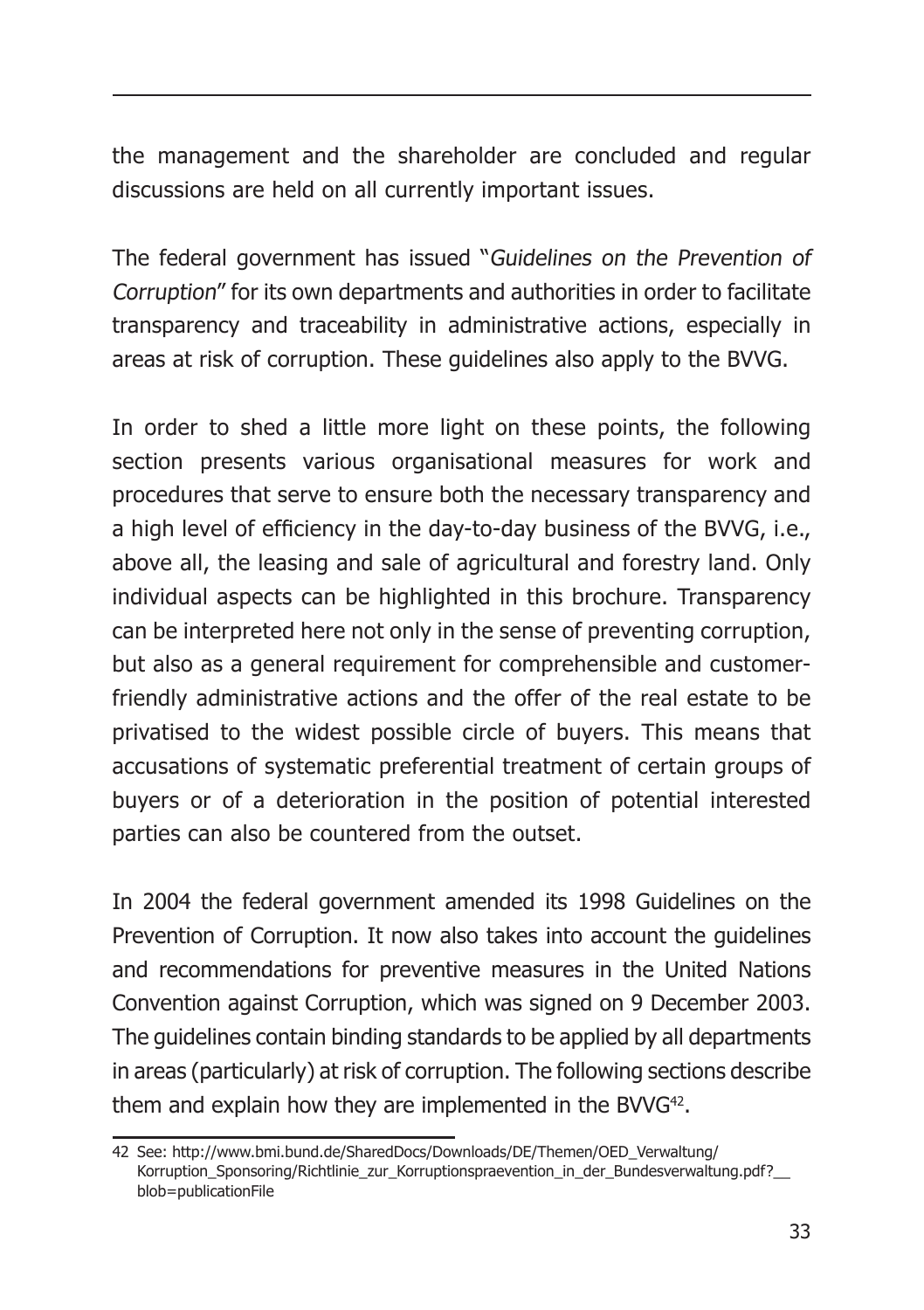### **5.1 Double checking principle and transparency**

An "Organisational Manual" available to all employees contains the essential work instructions and procedures as well as the corresponding rules of responsibility. The verification of decisions by various organisational units is governed by the authorisation to sign and represent. This clearly specifies the voting requirements – partly differentiated by approval limits in euros – and isolated action by a single person is not possible, even at the level of management. The double checking principle generally applies to external correspondence: external correspondence must always be signed by two employees. The management of the BVVG is also handled by two equal managing directors.

#### **5.2 Making employees aware and instructing them**

It is important for BVVG employees to avoid even the appearance of being susceptible to personal advantages in the course of their work. The employees are trained in suitable events to identify and deal with attempts at corruption at a later date (immediate report to the supervisor and notification of the person in charge of corruption prevention). In addition, they are also informed about any possible penalties and consequences under labour law in the event of such violations. The "Guidelines for the Acceptance of Rewards and Gifts" applies to all employees.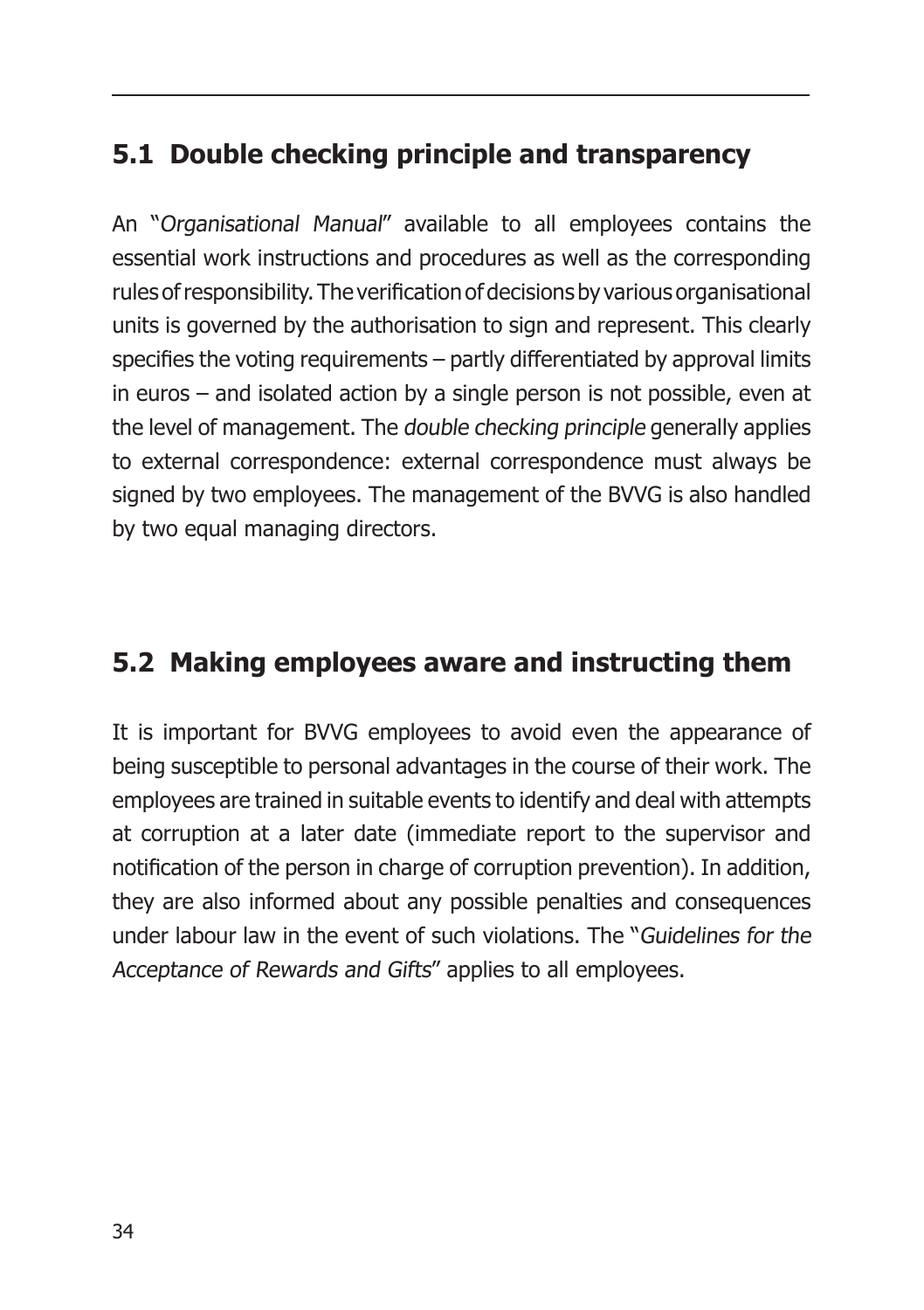### **5.3 Handling rewards and gifts**

In general, rewards for professional activity may not be accepted. Exceptions can only be made in cases where there is no reason to fear that this will affect the professional activity. Acceptance of cash – irrespective of the amount  $-$  is not fundamentally permitted and must therefore be refrained from in any case.

All employees must inform their supervisor immediately and without being solicited if they are offered rewards or gifts for their work.

Rewards and gifts are all donations to which employees have no legal claim and which place them in an objectively better position materially or non-materially (advantage). This also includes benefits that are given to third parties (especially relatives, acquaintances, their own sports clubs, etc.) if they lead to savings for employees or if they actually place employees in a better position in any way whatsoever.

In addition to cash payments and benefits in kind, all other benefits also fall under this definition. These include, for example:

- the possibility of using or consuming objects (vehicles, construction machinery, fuel, etc.);
- vouchers, free passes or admission tickets, transportation or flight tickets;
- discounts for private transactions such as interest-free or low-interest loans, procurement of shopping opportunities at preferential prices, etc.;
- brokerage and/or granting of part-time employment or a job after departure;
- invitations with hospitality;
- free or cheap provision of accommodations;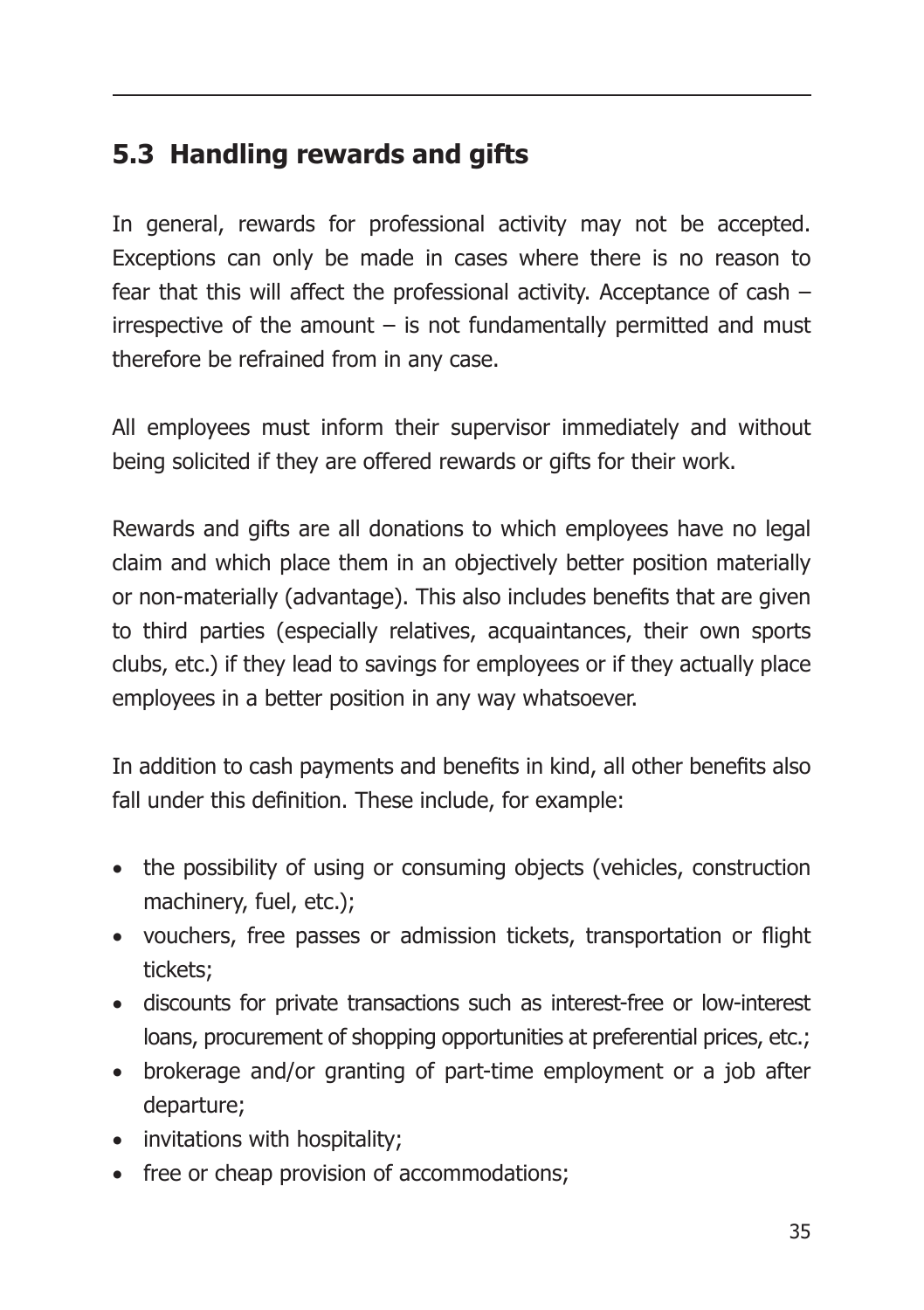- invitation to or inclusion on trips for information, representation and holiday or payment for such;
- benefits under inheritance law (assignment of legacy or succession);
- award ceremonies, etc., unless they are held by the employer.

In regard to the activity in the BVVG, a benefit is provided if the person providing the benefit is guided by the fact that an employee has certain influence as a result of which the recipient of the benefit could give the provider an advantage.

It does not matter whether the gift is accepted in a private or business capacity. This also applies if the benefit is donated directly to third parties or to a charitable institution. Acceptance does not have to be expressly declared. Logical behaviour is sufficient.

If consent from the superior to accept a gift cannot be applied for without delay, the approval of acceptance must be applied for retrospectively.

As an exception, employees can assume tacit consent in the following cases:

- In the case of acceptance of minor gifts up to a value of  $E$ 25.00 (e.g. simple promotional items such as ballpoint pens, writing pads, calendars). The decisive factor is the market value in the Federal Republic of Germany. However, there is a reporting duty with respect to the employee's superior for the acceptance of each gift with a value of more than €5.00. The object, its estimated value, the reason for the gift and the donor of the object must be reported. The value must be stated for the total amount of the gift or the sum of the individual gifts offered by the donor and cannot be divided up.
- In the case of hospitality in the usual context by public sector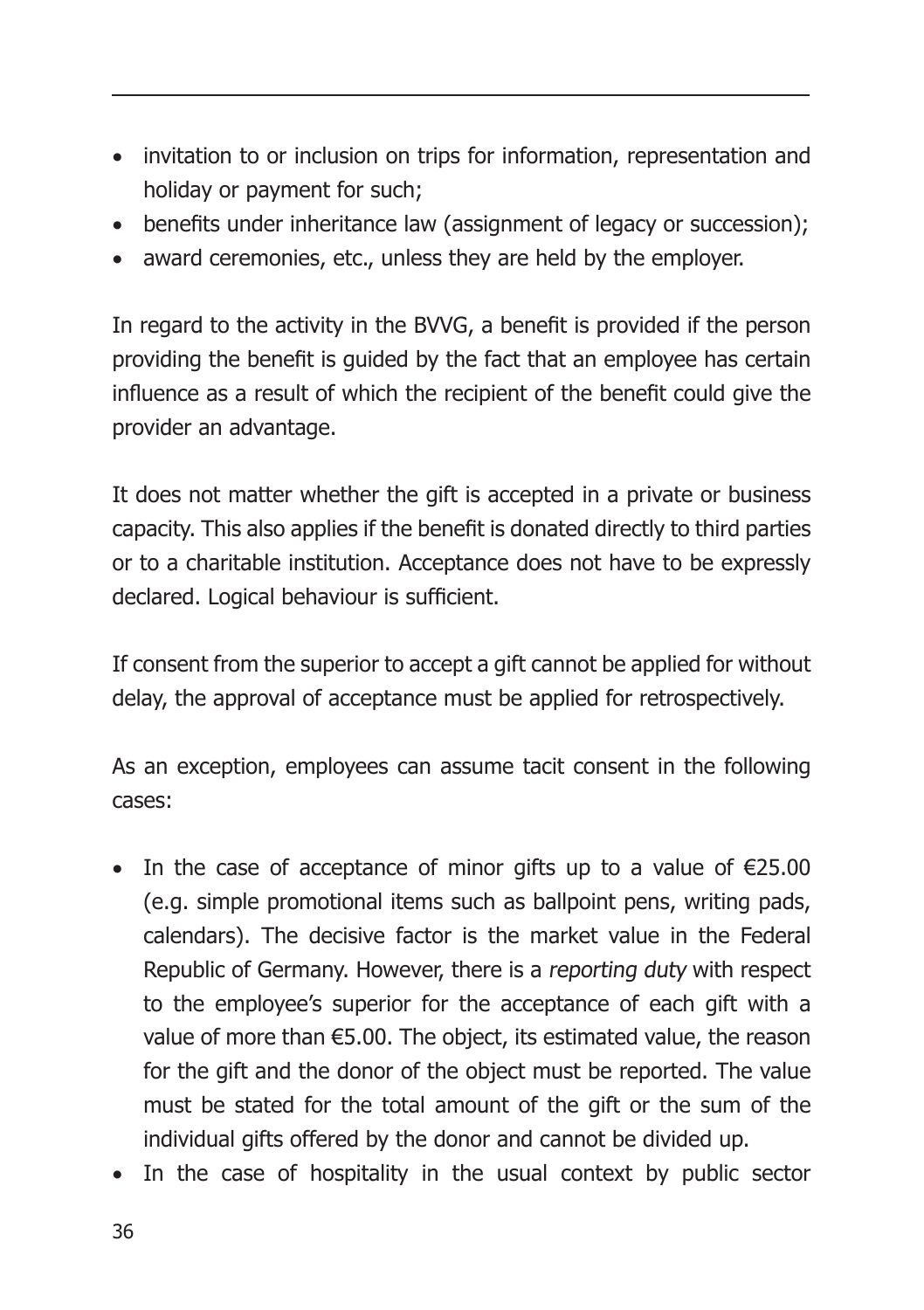institutions or recipients of donations predominantly financed by the public sector, as well as in the case of hospitality by private individuals on occasions or on the occasion of official acts, meetings, tours or the like, if they are customary and reasonable, or if they have their reason in the rules of communication and courtesy, which also apply to BVVG employees, taking account of their special obligation to handle the duties of their office objectively without violating social conventions. This does not apply if the type and scope of hospitality represents a considerable value, whereby the scale in individual cases also depends on the function of the employees;

• In the case of minor services that facilitate or accelerate the execution of a service transaction (e.g. collection by car from the train station).

Breach of the aforesaid provisions on handling gifts and the prohibition of accepting rewards constitutes a breach of employment contract obligations, so that employees are threatened with employment law sanctions to the point of extraordinary termination.

If the BVVG suffers economic disadvantages in connection with a violation of the prohibition of accepting rewards or gifts, the employees in question are obligated to pay damage compensation. Irrespective of any claims for damage compensation, the BVVG may be entitled to claim a return of the benefits.

There is also the threat of criminal prosecution for violations

- due to accepting benefits, with imprisonment for up to three years or a fine, if employees demand, are promised or accept a benefit for themselves or a third party while performing their duties, $43$
- due to corruption, with imprisonment of up to five years or a fine, if they demand, are promised or accept a benefit for themselves or a

<sup>43</sup> See Section 331 (1) of the German Penal Code [Strafgesetzbuch]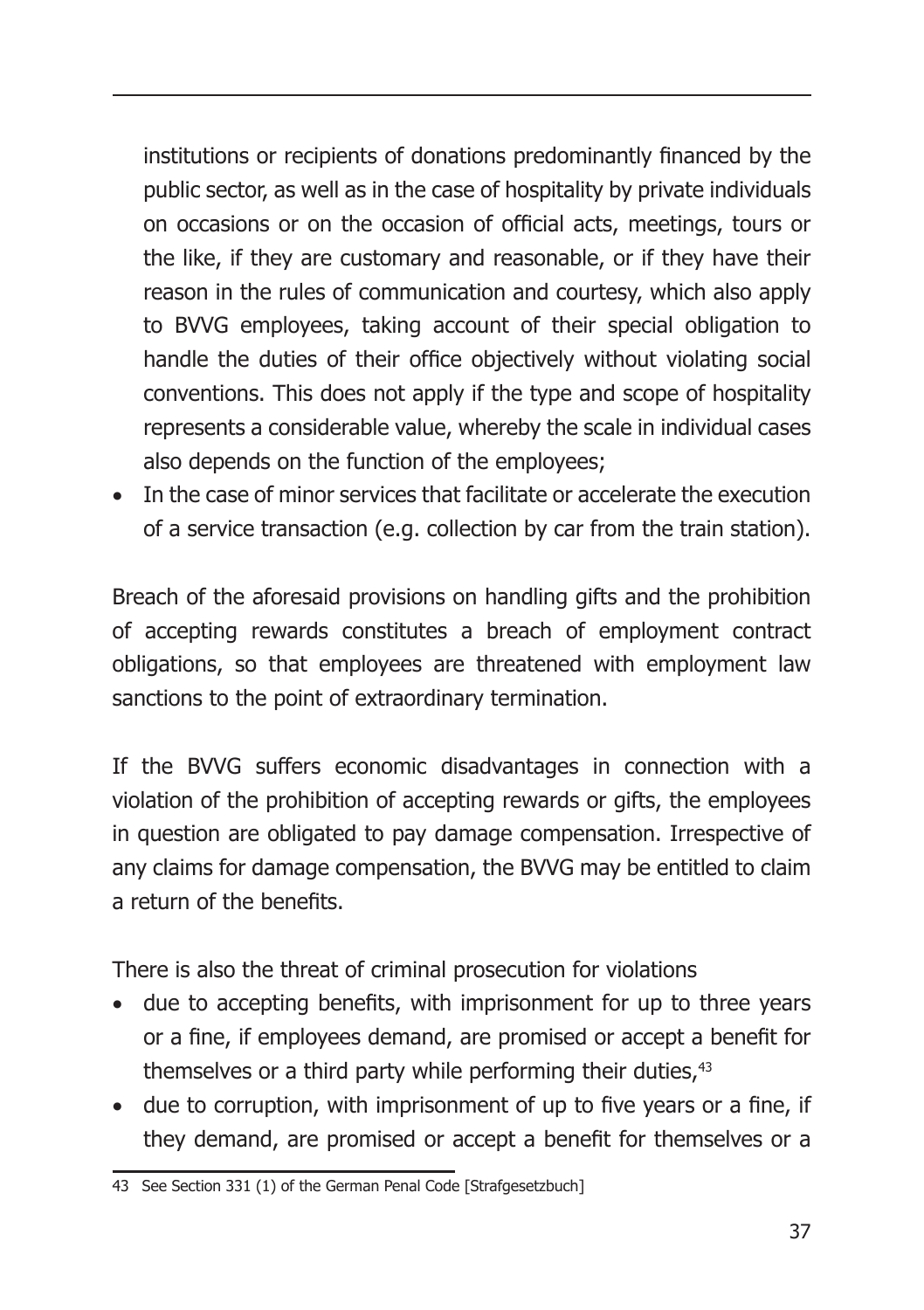third party as a consideration for the fact that they have undertaken an action at work or will undertake such in future and have violated or would violate their work duties as a result;<sup>44</sup> imprisonment of up to 10 years is possible in especially serious cases of bribery.<sup>45</sup>

#### **5.4 Contact person for corruption prevention and legal counsel**

All employees at the BVVG are asked to report suspected cases of corruption – possibly anonymously – if there are specific facts and comprehensible indications. They can provide their information to the contact person responsible for corruption prevention or to the external legal counsel. Both persons are bound to secrecy. Both are available for a meeting at any time in order to clarify in a confidential conversation whether there could be a strong suspicion. The German Federal Audit Office [Bundesrechnungshof] also monitors the activities of corruption prevention within the BVVG.

#### **5.5 Rotation of staff**

Due to their decision-making authority, the group heads of the Sales and Leasing departments at the branches rotate every five years in order to prevent the development of business relationships that are too close. The sales/leasing advisers must also rotate, but to a much lesser extent. Because there is only one contract management group in the branches,

<sup>44</sup> See Section 332 (1) of the German Penal Code [Strafgesetzbuch]

<sup>45</sup> See Section 335 (1) (1) of the German Penal Code [Strafgesetzbuch]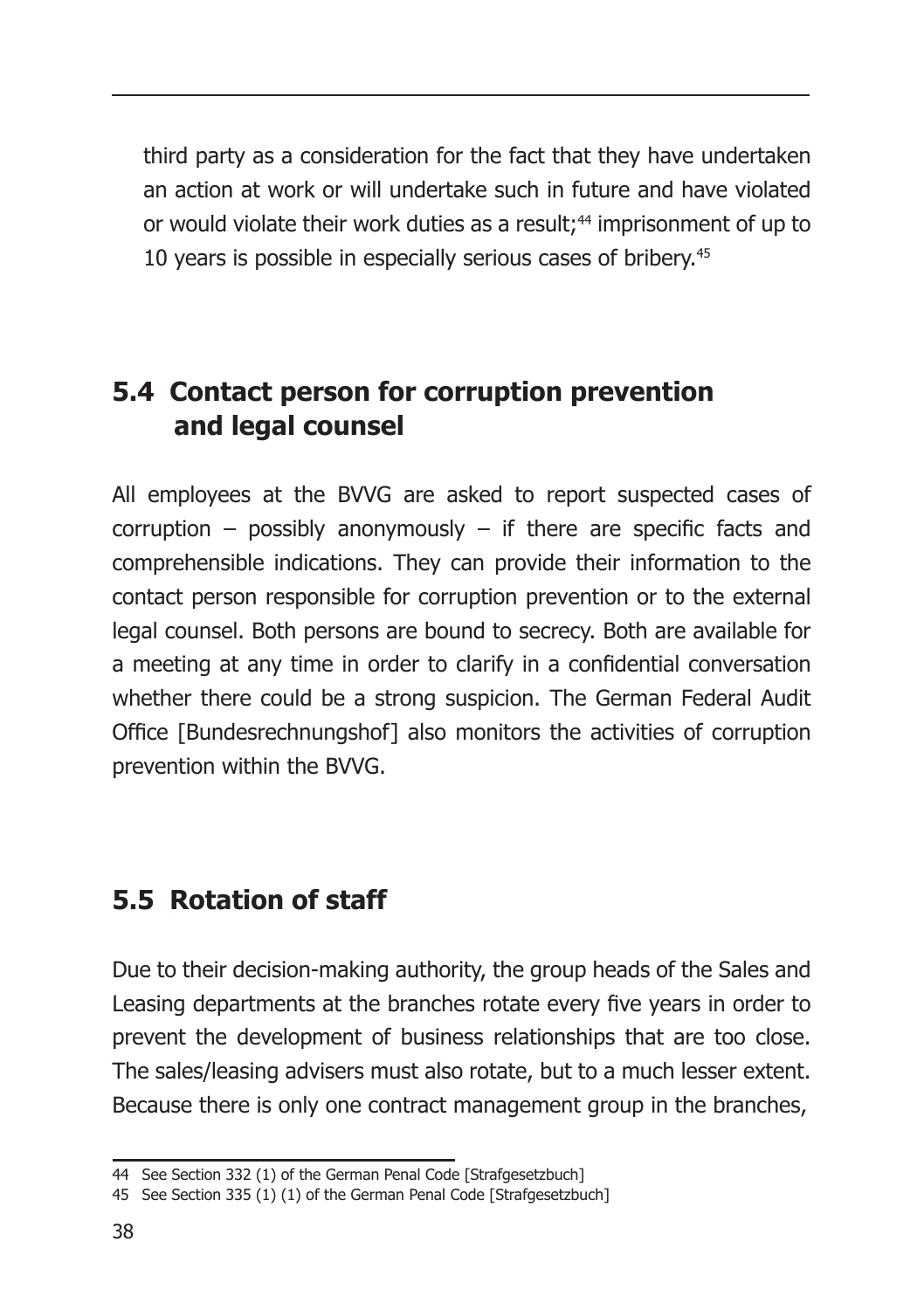whose heads do not have a partner with whom to change, the advisers rotate there after five years.

#### **5.6 Insider rules**

In order to guarantee the highest possible objectivity and transparency in the area of sales/leasing, BVVG legal transactions with so-called insiders are subjected to an additional internal audit.

Insiders are considered to be persons who, directly as a result of their activities or for other reasons, have acquired or can acquire not generally accessible knowledge of assets or the privatisation process of the BVVG. Persons from their personal or business environment are also considered to be insiders.

When there is an invitation to tender, the bidder must fill out a standardised declaration of the insider status and answer questions about their personal relationship to the BVVG. An internal committee then decides on the admissibility of the respective bid.

### **5.7 Internal audit / full-time lead investigators**

In cases where there is evidence of fraudulent acts (cases of corruption), the Head of Internal Audit may be called in to act as the "lead investigator". All circumstances forming the basis of the discovered suspicion of corruption are initially checked internally as a rule. The management of the BVVG then decides on further measures such as the involvement of the public prosecutor's office.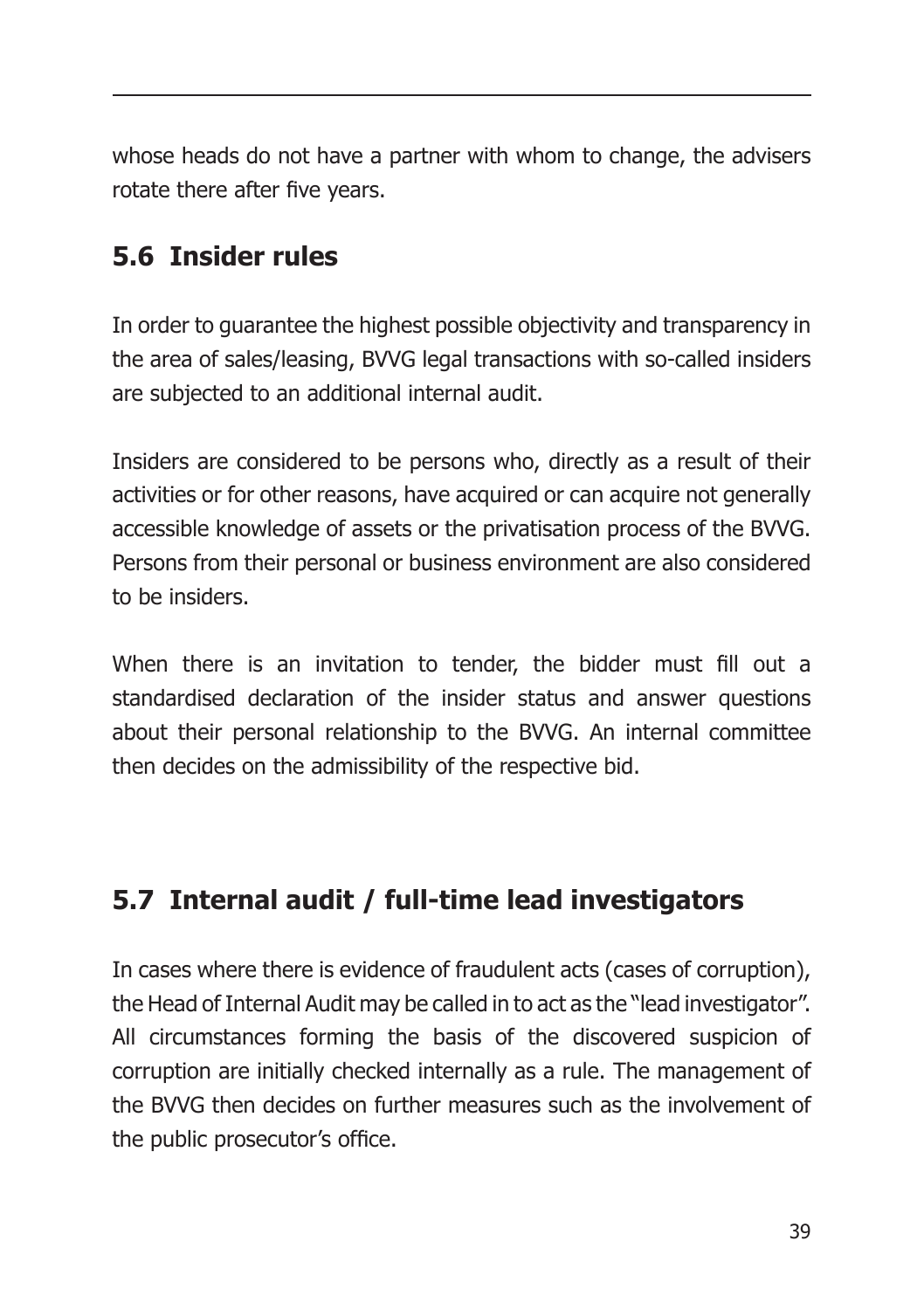### **5.8 Awarding of services to external third parties**

An area particularly susceptible to corruption is always the selection and contracting of external third parties with, for example, deliveries (purchases) and services as well as construction services. In the BVVG, this relates primarily to purchasing for its own operations (e.g. IT, vehicles, office equipment), expert services (valuations) and construction work (demolition, emergency safety measures) on buildings and structural facilities. Even in the case of smaller order sums, special attention must always be paid to purchasing in order to ensure open and transparent competition as much as possible. In the area of formal awarding law, the same public law requirements apply to the BVVG for the ensuring of equal opportunity as they would to all other public organisations in compliance with European standards.

The applicable rules are also very complex for the users themselves. For a long time, efforts have been made to streamline and simplify without having to make concessions on objectives and content.

Accordingly, construction work starting from an amount of €10,000 and the purchase of goods and services starting from an amount of  $E$ 15,000 must be tendered publicly. The standardised tendering processes in the awarding policy apply above these amounts.

Similarly, the principle of separating planning, awarding and accounting above certain value limits must be observed. The organisational separation of these aspects is intended to prevent price-fixing or other acts that prevent fair competition or give rise to suspicion of corruption.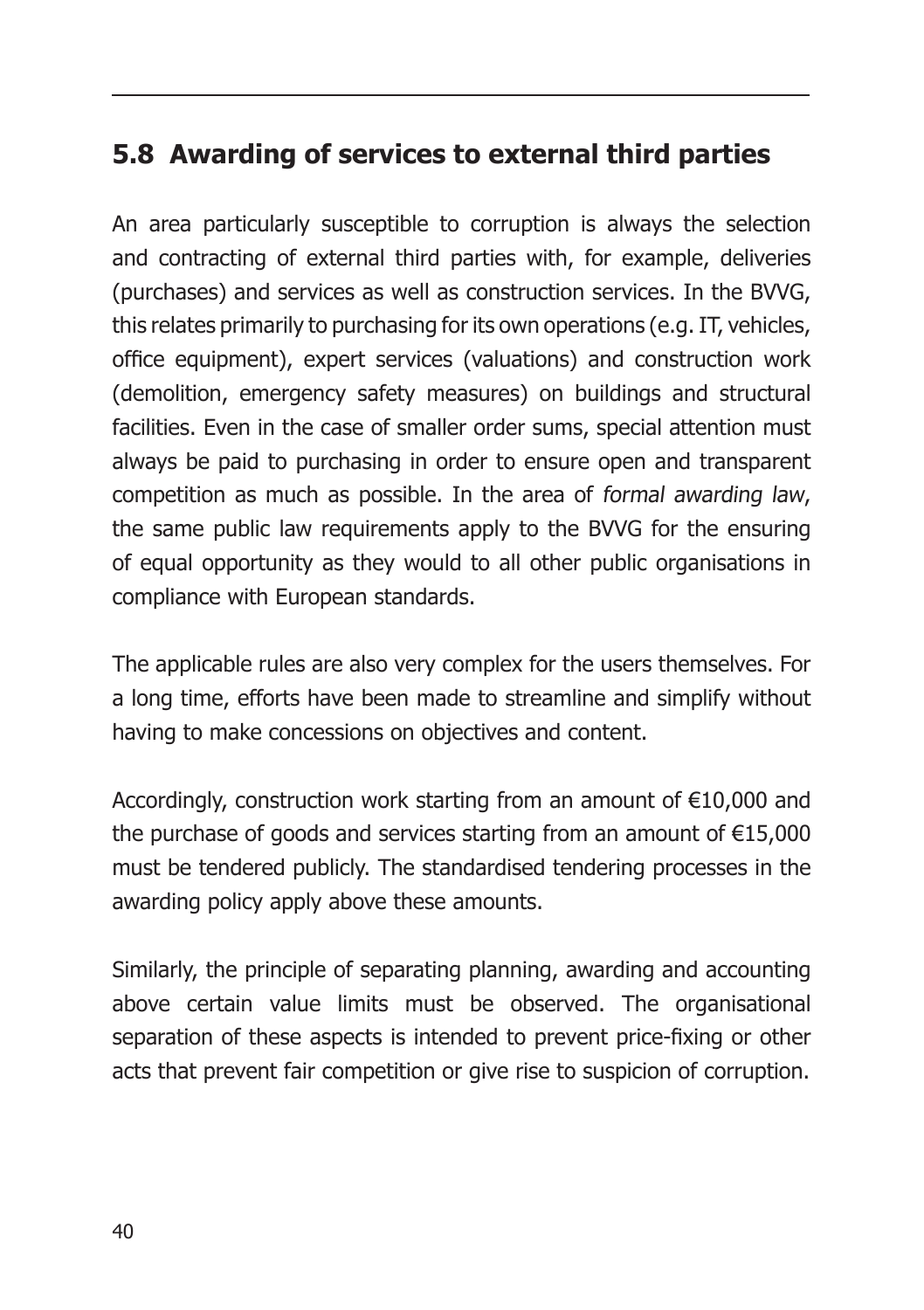# 6. Options for Ukraine

Although there are indisputably significant differences between Germany and Ukraine in terms of their agricultural structure, the amount of agricultural land and the importance of the agricultural sector, the brochure's explanatory remarks nonetheless show that the following criteria must be met above all in order to ensure transparent and effective land management:

- sufficient data on market developments for the state institutions and all participants in the land and lease market;
- an agricultural and land policy model:
- a coherent legal framework that guarantees the safeguarding of land use and property rights and enables state control based on this agricultural and land policy model;
- a clear division of competencies and responsibilities within and between state land management institutions;
- the ability to enforce independent external and internal audit and control mechanisms and to implement anti-corruption measures.

Since there are no textbooks for extensive national reform processes, German experience may be one of the main sources of impetus for further steps in Ukraine.

In order to increase efficiency and transparency in land management in Ukraine, the following proposals could be helpful.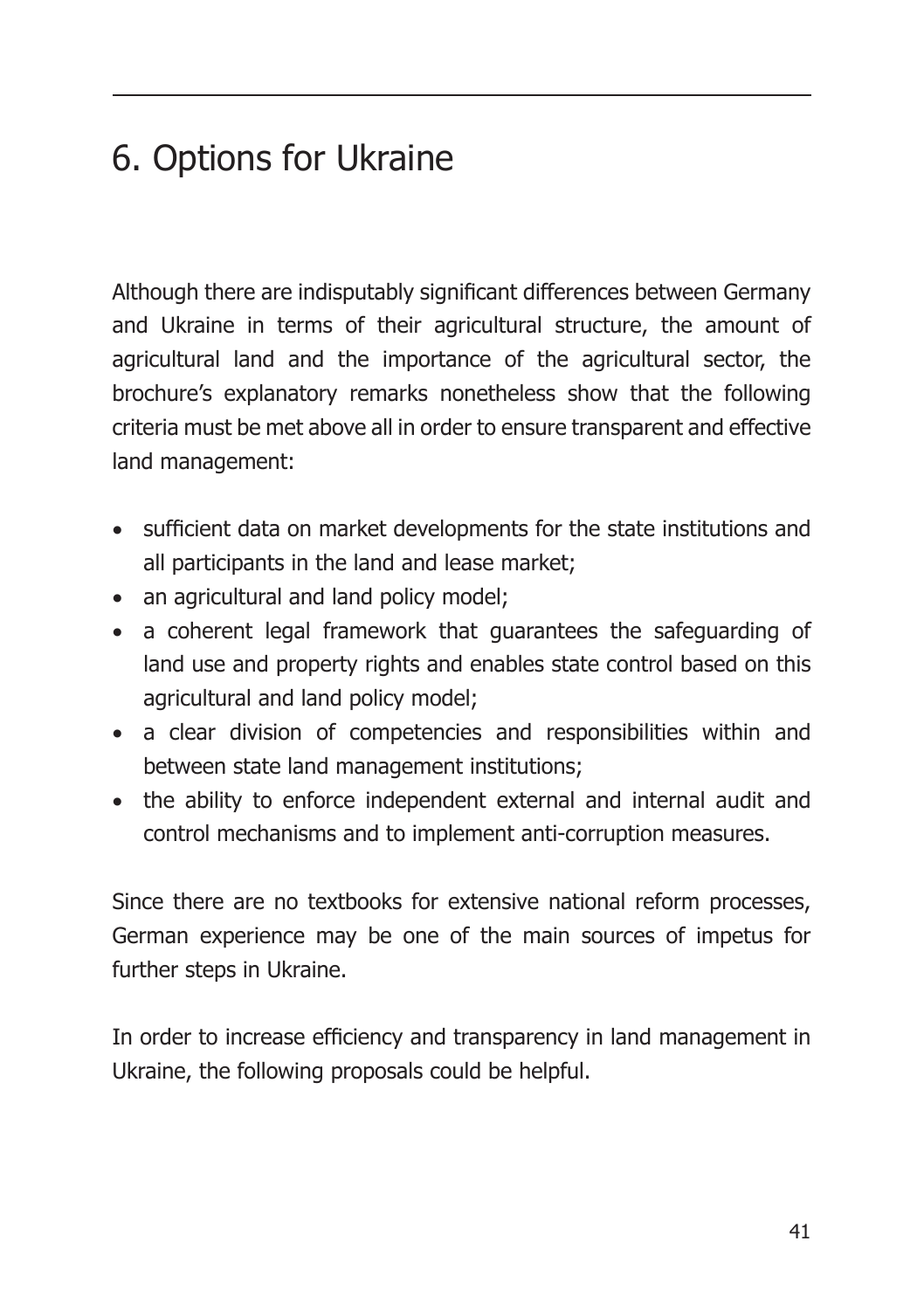#### **6.1 Development of a transparent leasing market**

Agricultural land in Ukraine has been evaluated so far according to abstract criteria due to a lack of reliable data. The expected range for the lease prices of state-owned agricultural land is calculated on the basis of the no longer current normative land and yield value, even if the lease price for new leases of state-owned agricultural land is now increasingly determined by public auctions so that more and more current regional lease market data will be available.

An important step down the path to a functioning land market for agricultural land appears to be the development of a transparent lease market with the lease prices based on the market. In addition, further cornerstones of the other regulations on the lease of state agricultural land also need to be reviewed and, if necessary, redesigned and, in particular, simplified as much as possible. This includes, above all, the regulations regarding the duration of the lease contract, the regular increase in lease rent in line with market conditions and sustainable management. In particular, the lease prices of newly concluded or renewed leases for state agricultural land should be made available to the public in an appropriate and clear anonymous form. This includes not only the duration of the contract and the amount of the annual lease, but also detailed information on the location and size of the land, the land quality and the percentages of green and arable land.

Legal possibilities for the premature termination of permanent usage contracts should be examined in order to create the conditions for new market-based contracts on the basis of public auctions or tenders. It would also be advisable to reconsider the current maximum lease duration for state land. In Ukraine, very long-term lease periods of up to 49 years are still possible according to the law. The corresponding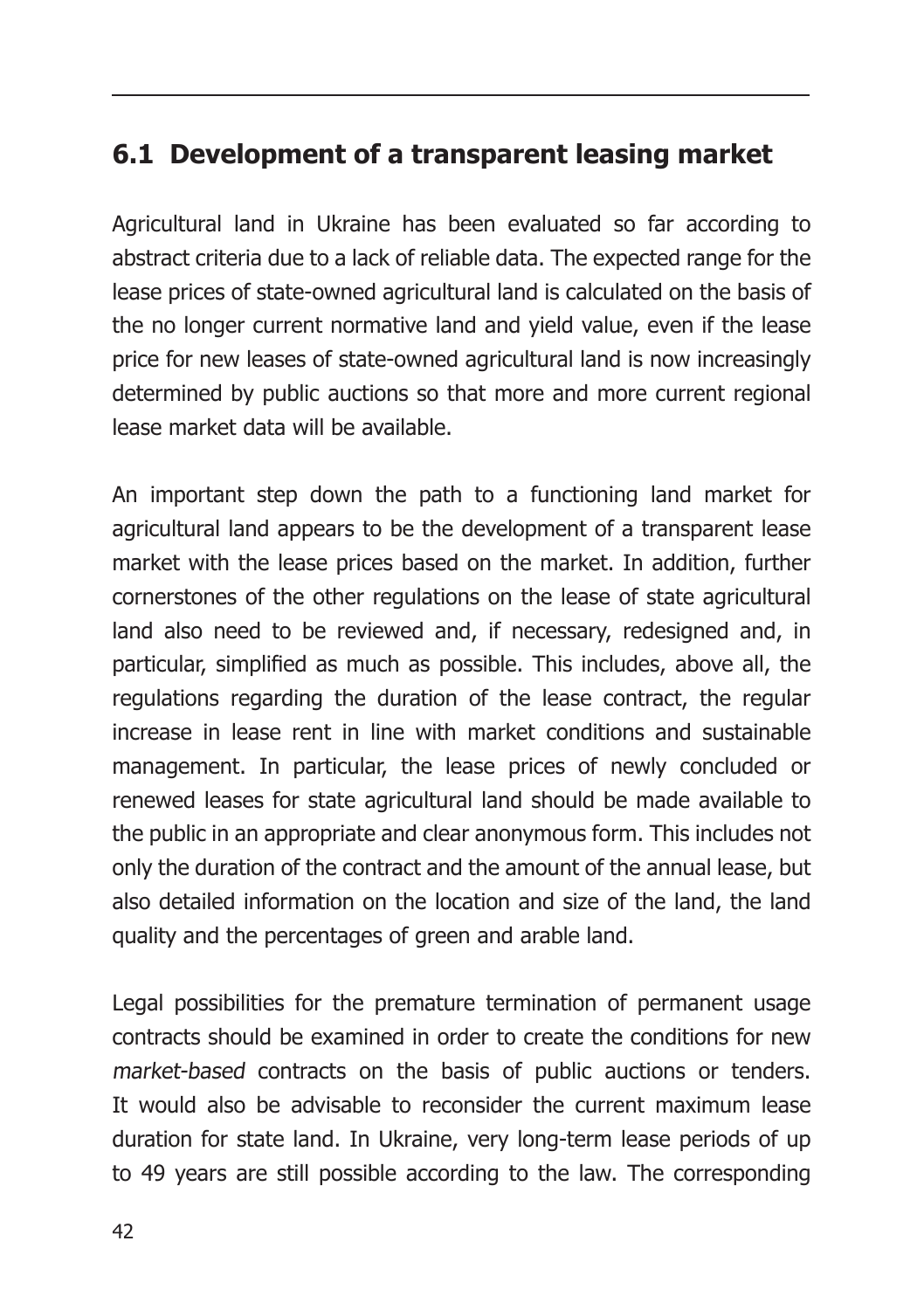state land is therefore not available to the market for a long time, and misallocations and an imbalance between the interests of the owner (state) and lessee can result from this.<sup>46</sup>

Even if private landowners are not bound to the legal guidelines for determining the lease price – these only apply to state land – they use them for orientation. The complete collection, processing and publication of lease prices determined by the market after a public offer – for both state and private land – would considerably improve market transparency for the benefit of all landowners.

#### **6.2 Publication of available state agricultural land**

State land is still often leased at the initiative of prospective lessees, since more detailed information on state agricultural land available for lease is often not accessible to the general public. A prerequisite for this is a complete registration of all land owned by the state or municipalities. Active management with the regular public offering of such land may make it possible to reduce the not so small share of previously unleased land and generate additional revenue for the state. The currently pursued approach of actively offering state land via the internet and leasing it through centrally held (internet) auctions is therefore an essential step.

<sup>46</sup> The choice of a long-term lease of state agricultural land for a period of 12 years with an extension option of up to 18 years, which was opted for in (eastern) Germany, initially provided the lessees with sufficient investment security. The lessees can then acquire a portion of their long-term leased land (100 - 450 hectares, depending on the region). The other land is offered for sale successively through public tenders. In order not to overwhelm the land market on the one hand, but also the farms on the other, no more than 20% of the total farming land of the respectively affected farms is withdrawn from the BVVG lease contract within a period of six years according to the privatisation principles agreed between the federal government and the federal states.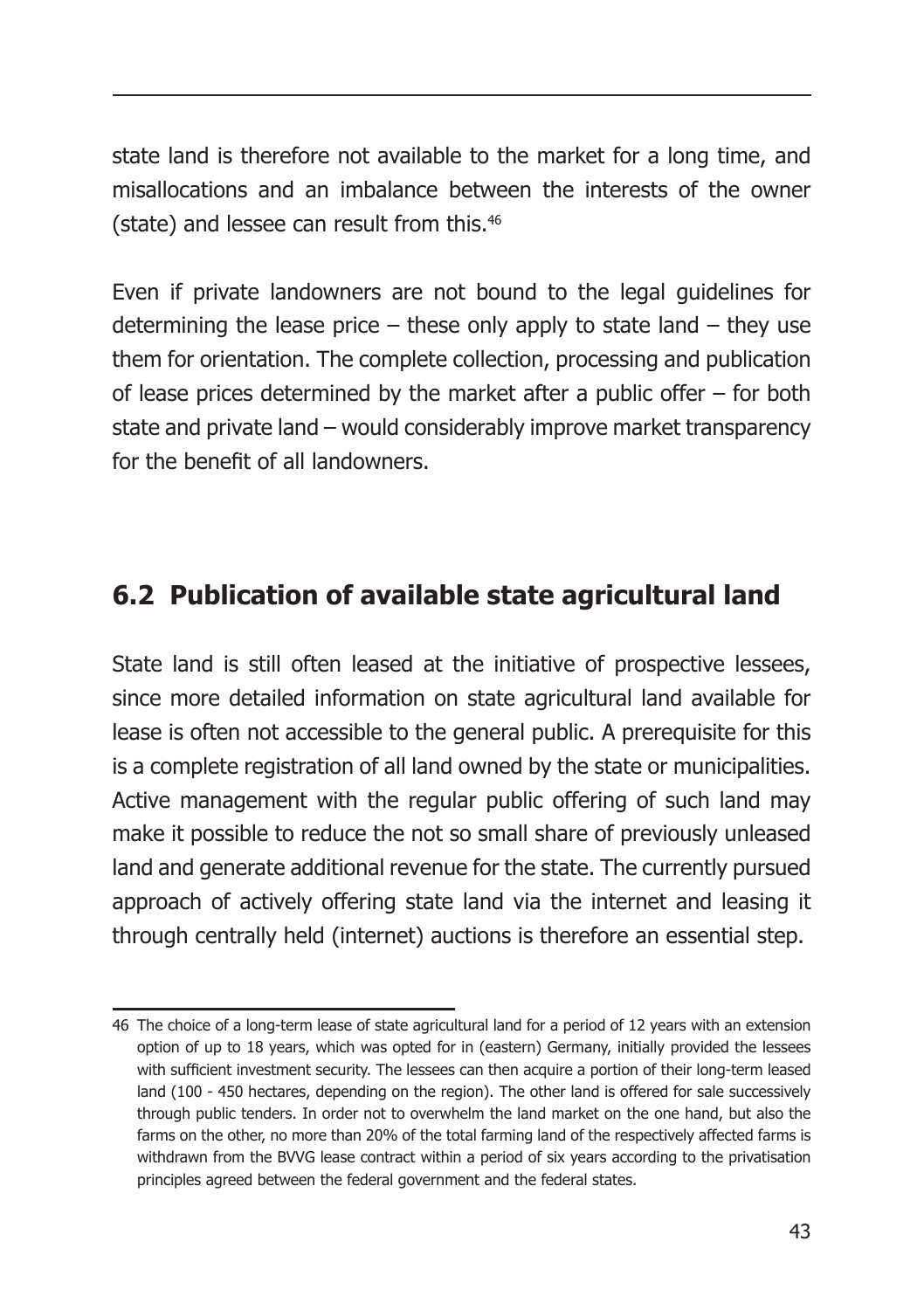### **6.3 Financial transparency**

In order to promote the transparent management of state property, all financial effects should be documented, prepared and presented in a comprehensible and verifiable manner for checking finances. This also applies in particular to the costs incurred from the management of the state land and the revenues generated thereby and its further use.

#### **6.4 Market monitoring by independent institutions**

In order to establish the necessary transparency for lease prices and possibly also for purchase prices in future and to be able to collect, evaluate and make publicly available, as necessary, the corresponding data for this purpose, an independent institution – which is only obligated to the law – is required. The system of decentralised and independently organised German committees of experts could serve as a model here.

Special attention must be paid not only to professional competence, but above all to the independence of these bodies. Institutional interdependencies with other tasks affecting the agricultural sector – such as the management and exploitation of state land – would probably lead to conflicts of interest. The preparation and provision of market information provides an indispensable basis not only for political decision-makers, but for all market participants. The information can also be used for the assessment of land in the event of compensation measures or compensation issues as well as for taxation.

In regard to the frequently expressed concern about the emergence of an uneven distribution of land following the lifting of the moratorium on the sale of agricultural land, it may be advantageous to collect and process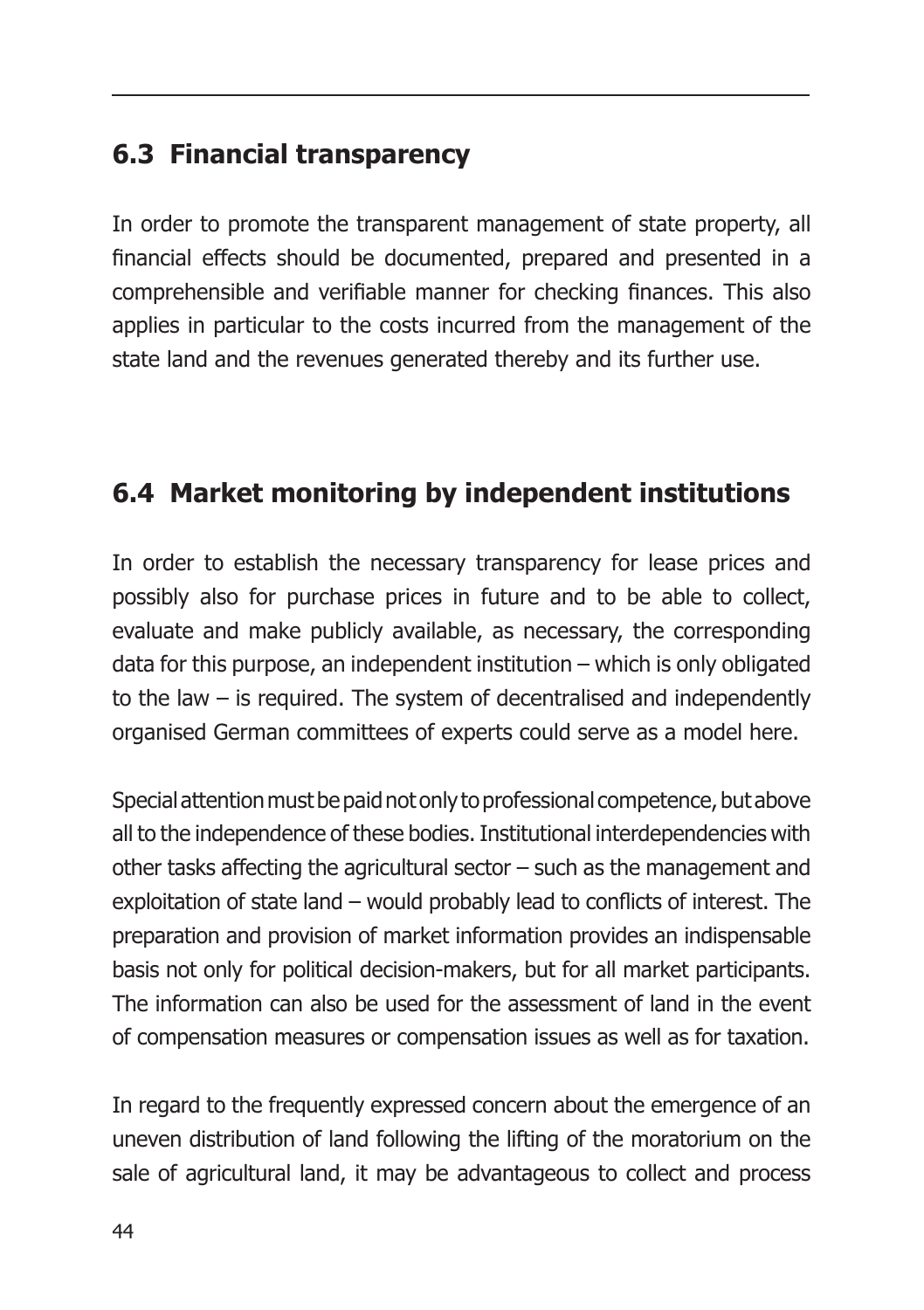statistical data on land ownership in this case. In Germany, for example, because of a different historical starting point in western Germany with a very broad distribution of ownership, it has been accepted to date that reliable data on the distribution of land is not recorded centrally and therefore no overview of a possible concentration of ownership is available.

#### **6.5 Transparency in property movements**

Transparent property movements (transactions) for agricultural land require clear regulations that apply to all players and their consistent implementation. To this end, the regulatory objectives should be plausible and the prescribed procedures formulated as simply and comprehensibly as possible. This includes both regulations on the role of notaries and the entry of clear legal positions in state registers.

The consistent and timely implementation of the normative standards for real estate transactions could be achieved above all by streamlining and speeding up procedural processes. The smooth execution of all procedural steps in connection with land transactions – from the notarial handling of purchase contracts to entry in the land register as well as the surveving of properties and entry in the cadastre  $-$  is a prerequisite for a functioning land market. Under some circumstances, this may require major institutional reforms to improve procedures through appropriate technical, financial and human resources.

In addition, the introduction of anti-corruption and "good governance" measures plays a special role. The costs of the individual services (notary, registrations) must be affordable for market participants in order not to hinder land market activities.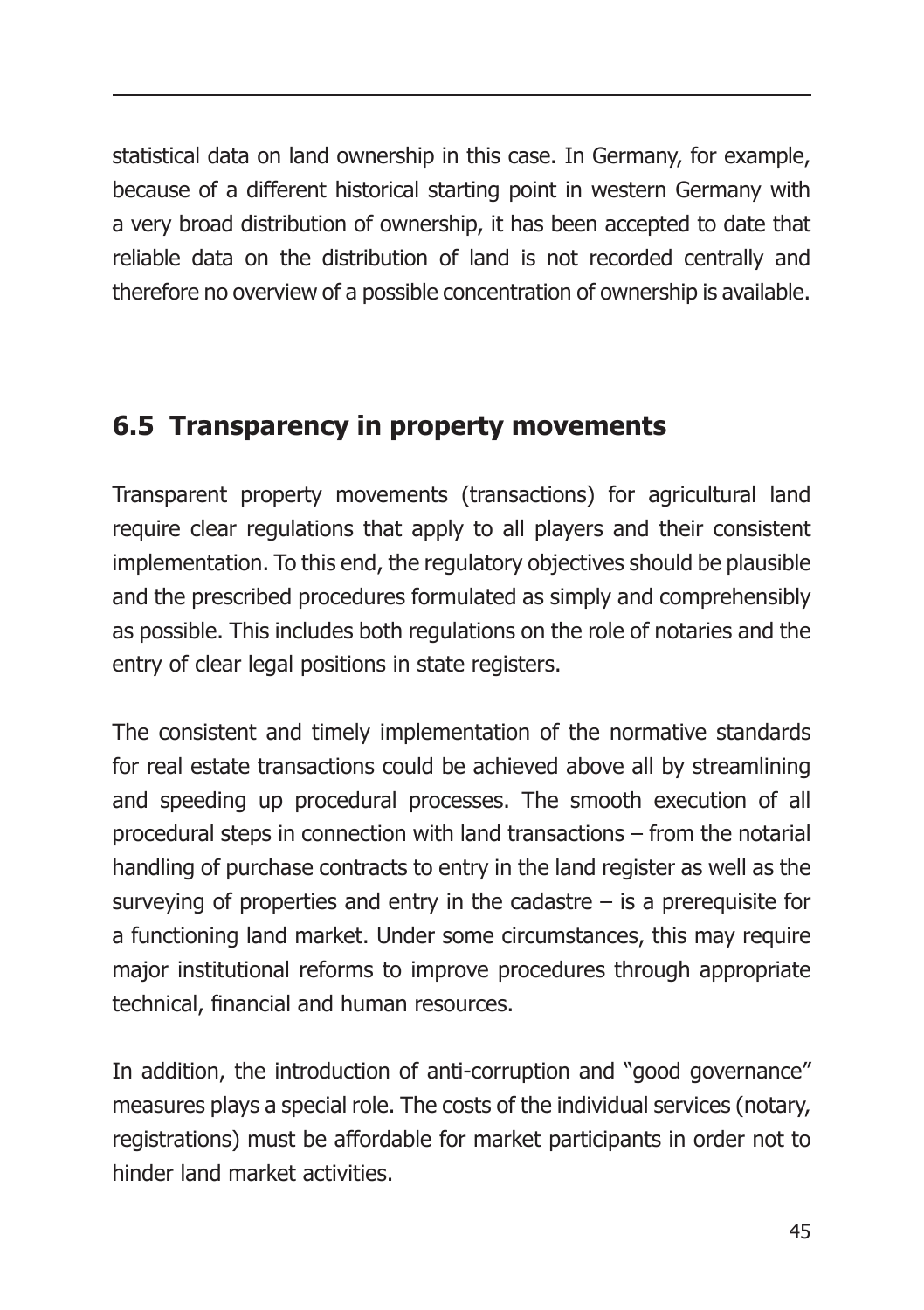In addition, property rights must be enforceable and confidence in the judiciary must rise. This can only be achieved by consistently implementing the principles of the rule of law.

Provided that all these conditions are met, it can also be suggested in this context that the principle – not only introduced in the German legal system – of "public faith in the land register" be adopted. However, this presupposes a functioning land register system in which all properties are entered once and, as a rule, all legal changes to land ownership only become effective once they have been entered in the land register. The principle of entry in the land register with the traceability of all documents and entering persons (legal clerks) is also a good preventive measure against corruption.

#### **6.6 Transparency as the basis for a land policy model**

The way state agricultural land is managed and used can have a major impact on the development of the land market and the rural area as a whole, depending on the amount of such land. The potential impact should be taken into account not only in the future design of the land market in Ukraine, but also in the implementation of the free privatisation of state land.

For this reason, the question of land market development in Ukraine should be linked to the overall process of further transformation of agriculture in accordance with a concrete agricultural policy model still to be developed.

This model should be accompanied by clear objectives in areas such as farm size and ownership distribution, rural development, land conservation for agriculture and environmental and nature conservation. Any regulatory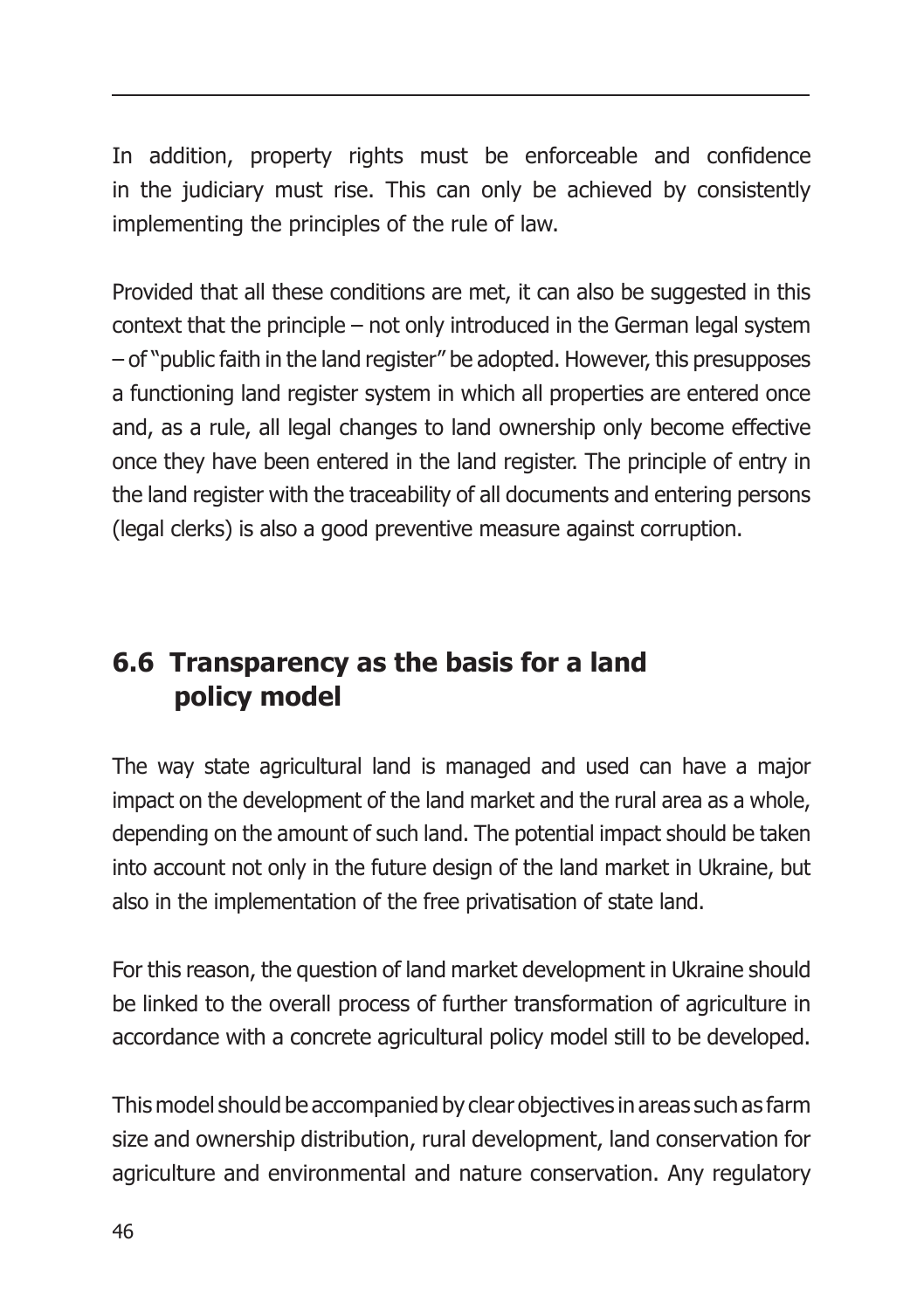intervention by the state in the land market is an agricultural structure policy and should therefore be consistent with this described model.

Necessary measures on the part of the legislator and the responsible ministries should be designed according to their priorities as a step-bystep process in terms of content and time. In this respect, policymakers have the comprehensive task not only of shaping land policy and creating land rights in this process, but also of taking account of the consequences this entails for people living in rural areas and of ensuring social harmony in towns by creating conditions worth living in.

### **6.7 Uniform administrative processes and approval procedures**

Common basic organisational rules for work and processes such as a distribution of tasks and responsibilities can form the basis of efficient and transparent task completion and thus also contribute to the prevention of structural corruption and favours.

Central management and local action should be designed within the framework of the standards, including any approval restrictions in the case of important decisions.

In addition, it also makes sense to standardise administrative processes or approval procedures, especially in areas that are particularly susceptible to corruption, on the basis of clear legal regulations. This includes, for example, setting clear processes and deadlines for reviewing applications as well as fixed fees instead of fee ranges, which should be transferred wherever possible and not paid in cash. The less discretionary leeway there